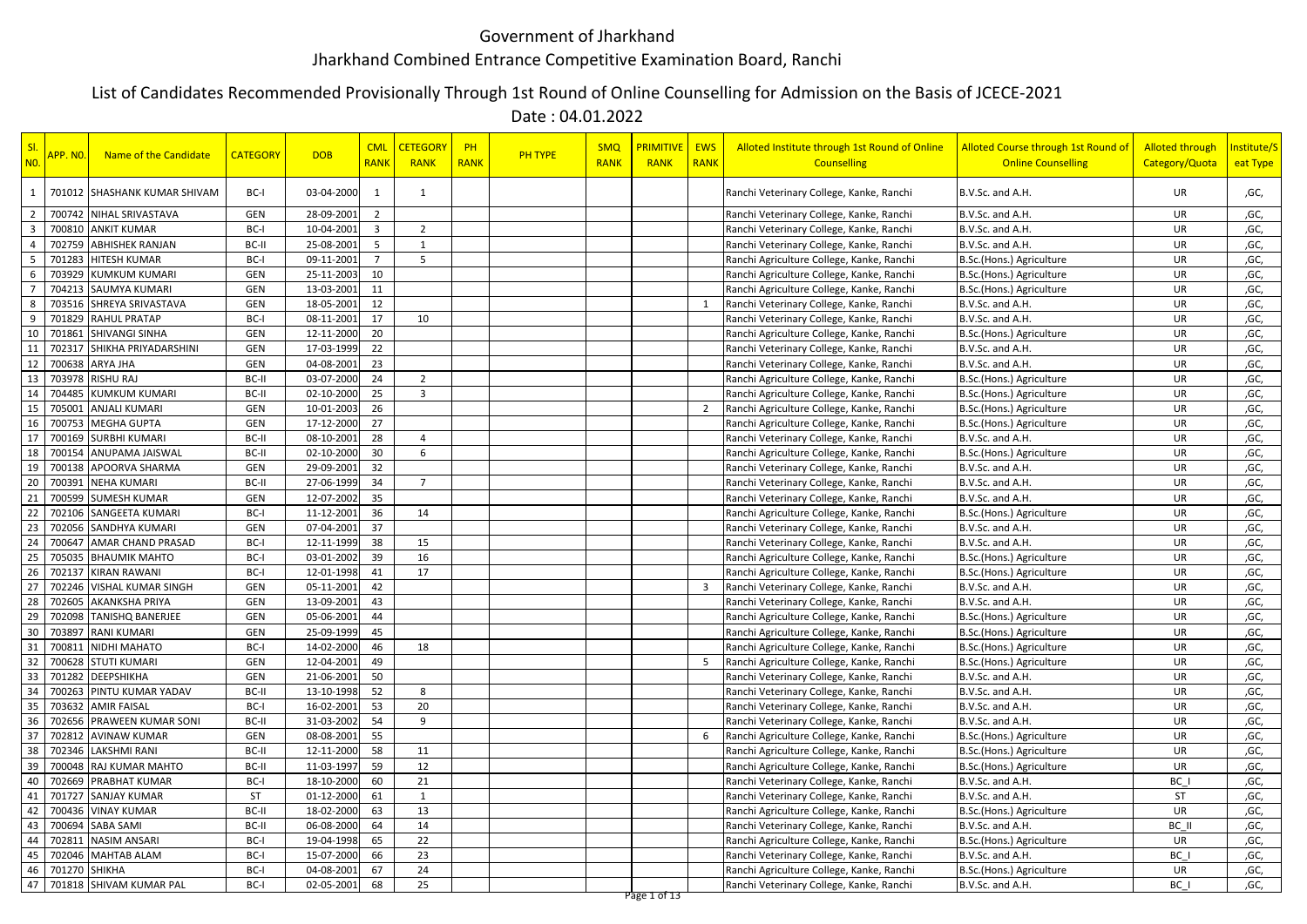| SI.            |                      |                             |                 |            | <b>CML</b>  | <b>CETEGORY</b> | PH          |                | <b>SMQ</b>  | <b>PRIMITIVE</b> | <b>EWS</b>     | Alloted Institute through 1st Round of Online | Alloted Course through 1st Round of | <b>Alloted through</b> | Institute/S |
|----------------|----------------------|-----------------------------|-----------------|------------|-------------|-----------------|-------------|----------------|-------------|------------------|----------------|-----------------------------------------------|-------------------------------------|------------------------|-------------|
| N <sub>0</sub> | <mark>APP. NO</mark> | Name of the Candidate       | <b>CATEGORY</b> | <b>DOB</b> | <b>RANK</b> | <b>RANK</b>     | <b>RANK</b> | <b>PH TYPE</b> | <b>RANK</b> | <b>RANK</b>      | <b>RANK</b>    | <b>Counselling</b>                            | <b>Online Counselling</b>           | Category/Quota         | eat Type    |
| 48             | 700682               | MUSHARRAT ASGARI            | BC-I            | 20-07-2001 | 69          | 26              |             |                |             |                  |                | Ranchi Veterinary College, Kanke, Ranchi      | B.V.Sc. and A.H.                    | BC I                   | ,GC,        |
| 49             | 700101               | RAJDEEP                     | BC-II           | 31-01-2003 | 70          | 15              |             |                |             |                  |                | Ranchi Veterinary College, Kanke, Ranchi      | B.V.Sc. and A.H.                    | BC II                  | ,GC,        |
| 50             |                      | 700156 ANKITA GUPTA         | BC-II           | 24-06-2001 | 71          | 16              |             |                |             |                  |                | Ranchi Veterinary College, Kanke, Ranchi      | B.V.Sc. and A.H.                    | BC II                  | ,GC,        |
| 51             | 701689               | <b>SHUBHANGI SINHA</b>      | GEN             | 12-11-2000 | 72          |                 |             |                |             |                  |                | Ranchi Agriculture College, Kanke, Ranchi     | B.Sc.(Hons.) Agriculture            | UR                     | ,GC,        |
| 52             | 700192               | <b>MEGHA RANI</b>           | BC-II           | 02-02-2002 | 73          | 17              |             |                |             |                  |                | Ranchi Agriculture College, Kanke, Ranchi     | B.Sc.(Hons.) Agriculture            | UR                     | ,GC,        |
| 53             | 704363               | <b>JAGRITI SHARMA</b>       | BC-I            | 16-08-2000 | 74          | 27              |             |                |             |                  |                | Ranchi Agriculture College, Kanke, Ranchi     | B.Sc.(Hons.) Agriculture            | UR                     | ,GC,        |
| 54             | 700611               | <b>NIDA FIRDAUS</b>         | BC-I            | 01-11-1999 | 75          | 28              |             |                |             |                  |                | Ranchi Agriculture College, Kanke, Ranchi     | B.Sc.(Hons.) Agriculture            | UR                     | ,GC,        |
| 55             | 702889               | <b>NEHA RAJ</b>             | <b>GEN</b>      | 18-07-2000 | 76          |                 |             |                |             |                  | $\overline{7}$ | Ranchi Veterinary College, Kanke, Ranchi      | B.V.Sc. and A.H.                    | EWS                    | ,GC,        |
| 56             | 702722               | <b>KANISHK KUMAR</b>        | GEN             | 19-07-2001 | 77          |                 |             |                |             |                  | 8              | Ranchi Veterinary College, Kanke, Ranchi      | B.V.Sc. and A.H.                    | EWS                    | ,GC,        |
| 57             | 701147               | <b>MONIKA KUMARI</b>        | BC-I            | 04-02-2004 | 78          | 29              |             |                |             |                  |                | Ranchi Agriculture College, Kanke, Ranchi     | B.Sc.(Hons.) Agriculture            | BC I                   | ,GC,        |
| 58             | 700365               | <b>VANDANA KUMARI</b>       | BC-II           | 20-09-2002 | 79          | 18              |             |                |             |                  |                | Ranchi Agriculture College, Kanke, Ranchi     | B.Sc.(Hons.) Agriculture            | BC II                  | ,GC,        |
|                |                      |                             |                 |            |             |                 |             |                |             |                  |                | Ramkrishna Mission Vivekananda Educational    |                                     |                        |             |
| 59             |                      | 700006 SONAL JHA            | GEN             | 26-11-2001 | 80          |                 |             |                |             |                  |                | And Research Institute, Morabadi, Ranchi      | B.Sc.(Hons.) Agriculture            | UR                     | ,PC,        |
| 60             | 700821               | <b>VIKASH KUMAR</b>         | BC-I            | 03-12-2002 | 81          | 30              |             |                |             |                  |                | Ranchi Agriculture College, Kanke, Ranchi     | B.Sc.(Hons.) Agriculture            | BC I                   | ,GC,        |
|                |                      |                             |                 |            |             |                 |             |                |             |                  |                | Rabindra Nath Tagore Agriculture College,     |                                     |                        |             |
| 61             |                      | 703466 MD AZHARUDDIN ANSARI | GEN             | 05-05-2000 | 82          |                 |             |                |             |                  |                | Deoghar                                       | B.Sc.(Hons.) Agriculture            | UR                     | ,GC,        |
| 62             |                      | 702905 RAJNI VERMA          | BC-II           | 13-11-2002 | 83          | 19              |             |                |             |                  |                | Ranchi Agriculture College, Kanke, Ranchi     | B.Sc.(Hons.) Agriculture            | BC II                  | ,GC,        |
| 63             |                      | 701950 SUPRIYA KUMARI       | BC-I            | 25-04-2001 | 84          | 31              |             |                |             |                  |                | Ranchi Agriculture College, Kanke, Ranchi     | B.Sc.(Hons.) Agriculture            | BC I                   | ,GC,        |
|                |                      |                             |                 |            |             |                 |             |                |             |                  |                | Rabindra Nath Tagore Agriculture College,     |                                     |                        |             |
| 64             |                      | 701134 SHASHIKA SUMAN       | <b>GEN</b>      | 21-06-2000 | 85          |                 |             |                |             |                  |                | Deoghar                                       | B.Sc.(Hons.) Agriculture            | UR                     | ,GC,        |
| 65             |                      | 703317 BIJETA RANA          | BC-I            | 23-02-1999 | 87          | 33              |             |                |             |                  |                | Ranchi Agriculture College, Kanke, Ranchi     | B.Sc.(Hons.) Agriculture            | BC I                   | ,GC,        |
| 66             |                      | 701178 TANUJA PRAVEEN       | BC-I            | 09-02-2000 | 88          | 34              |             |                |             |                  |                | Ranchi Agriculture College, Kanke, Ranchi     | B.Sc.(Hons.) Agriculture            | BC I                   | ,GC,        |
|                |                      |                             |                 |            |             |                 |             |                |             |                  |                | Rabindra Nath Tagore Agriculture College,     |                                     |                        |             |
| 67             |                      | 702359 SNEH ARYAN           | GEN             | 31-07-2000 | 89          |                 |             |                |             |                  |                | Deoghar                                       | B.Sc.(Hons.) Agriculture            | UR                     | ,GC,        |
| 68             |                      | 700856 SHRUTI KUMARI        | BC-II           | 15-05-2000 | 90          | 20              |             |                |             |                  |                | Ranchi Agriculture College, Kanke, Ranchi     | B.Sc.(Hons.) Agriculture            | BC II                  | ,GC,        |
| 69             |                      | 704295 RANJAN KUMAR YADAV   | BC-II           | 14-11-2000 | 91          | 21              |             |                |             |                  |                | Ranchi Agriculture College, Kanke, Ranchi     | B.Sc.(Hons.) Agriculture            | BC II                  | ,GC,        |
|                |                      |                             |                 |            |             |                 |             |                |             |                  |                | Rabindra Nath Tagore Agriculture College,     |                                     |                        |             |
| 70             |                      | 701992 SAPNA KUMARI         | BC-II           | 02-02-2001 | 92          | 22              |             |                |             |                  |                | Deoghar                                       | B.Sc.(Hons.) Agriculture            | UR                     | ,GC,        |
| 71             | 700433               | <b>VAISHNAVI VERMA</b>      | <b>GEN</b>      | 09-04-2003 | 93          |                 |             |                |             |                  |                | College of Forestry, Kanke, Ranchi            | B.Sc.(Hons.) Forestry               | UR                     | ,GC,        |
| 72             |                      | 700196 SABIYA FARHEEN       | BC-I            | 31-10-2000 | 94          | 35              |             |                |             |                  |                | Agriculture College, Garhwa                   | B.Sc.(Hons.) Agriculture            | UR                     | ,GC,        |
|                |                      |                             |                 |            |             |                 |             |                |             |                  |                | Rabindra Nath Tagore Agriculture College,     |                                     |                        |             |
| 73             |                      | 700486 ABHIJEET KUMAR       | GEN             | 01-11-2002 | 97          |                 |             |                |             |                  |                | Deoghar                                       | B.Sc.(Hons.) Agriculture            | UR                     | ,GC,        |
|                |                      |                             |                 |            |             |                 |             |                |             |                  |                | Rabindra Nath Tagore Agriculture College,     |                                     |                        |             |
| 74             |                      | 700846 KAUSHIK DAS          | GEN             | 09-01-2002 | 98          |                 |             |                |             |                  |                | Deoghar                                       | B.Sc.(Hons.) Agriculture            | UR                     | ,GC,        |
|                |                      |                             |                 |            |             |                 |             |                |             |                  |                | Rabindra Nath Tagore Agriculture College,     |                                     |                        |             |
| 75             |                      | 702607 SANDEEP KUMAR YADAV  | BC-II           | 25-12-2001 | 99          | 23              |             |                |             |                  |                | Deoghar                                       | B.Sc.(Hons.) Agriculture            | UR                     | ,GC,        |
|                |                      |                             |                 |            |             |                 |             |                |             |                  |                | Rabindra Nath Tagore Agriculture College,     |                                     |                        |             |
| 76             |                      | 700463 NAMISHA KUMARI       | GEN             | 16-07-2000 | 100         |                 |             |                |             |                  |                | Deoghar                                       | B.Sc.(Hons.) Agriculture            | UR                     | ,GC,        |
|                |                      |                             |                 |            |             |                 |             |                |             |                  |                | Rabindra Nath Tagore Agriculture College,     |                                     |                        |             |
| 77             |                      | 700290 NEETU KUMARI         | GEN             | 12-06-2001 | 102         |                 |             |                |             |                  |                | Deoghar                                       | B.Sc.(Hons.) Agriculture            | UR                     | ,GC,        |
|                |                      |                             |                 |            |             |                 |             |                |             |                  |                | Rabindra Nath Tagore Agriculture College,     |                                     |                        |             |
| 78             |                      | 700284 ATIKAH RAHMAN        | BC-I            | 12-11-2001 | 103         | 37              |             |                |             |                  |                | Deoghar                                       | B.Sc.(Hons.) Agriculture            | UR                     | ,GC,        |
| 79             |                      | 702737 DIVYA SHREE          | BC-I            | 29-05-2000 | 104         | 38              |             |                |             |                  |                | Agriculture College, Garhwa                   | B.Sc.(Hons.) Agriculture            | UR                     | ,GC,        |
| 80             |                      | 703518 SAURAV KUMAR SAW     | BC-I            | 02-01-2002 | 107         | 41              |             |                |             |                  |                | College of Forestry, Kanke, Ranchi            | B.Sc.(Hons.) Forestry               | UR                     | ,GC,        |
| 81             |                      | 704563 NIDHI KUMARI         | GEN             | 19-03-2000 | 108         |                 |             |                |             |                  |                | Agriculture College, Garhwa                   | B.Sc.(Hons.) Agriculture            | UR                     | ,GC,        |
|                |                      |                             |                 |            |             |                 |             |                |             |                  |                | Rabindra Nath Tagore Agriculture College,     |                                     |                        |             |
| 82             |                      | 702233 ANNU PRIYA           | GEN             | 02-08-2001 | 109         |                 |             |                |             |                  |                | Deoghar                                       | B.Sc.(Hons.) Agriculture            | UR                     | ,GC,        |
| 83             |                      | 700533 KULDIP RAY           | GEN             | 25-01-2000 | 110         |                 |             |                |             |                  | 10             | Ranchi Veterinary College, Kanke, Ranchi      | B.V.Sc. and A.H.                    | EWS                    | ,GC,        |
|                |                      |                             |                 |            |             |                 |             |                |             |                  |                | Rabindra Nath Tagore Agriculture College,     |                                     |                        |             |
| 84             |                      | 702362 SHIVANGI VERMA       | BC-II           | 12-06-2001 | 113         | 25              |             |                |             |                  |                | Deoghar                                       | B.Sc.(Hons.) Agriculture            | UR                     | ,GC,        |
| 85             | 702664               | <b>TABREJ AHMAD</b>         | BC-I            | 03-10-1999 | 114         | 42              |             |                |             |                  |                | College of Forestry, Kanke, Ranchi            | B.Sc.(Hons.) Forestry               | UR                     | ,GC,        |
| 86             |                      | 703485 SUMBUL FAIZANI       | BC-I            | 05-04-2000 | 115         | 43              |             |                |             |                  |                | Tilka Manjhi Agriculture College, Godda       | B.Sc.(Hons.) Agriculture            | UR                     | ,GC,        |
|                |                      |                             |                 |            |             |                 |             |                |             |                  |                | Rabindra Nath Tagore Agriculture College,     |                                     |                        |             |
| 87             |                      | 703563 NILESH KUMAR         | BC-I            | 29-08-2001 | 117         | 44              |             |                |             |                  |                | Deoghar                                       | B.Sc.(Hons.) Agriculture            | UR                     | ,GC,        |
|                |                      | 703644 HARIHAR KUMAR VERMA  |                 |            | 118         | 26              |             |                |             |                  |                | Rabindra Nath Tagore Agriculture College,     | B.Sc.(Hons.) Agriculture            |                        |             |
| 88             |                      |                             | BC-II           | 08-01-1999 |             |                 |             |                |             | Page 2 of 13     |                | Deoghar                                       |                                     | UR                     | ,GC,        |
|                |                      |                             |                 |            |             |                 |             |                |             |                  |                |                                               |                                     |                        |             |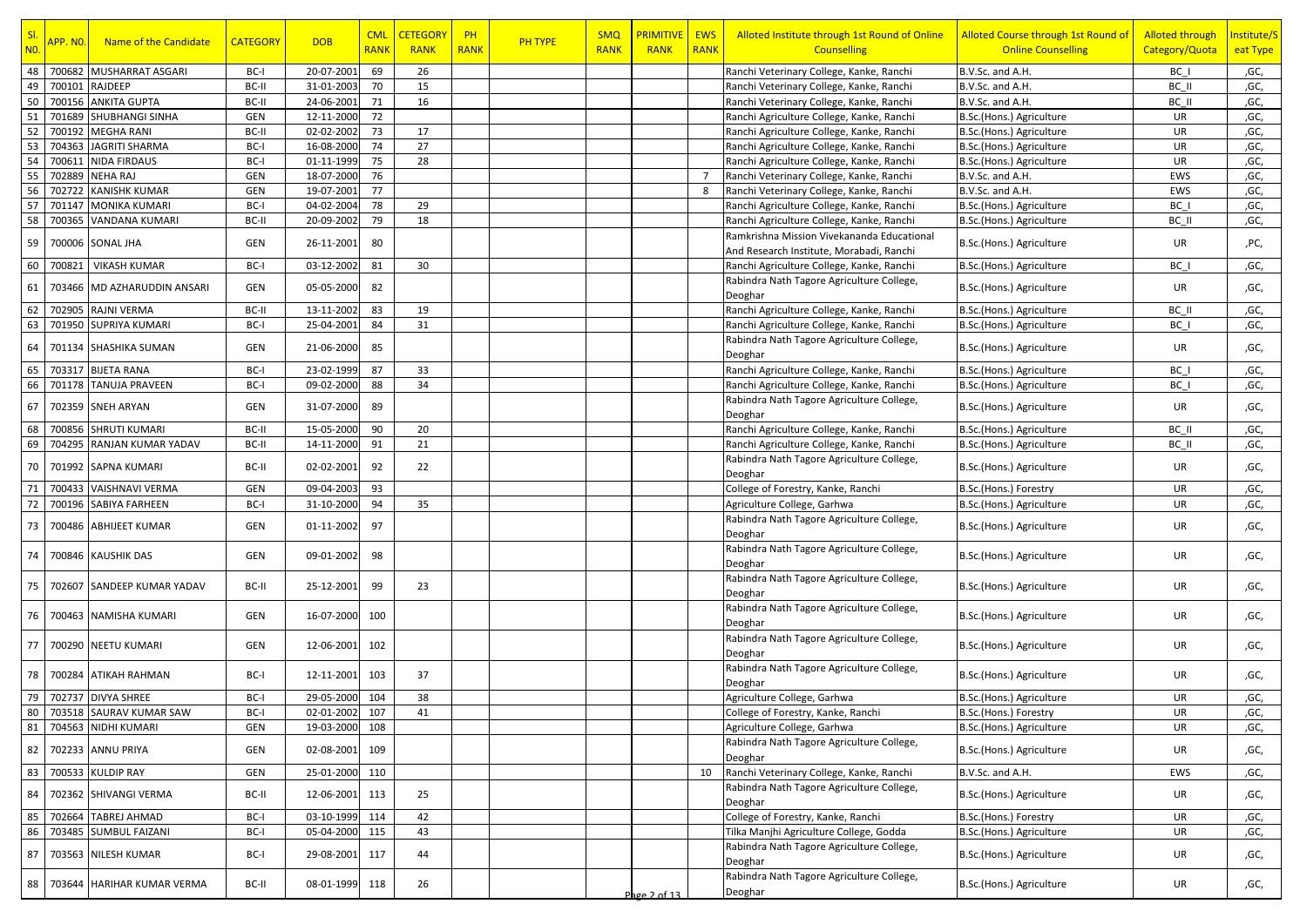| SI.<br>N <sub>0</sub> | <mark>APP. NO.</mark> | Name of the Candidate       | <b>CATEGORY</b> | <b>DOB</b>     | <b>CML</b><br><b>RANK</b> | <b>CETEGORY</b><br><b>RANK</b> | PH<br><b>RANK</b> | <b>PH TYPE</b> | <b>SMQ</b><br><b>RANK</b> | <b>PRIMITIVE</b><br><b>RANK</b> | <b>EWS</b><br><b>RANK</b> | Alloted Institute through 1st Round of Online<br><b>Counselling</b>                    | Alloted Course through 1st Round of<br><b>Online Counselling</b> | <b>Alloted through</b><br>Category/Quota | Institute/S<br>eat Type |
|-----------------------|-----------------------|-----------------------------|-----------------|----------------|---------------------------|--------------------------------|-------------------|----------------|---------------------------|---------------------------------|---------------------------|----------------------------------------------------------------------------------------|------------------------------------------------------------------|------------------------------------------|-------------------------|
| 89                    | 703123 ANKIT          |                             | GEN             | 05-05-2002     | 119                       |                                |                   |                |                           |                                 |                           | Agriculture Engineering College, Kanke, Ranchi                                         | B.Tech.(Agriculture Engineering)                                 | UR                                       | ,GC,                    |
| 90                    |                       | 701541 ZUFASHAN ANWER       | GEN             | 27-03-2002     | 120                       |                                |                   |                |                           |                                 |                           | Rabindra Nath Tagore Agriculture College,<br>Deoghar                                   | B.Sc.(Hons.) Agriculture                                         | UR                                       | ,GC,                    |
| 91                    |                       | 703525 ANSHU KUMARI         | BC-I            | 25-12-2000     | 121                       | 45                             |                   |                |                           |                                 |                           | Rabindra Nath Tagore Agriculture College,<br>Deoghar                                   | B.Sc.(Hons.) Agriculture                                         | UR                                       | ,GC,                    |
| 92                    | 702561                | <b>SHASHI RANI</b>          | SC              | 10-02-2001     | 124                       | 1                              |                   |                |                           |                                 |                           | Ranchi Veterinary College, Kanke, Ranchi                                               | B.V.Sc. and A.H.                                                 | SC                                       | ,GC,                    |
| 93                    | 705049                | <b>AYUSH ANAND</b>          | GEN             | 31-08-2002     | 126                       |                                |                   |                |                           |                                 |                           | College of Forestry, Kanke, Ranchi                                                     | B.Sc.(Hons.) Forestry                                            | UR                                       | ,GC,                    |
| 94                    | 700759                | ANUSHKA                     | <b>GEN</b>      | 04-05-2001     | 128                       |                                |                   |                |                           |                                 |                           | College of Forestry, Kanke, Ranchi                                                     | B.Sc.(Hons.) Forestry                                            | UR                                       | ,GC,                    |
| 95                    |                       | 702496 MONAL KUMARI         | GEN             | 19-07-2000     | 129                       |                                |                   |                |                           |                                 |                           | Rabindra Nath Tagore Agriculture College,<br>Deoghar                                   | B.Sc.(Hons.) Agriculture                                         | UR                                       | ,GC,                    |
| 96                    |                       | 700294 TANUSHREE            | GEN             | 10-09-1999     | 130                       |                                |                   |                |                           |                                 |                           | Tilka Manjhi Agriculture College, Godda                                                | B.Sc.(Hons.) Agriculture                                         | UR                                       | ,GC,                    |
| 97                    | 700873                | <b>SUSHMA PINGUA</b>        | <b>ST</b>       | 01-05-2002     | 132                       | $\overline{3}$                 |                   |                |                           |                                 |                           | Ranchi Agriculture College, Kanke, Ranchi                                              | B.Sc.(Hons.) Agriculture                                         | ST                                       | ,GC,                    |
| 98                    | 702863                | <b>SMITA DAS</b>            | SC              | 20-08-1999     | 133                       | $\overline{2}$                 |                   |                |                           |                                 |                           | Ranchi Veterinary College, Kanke, Ranchi                                               | B.V.Sc. and A.H.                                                 | SC                                       | ,GC,                    |
| 99                    |                       | 702895 SHUBHAM SAURAV       | GEN             | 15-02-2001     | 134                       |                                |                   |                |                           |                                 |                           | College of Forestry, Kanke, Ranchi                                                     | B.Sc.(Hons.) Forestry                                            | UR                                       | ,GC,                    |
| 100                   |                       | 700616 JAY PRAKASH          | GEN             | 15-12-2001     | 137                       |                                |                   |                |                           |                                 |                           | Rabindra Nath Tagore Agriculture College,<br>Deoghar                                   | B.Sc.(Hons.) Agriculture                                         | UR                                       | ,GC,                    |
| 101                   | 703600                | <b>HARSH PANDEY</b>         | GEN             | 26-10-2001     | 138                       |                                |                   |                |                           |                                 | 12                        | Ranchi Agriculture College, Kanke, Ranchi                                              | B.Sc.(Hons.) Agriculture                                         | EWS                                      | ,GC,                    |
| 102                   | 701801                | APURVA AASTHA               | BC-I            | 12-06-2001     | 139                       | 48                             |                   |                |                           |                                 |                           | College of Forestry, Kanke, Ranchi                                                     | B.Sc.(Hons.) Forestry                                            | UR                                       | ,GC,                    |
| 103                   |                       | 703359 SAKSHI SINGH         | GEN             | 02-03-2000     | 140                       |                                |                   |                |                           |                                 | 13                        | Ranchi Veterinary College, Kanke, Ranchi                                               | B.V.Sc. and A.H.                                                 | EWS                                      | ,GC,                    |
| 104                   |                       | 701576 KUMAR ANKIT ROHAN    | BC-II           | 12-06-1999     | 141                       | 29                             |                   |                |                           |                                 |                           | Rabindra Nath Tagore Agriculture College,<br>Deoghar                                   | B.Sc.(Hons.) Agriculture                                         | UR                                       | ,GC,                    |
|                       |                       | 105 700241 SONAL NAG        | BC-I            | 12-03-2004     | 142                       | 49                             |                   |                |                           |                                 |                           | Rabindra Nath Tagore Agriculture College,<br>Deoghar                                   | B.Sc.(Hons.) Agriculture                                         | $BC_$                                    | ,GC,                    |
| 106                   | 702799                | NITESH KUMAR SINHA          | GEN             | 20-05-2001     | 143                       |                                |                   |                |                           |                                 |                           | Agriculture College, Garhwa                                                            | B.Sc.(Hons.) Agriculture                                         | UR                                       | ,GC,                    |
| 107                   |                       | 702976 KUMARI SANJANA MAHTO | GEN             | 24-09-2000     | 144                       |                                |                   |                |                           |                                 |                           | College of Forestry, Kanke, Ranchi                                                     | B.Sc.(Hons.) Forestry                                            | UR                                       | ,GC,                    |
|                       |                       | 108 703846 SIMRAN RAJ       | BC-II           | 02-01-2002     | 146                       | 31                             |                   |                |                           |                                 |                           | Rabindra Nath Tagore Agriculture College,<br>Deoghar                                   | B.Sc.(Hons.) Agriculture                                         | BC II                                    | ,GC,                    |
| 109                   | 700168 DIKSHA         |                             | GEN             | 25-12-2000     | 147                       |                                |                   |                |                           |                                 | 14                        | Ranchi Veterinary College, Kanke, Ranchi                                               | B.V.Sc. and A.H.                                                 | EWS                                      | ,GC,                    |
| 110                   | 700773                | UTKARSH KRISHNA             | GEN             | 25-02-2001     | 149                       |                                |                   |                |                           |                                 | 16                        | Ranchi Agriculture College, Kanke, Ranchi                                              | B.Sc.(Hons.) Agriculture                                         | EWS                                      | ,GC,                    |
| 111                   | 700815                | <b>SWATI KUMARI</b>         | GEN             | 22-07-2002     | 151                       |                                |                   |                |                           |                                 |                           | Agriculture College, Garhwa                                                            | B.Sc.(Hons.) Agriculture                                         | UR                                       | ,GC,                    |
| 112                   |                       | 702603 SWETA SHALINI        | GEN             | 05-02-2002     | 152                       |                                |                   |                |                           |                                 |                           | College of Forestry, Kanke, Ranchi                                                     | B.Sc.(Hons.) Forestry                                            | UR                                       | ,GC,                    |
| 113                   | 703732                | <b>SUMAN KUMARI</b>         | SC              | 10-02-2000     | 154                       | 3                              |                   |                |                           |                                 |                           | Ranchi Agriculture College, Kanke, Ranchi                                              | B.Sc.(Hons.) Agriculture                                         | SC                                       | ,GC,                    |
| 114                   | 701264                | <b>ABHIMANYU PANDEY</b>     | <b>GEN</b>      | 31-07-2004     | 155                       |                                |                   |                |                           |                                 | 17                        | Ranchi Agriculture College, Kanke, Ranchi                                              | B.Sc.(Hons.) Agriculture                                         | EWS                                      | ,GC,                    |
| 115                   | 703774                | ANUPA TOPPO                 | ST              | 14-06-2002     | 156                       | $\overline{4}$                 |                   |                |                           |                                 |                           | Ranchi Agriculture College, Kanke, Ranchi                                              | B.Sc.(Hons.) Agriculture                                         | ST                                       | ,GC,                    |
| 116                   | 70001                 | PRATHAM ARYA                | GEN             | 14-07-2002     | 157                       |                                |                   |                |                           |                                 |                           | College of Forestry, Kanke, Ranchi                                                     | B.Sc.(Hons.) Forestry                                            | UR                                       | ,GC,                    |
| 117                   |                       | 704811 SUMMI KUMARI         | BC-I            | 30-07-2002     | 158                       | 51                             |                   |                |                           |                                 |                           | Rabindra Nath Tagore Agriculture College,<br>Deoghar                                   | B.Sc.(Hons.) Agriculture                                         | $BC_$                                    | ,GC,                    |
| 118                   | 704421                | <b>NANCY KUMARI</b>         | GEN             | 04-04-2000     | 160                       |                                |                   |                |                           |                                 | 18                        | Ranchi Agriculture College, Kanke, Ranchi                                              | B.Sc.(Hons.) Agriculture                                         | EWS                                      | ,GC,                    |
| 119                   | 702659                | <b>CHANCHAL KUMARI</b>      | GEN             | 30-10-2002     | 162                       |                                |                   |                |                           |                                 |                           | College of Forestry, Kanke, Ranchi                                                     | B.Sc.(Hons.) Forestry                                            | UR                                       | ,GC,                    |
|                       |                       | 120 700346 KHUSHBU RANI     | BC-II           | 05-10-1997     | 165                       | 35                             |                   |                |                           |                                 |                           | Rabindra Nath Tagore Agriculture College,<br>Deoghar                                   | B.Sc.(Hons.) Agriculture                                         | BC_II                                    | ,GC,                    |
|                       |                       | 121 703900 RAJNI KUMARI     | BC-I            | 20-01-2001 167 |                           | 53                             |                   |                |                           |                                 |                           | Rabindra Nath Tagore Agriculture College,<br>Deoghar                                   | B.Sc.(Hons.) Agriculture                                         | $BC_$                                    | ,GC,                    |
|                       |                       | 122 704930 ABHISHEK PAL     | BC-I            | 03-02-2002     | 168                       | 54                             |                   |                |                           |                                 |                           | Agriculture Engineering College, Kanke, Ranchi                                         | B. Tech. (Agriculture Engineering)                               | UR                                       | ,GC,                    |
|                       |                       | 123 700748 AKCHITA RANI     | GEN             | 03-09-2003     | 169                       |                                |                   |                |                           |                                 | 19                        | Ranchi Agriculture College, Kanke, Ranchi                                              | B.Sc.(Hons.) Agriculture                                         | EWS                                      | ,GC,                    |
| 124                   | 704952                | ANGEL NEHA KERKETTA         | ST              | 19-10-1999     | 170                       | 5                              |                   |                |                           |                                 |                           | Ranchi Agriculture College, Kanke, Ranchi                                              | B.Sc.(Hons.) Agriculture                                         | ST                                       | ,GC,                    |
|                       |                       | 125 702777 NISHANT SINHA    | GEN             | 15-03-2000     | 171                       |                                |                   |                |                           |                                 |                           | College of Forestry, Kanke, Ranchi                                                     | B.Sc.(Hons.) Forestry                                            | UR                                       | ,GC,                    |
|                       |                       | 126 700605 VISHAL SINGH     | GEN             | 18-06-2001     | 173                       |                                |                   |                |                           |                                 |                           | Tilka Manjhi Agriculture College, Godda                                                | B.Sc.(Hons.) Agriculture                                         | UR                                       | ,GC,                    |
| 127                   | 701146                | <b>BHAVYA SINGH</b>         | GEN             | 01-09-2002     | 175                       |                                |                   |                |                           |                                 | 20                        | Ranchi Agriculture College, Kanke, Ranchi                                              | B.Sc.(Hons.) Agriculture                                         | EWS                                      | ,GC,                    |
|                       |                       | 128 701580 ATUL KUMAR       | GEN             | 05-09-2002     | 177                       |                                |                   |                |                           |                                 |                           | Ramkrishna Mission Vivekananda Educational<br>And Research Institute, Morabadi, Ranchi | B.Sc.(Hons.) Agriculture                                         | UR                                       | ,PC,                    |
|                       |                       | 129 702373 AMISHA PRIYA     | GEN             | 03-02-2003     | 179                       |                                |                   |                |                           |                                 |                           | Agriculture College, Garhwa                                                            | B.Sc.(Hons.) Agriculture                                         | UR                                       | ,GC,                    |
|                       |                       | 130 702419 SANA GANI        | GEN             | 20-10-2000     | 181                       |                                |                   |                |                           | Page $3$ of $13$                |                           | College of Forestry, Kanke, Ranchi                                                     | B.Sc.(Hons.) Forestry                                            | UR                                       | ,GC,                    |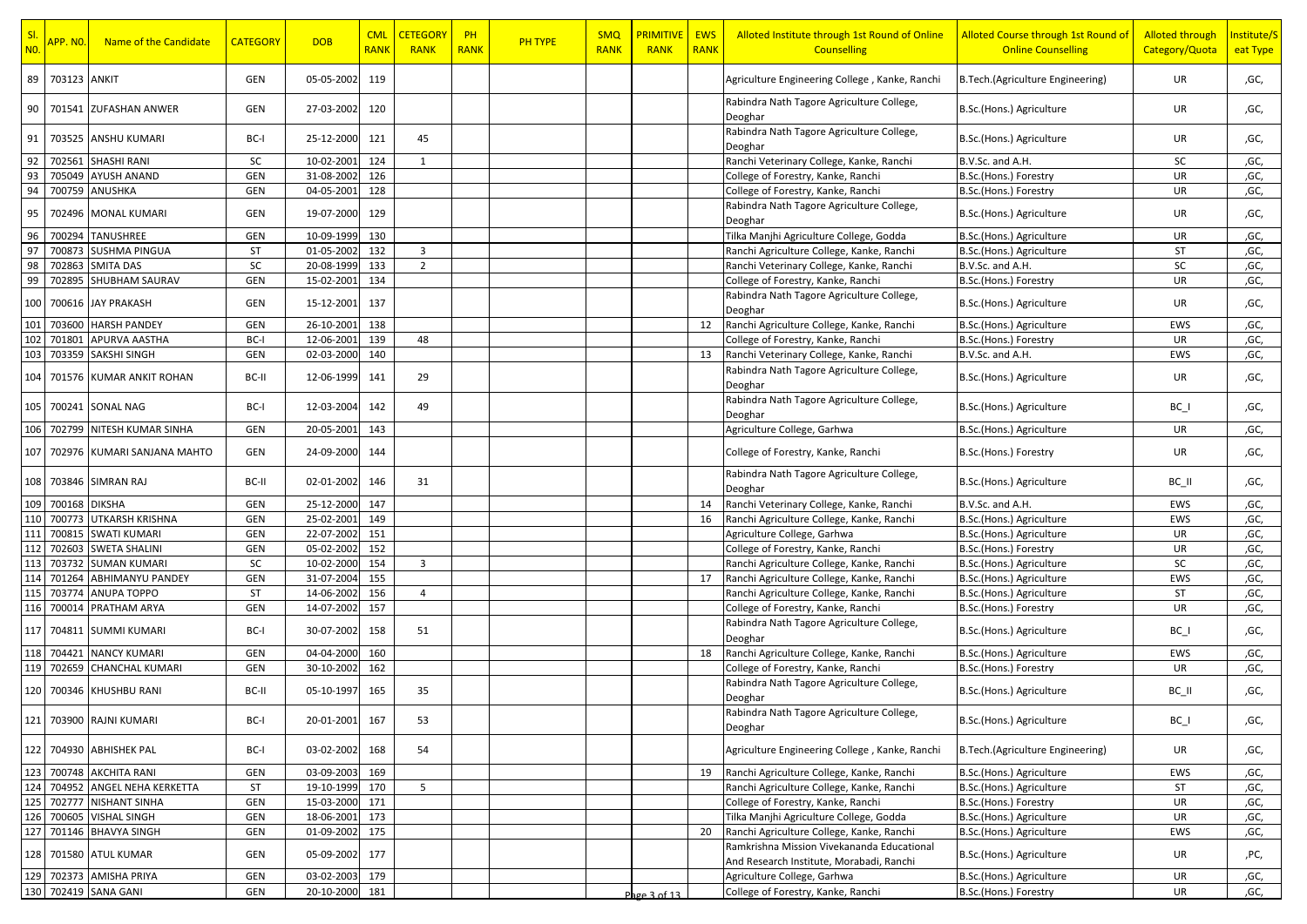| SI.<br>N <sub>0</sub> | APP.NO.           | Name of the Candidate        | <b>CATEGORY</b> | <b>DOB</b>     | <b>CML</b><br><b>RANK</b> | <b>CETEGORY</b><br><b>RANK</b> | PH<br><b>RANK</b> | <b>PH TYPE</b> | <b>SMQ</b><br><b>RANK</b> | <b>PRIMITIVE</b><br><b>RANK</b> | <b>EWS</b><br><b>RANK</b> | Alloted Institute through 1st Round of Online<br><b>Counselling</b>                    | Alloted Course through 1st Round of<br><b>Online Counselling</b> | <b>Alloted through</b><br>Category/Quota | Institute/S<br>eat Type |
|-----------------------|-------------------|------------------------------|-----------------|----------------|---------------------------|--------------------------------|-------------------|----------------|---------------------------|---------------------------------|---------------------------|----------------------------------------------------------------------------------------|------------------------------------------------------------------|------------------------------------------|-------------------------|
|                       |                   | 131 700878 RAJESH KUMAR      | BC-II           | 05-03-2002     | 184                       | 36                             |                   |                |                           |                                 |                           | College of Forestry, Kanke, Ranchi                                                     | B.Sc.(Hons.) Forestry                                            | UR                                       | ,GC,                    |
|                       |                   | 132   704873   NAZIA KULSUM  | BC-I            | 08-08-2001     | 187                       | 55                             |                   |                |                           |                                 |                           | Rabindra Nath Tagore Agriculture College,<br>Deoghar                                   | B.Sc.(Hons.) Agriculture                                         | $BC_$                                    | ,GC,                    |
| 133                   |                   | 702705 DIKSHA GARI           | ST              | 25-03-2001     | 188                       | 6                              |                   |                |                           |                                 |                           | Ranchi Veterinary College, Kanke, Ranchi                                               | B.V.Sc. and A.H.                                                 | ST                                       | ,GC,                    |
| 134                   |                   | 700416 SHRADHA SUMAN         | GEN             | 16-05-2003     | 189                       |                                |                   |                |                           |                                 |                           | Tilka Manjhi Agriculture College, Godda                                                | B.Sc.(Hons.) Agriculture                                         | UR                                       | ,GC,                    |
| 135                   | 701437            | NISHANT KUMAR OJHA           | GEN             | 18-05-2001     | 193                       |                                |                   |                |                           |                                 |                           | Agriculture College, Garhwa                                                            | B.Sc.(Hons.) Agriculture                                         | UR                                       | ,GC,                    |
|                       | 136 703912        | <b>DIKSHA RANI</b>           | SC              | 05-01-2003     | 196                       | 6                              |                   |                |                           |                                 |                           | Ranchi Agriculture College, Kanke, Ranchi                                              | B.Sc.(Hons.) Agriculture                                         | SC                                       | ,GC,                    |
| 137                   |                   | 700139 ANU KUMARI            | BC-I            | 25-06-2003     | 197                       | 58                             |                   |                |                           |                                 |                           | College of Forestry, Kanke, Ranchi                                                     | B.Sc.(Hons.) Forestry                                            | UR                                       | ,GC,                    |
| 138                   | 700447            | <b>MANISHA KUMARI</b>        | GEN             | 26-03-2002     | 198                       |                                |                   |                |                           |                                 |                           | Agriculture College, Garhwa                                                            | B.Sc.(Hons.) Agriculture                                         | UR                                       | ,GC,                    |
|                       | 139 700735        | <b>ALOK KUMAR</b>            | BC-I            | 24-12-2003     | 199                       | 59                             |                   |                |                           |                                 |                           | Tilka Manjhi Agriculture College, Godda                                                | B.Sc.(Hons.) Agriculture                                         | UR                                       | ,GC,                    |
|                       |                   | 140 701805 RUPANJALI BHARTI  | SC              | 06-05-2002     | 202                       | $\overline{7}$                 |                   |                |                           |                                 |                           | Ranchi Agriculture College, Kanke, Ranchi                                              | B.Sc.(Hons.) Agriculture                                         | SC                                       | ,GC,                    |
| 141                   | 702665            | <b>NILU KUMARI</b>           | BC-I            | 28-08-2002     | 203                       | 60                             |                   |                |                           |                                 |                           | Tilka Manjhi Agriculture College, Godda                                                | B.Sc.(Hons.) Agriculture                                         | UR                                       | ,GC,                    |
| 142                   |                   | 700422 ANJALI BHAKAT         | GEN             | 17-09-2000     | 204                       |                                |                   |                |                           |                                 |                           | Agriculture College, Garhwa                                                            | B.Sc.(Hons.) Agriculture                                         | UR                                       | ,GC,                    |
|                       |                   | 143 702640 POONAM YADAV      | BC-II           | 05-06-1999     | 205                       | 40                             |                   |                |                           |                                 |                           | Rabindra Nath Tagore Agriculture College,<br>Deoghar                                   | B.Sc.(Hons.) Agriculture                                         | BC II                                    | ,GC,                    |
|                       |                   | 144 702282 MUKESH KUMAR      | BC-II           | 08-07-2001     | 207                       | 41                             |                   |                |                           |                                 |                           | Agriculture College, Garhwa                                                            | B.Sc.(Hons.) Agriculture                                         | UR                                       | ,GC,                    |
|                       |                   | 145 701198 DIKSHA CHAUHAN    | GEN             | 18-02-2002     | 208                       |                                |                   |                |                           |                                 |                           | Agriculture College, Garhwa                                                            | B.Sc.(Hons.) Agriculture                                         | UR                                       | ,GC,                    |
|                       |                   | 146 704596 SARITA KUMARI     | BC-II           | 14-01-2002     | 209                       | 42                             |                   |                |                           |                                 |                           | Horticulture College, Khuntpani, Chaibasa                                              | B.Sc.(Hons.) Horticulture                                        | UR                                       | ,GC,                    |
| 147                   |                   | 701245 RIYA KUMARI           | BC-I            | 15-09-2001     | 211                       | 61                             |                   |                |                           |                                 |                           | College of Forestry, Kanke, Ranchi                                                     | B.Sc.(Hons.) Forestry                                            | UR                                       | ,GC,                    |
| 148                   |                   | 700326 PALLAVI SINGH         | GEN             | 01-09-2000     | 212                       |                                |                   |                |                           |                                 | 21                        | Ranchi Agriculture College, Kanke, Ranchi                                              | B.Sc.(Hons.) Agriculture                                         | EWS                                      | ,GC,                    |
|                       | 149 701952        | <b>ANIL KUMAR</b>            | SC              | 17-02-1999     | 215                       | 8                              |                   |                |                           |                                 |                           | Ranchi Veterinary College, Kanke, Ranchi                                               | B.V.Sc. and A.H.                                                 | SC                                       | ,GC,                    |
|                       |                   | 150 700100 ANKIT KUMAR       | SC              | 22-08-1999     | 216                       | 9                              |                   |                |                           |                                 |                           | Ranchi Agriculture College, Kanke, Ranchi                                              | B.Sc.(Hons.) Agriculture                                         | <b>SC</b>                                | ,GC,                    |
| 151                   |                   | 704819 POOJA KUMARI MAHATO   | BC-I            | 14-04-1999     | 217                       | 63                             |                   |                |                           |                                 |                           | College of Forestry, Kanke, Ranchi                                                     | B.Sc.(Hons.) Forestry                                            | BC I                                     | ,GC,                    |
| 152                   |                   | 702670 PALLAVI RAJ NANDNI    | SC              | 30-08-2000     | 219                       | 10                             |                   |                |                           |                                 |                           | Ranchi Veterinary College, Kanke, Ranchi                                               | B.V.Sc. and A.H.                                                 | SC                                       | ,GC,                    |
| 153                   |                   | 703226 KUMARI SONAL RAVI     | SC              | 03-09-1999     | 221                       | 11                             |                   |                |                           |                                 |                           | Ranchi Agriculture College, Kanke, Ranchi                                              | B.Sc.(Hons.) Agriculture                                         | SC                                       | ,GC,                    |
| 154                   |                   | 703296 KHITISH KUMAR MAHATO  | BC-I            | 15-09-2002     | 222                       | 64                             |                   |                |                           |                                 |                           | Tilka Manjhi Agriculture College, Godda                                                | B.Sc.(Hons.) Agriculture                                         | UR                                       | ,GC,                    |
| 155                   |                   | 701742 HARISH ANAND          | BC-I            | 27-02-2003     | 225                       | 66                             |                   |                |                           |                                 |                           | College of Forestry, Kanke, Ranchi                                                     | B.Sc.(Hons.) Forestry                                            | BC I                                     | ,GC,                    |
|                       |                   | 156 702035 KHUSHI CHOUDHARY  | BC-I            | 11-01-2003     | 226                       | 67                             |                   |                |                           |                                 |                           | Ramkrishna Mission Vivekananda Educational<br>And Research Institute, Morabadi, Ranchi | B.Sc.(Hons.) Agriculture                                         | UR                                       | ,PC,                    |
| 157                   |                   | 702073 MADHU PRIYA           | BC-I            | 08-08-2003     | 227                       | 68                             |                   |                |                           |                                 |                           | College of Forestry, Kanke, Ranchi                                                     | B.Sc.(Hons.) Forestry                                            | BC I                                     | ,GC,                    |
| 158                   |                   | 701471 JAYSHREE SOUMYA       | GEN             | 10-07-2002     | 228                       |                                |                   |                |                           |                                 |                           | Agriculture College, Garhwa                                                            | B.Sc.(Hons.) Agriculture                                         | UR                                       | ,GC,                    |
|                       |                   | 159 703389 APARNA KUMARI     | BC-II           | 11-07-2001     | 229                       | 44                             |                   |                |                           |                                 |                           | Agriculture College, Garhwa                                                            | B.Sc.(Hons.) Agriculture                                         | UR                                       | ,GC,                    |
| 160                   |                   | 704524 VISHAL KUMAR          | GEN             | 30-09-1999     | 230                       |                                |                   |                |                           |                                 |                           | Agriculture College, Garhwa                                                            | B.Sc.(Hons.) Agriculture                                         | UR                                       | ,GC,                    |
| 161                   | 700538            | <b>KALPANA KUMARI</b>        | BC-I            | 05-05-2001     | 231                       | 69                             |                   |                |                           |                                 |                           | Agriculture College, Garhwa                                                            | B.Sc.(Hons.) Agriculture                                         | UR                                       | ,GC,                    |
|                       |                   | 162 704187 ANJALI SINGH      | GEN             | 16-04-2001     | 232                       |                                |                   |                |                           |                                 |                           | Ramkrishna Mission Vivekananda Educational<br>And Research Institute, Morabadi, Ranchi | B.Sc.(Hons.) Agriculture                                         | UR                                       | ,PC,                    |
|                       |                   | 163 701444 RAVI NARAYAN      | GEN             | 02-11-2001     | 233                       |                                |                   |                |                           |                                 |                           | Agriculture College, Garhwa                                                            | B.Sc.(Hons.) Agriculture                                         | UR                                       | ,GC,                    |
|                       |                   | 164 704710 ISHA SRIVASTAVA   | GEN             | 18-09-2000     | 234                       |                                |                   |                |                           |                                 | 24                        | Rabindra Nath Tagore Agriculture College,<br>Deoghar                                   | B.Sc.(Hons.) Agriculture                                         | EWS                                      | ,GC,                    |
|                       | 165 701794        | <b>KANAK KUMARI</b>          | BC-II           | 29-06-2003     | 235                       | 45                             |                   |                |                           |                                 |                           | College of Forestry, Kanke, Ranchi                                                     | B.Sc.(Hons.) Forestry                                            | BC II                                    | ,GC,                    |
| 166                   | 703421            | <b>SOMA SAHA</b>             | BC-I            | 27-11-2000     | 240                       | 70                             |                   |                |                           |                                 |                           | Horticulture College, Khuntpani, Chaibasa                                              | B.Sc.(Hons.) Horticulture                                        | UR                                       | ,GC,                    |
| 167                   |                   | 702239 SATYAJIT PRATAP       | BC-II           | 20-01-2000     | 243                       | 46                             |                   |                |                           |                                 |                           | College of Forestry, Kanke, Ranchi                                                     | B.Sc.(Hons.) Forestry                                            | BC II                                    | ,GC,                    |
|                       |                   | 168 701841 SHREYANSH KASHYAP | GEN             | 29-01-2003     | 244                       |                                |                   |                |                           |                                 |                           | Tilka Manjhi Agriculture College, Godda                                                | B.Sc.(Hons.) Agriculture                                         | UR                                       | ,GC,                    |
|                       |                   | 169 701728 SOURAV KUMAR      | GEN             | 17-08-2002     | 245                       |                                |                   |                |                           |                                 |                           | Agriculture College, Garhwa                                                            | B.Sc.(Hons.) Agriculture                                         | <b>UR</b>                                | ,GC,                    |
|                       |                   | 170 700137 UTTAM KUMAR SAH   | GEN             | 12-06-2002 248 |                           |                                |                   |                |                           |                                 |                           | Tilka Manjhi Agriculture College, Godda                                                | B.Sc.(Hons.) Agriculture                                         | UR                                       | ,GC,                    |
|                       |                   | 171 700681 PREETI GUPTA      | BC-II           | 30-09-2000 249 |                           | 48                             |                   |                |                           |                                 |                           | Tilka Manjhi Agriculture College, Godda                                                | B.Sc.(Hons.) Agriculture                                         | UR                                       | ,GC,                    |
|                       |                   | 172 701775 RESHMA NANDAN     | GEN             | 05-02-2002     | 250                       |                                |                   |                |                           |                                 | 26                        | Tilka Manjhi Agriculture College, Godda                                                | B.Sc.(Hons.) Agriculture                                         | UR                                       | ,GC,                    |
|                       |                   | 173 700165 MANISHA HERENJ    | <b>ST</b>       | 15-10-2002     | 251                       | 9                              |                   |                |                           |                                 |                           | Ranchi Agriculture College, Kanke, Ranchi                                              | B.Sc.(Hons.) Agriculture                                         | ST                                       | ,GC,                    |
| 174                   | 703651            | PRASHANT KUMAR               | SC              | 07-01-2002     | 254                       | 13                             |                   |                |                           |                                 |                           | Ranchi Veterinary College, Kanke, Ranchi                                               | B.V.Sc. and A.H.                                                 | SC                                       | ,GC,                    |
|                       |                   | 175 704350 SWETA KUMARI      | <b>ST</b>       | 25-12-2000     | 256                       | 10                             |                   |                |                           |                                 |                           | Ranchi Veterinary College, Kanke, Ranchi                                               | B.V.Sc. and A.H.                                                 | ST                                       | ,GC,                    |
|                       |                   | 176 701672 TRIPTI BHAGAT     | ST              | 13-12-2002     | 257                       | 11                             |                   |                |                           |                                 |                           | Ranchi Agriculture College, Kanke, Ranchi                                              | B.Sc.(Hons.) Agriculture                                         | ST                                       | ,GC,                    |
|                       |                   | 177 703089 SAINI KUMARI      | BC-II           | 15-01-2003     | 258                       | 49                             |                   |                |                           |                                 |                           | College of Forestry, Kanke, Ranchi                                                     | B.Sc.(Hons.) Forestry                                            | BC II                                    | ,GC,                    |
|                       | 178 700286 ANANYA |                              | GEN             | 06-04-2001     | 259                       |                                |                   |                |                           |                                 |                           | Fisheries Technology College, Gumla                                                    | B.F.Sc.                                                          | UR                                       | ,GC,                    |
|                       |                   | 179 702906 MAYANK SINHA      | GEN             | 28-03-2002     | 260                       |                                |                   |                |                           |                                 |                           | Agriculture College, Garhwa                                                            | B.Sc.(Hons.) Agriculture                                         | UR                                       | ,GC,                    |
|                       |                   |                              |                 |                |                           |                                |                   |                |                           |                                 |                           | Ramkrishna Mission Vivekananda Educational                                             |                                                                  |                                          |                         |
|                       |                   | 180 704273 SWATI PRIYA       | GEN             | 12-09-2003     | 262                       |                                |                   |                |                           | Page 4 of 13                    |                           | And Research Institute, Morabadi, Ranchi                                               | B.Sc.(Hons.) Agriculture                                         | UR                                       | ,PC,                    |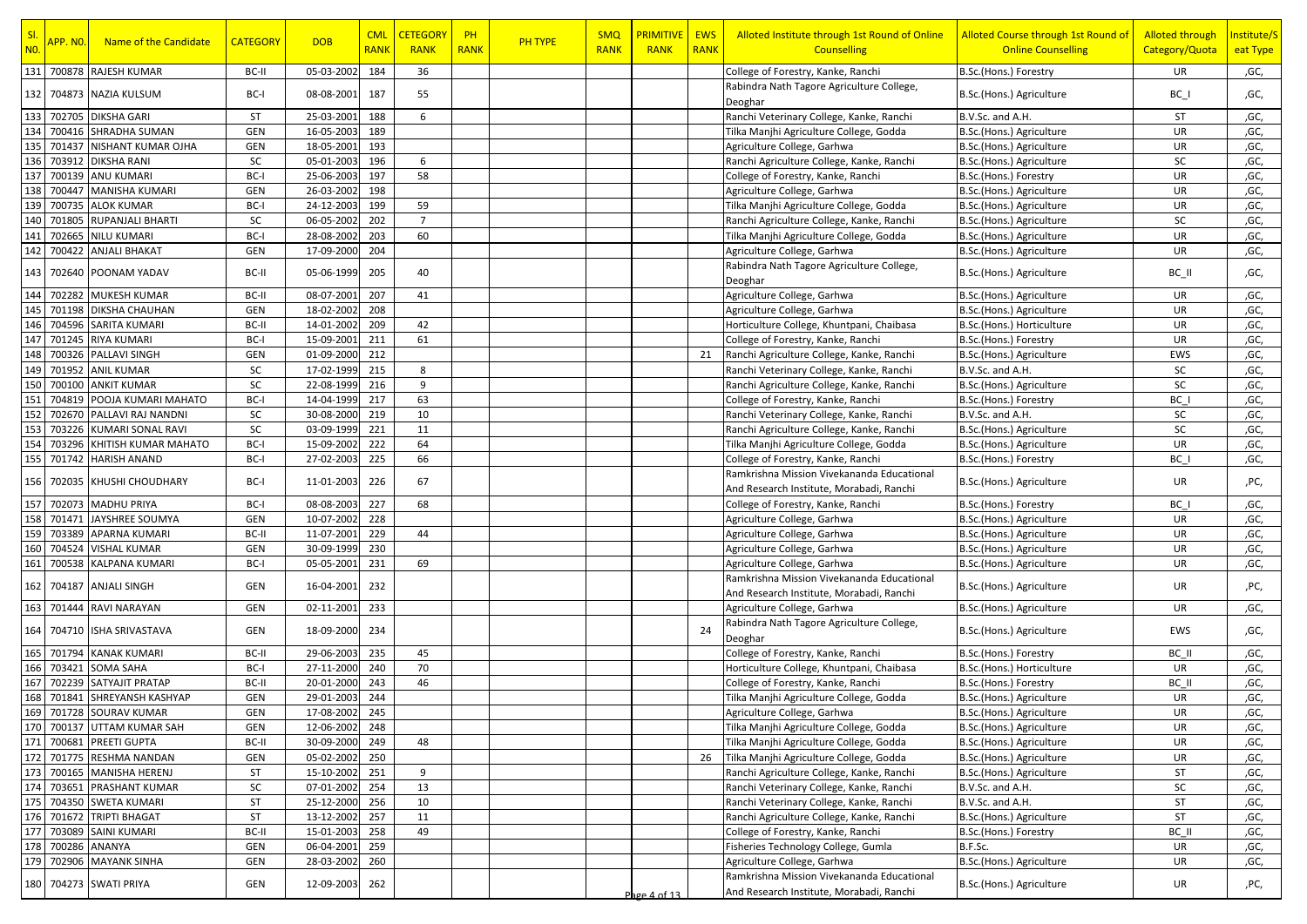| SI.<br>N <sub>0</sub> | <mark>APP. NO.</mark> | Name of the Candidate                          | <b>CATEGORY</b> | <b>DOB</b>               | <b>CML</b><br><b>RANK</b> | <b>CETEGORY</b><br><b>RANK</b> | PH<br><b>RANK</b> | <b>PH TYPE</b> | <b>SMQ</b><br><b>RANK</b> | <b>PRIMITIVE</b><br><b>RANK</b> | <b>EWS</b><br><b>RANK</b> | Alloted Institute through 1st Round of Online<br><b>Counselling</b>                         | Alloted Course through 1st Round of<br><b>Online Counselling</b> | <b>Alloted through</b><br>Category/Quota | Institute/S<br>eat Type |
|-----------------------|-----------------------|------------------------------------------------|-----------------|--------------------------|---------------------------|--------------------------------|-------------------|----------------|---------------------------|---------------------------------|---------------------------|---------------------------------------------------------------------------------------------|------------------------------------------------------------------|------------------------------------------|-------------------------|
| 181                   |                       | 700754 JAINAB ANJUM                            | BC-I            | 04-02-2001               | 263                       | 75                             |                   |                |                           |                                 |                           | Agriculture College, Garhwa                                                                 | B.Sc.(Hons.) Agriculture                                         | UR                                       | ,GC,                    |
|                       |                       | 182 701458 NIKHIL PANDEY                       | GEN             | 19-04-2004               | 264                       |                                |                   |                |                           |                                 | 27                        | Rabindra Nath Tagore Agriculture College,<br>Deoghar                                        | B.Sc.(Hons.) Agriculture                                         | EWS                                      | ,GC,                    |
| 183                   |                       | 702387 SUSHANT KUMAR SINGH                     | GEN             | 14-08-2001               | 265                       |                                |                   |                |                           |                                 | 28                        | Rabindra Nath Tagore Agriculture College,<br>Deoghar                                        | B.Sc.(Hons.) Agriculture                                         | EWS                                      | ,GC,                    |
| 184                   | 703102                | <b>ROMA BHARGAV</b>                            | GEN             | 22-08-2001               | 266                       |                                |                   |                |                           |                                 |                           | Tilka Manjhi Agriculture College, Godda                                                     | B.Sc.(Hons.) Agriculture                                         | UR                                       | ,GC,                    |
| 185                   | 700146                | <b>SONAM BARNWAL</b>                           | BC-II           | 29-11-2002               | 267                       | 50                             |                   |                |                           |                                 |                           | Agriculture College, Garhwa                                                                 | B.Sc.(Hons.) Agriculture                                         | BC II                                    | ,GC,                    |
| 186                   | 701133                | ROLLY SATYAM MARANDI                           | ST              | 05-02-2003               | 268                       | 12                             |                   |                |                           |                                 |                           | Ranchi Veterinary College, Kanke, Ranchi                                                    | B.V.Sc. and A.H.                                                 | ST                                       | ,GC,                    |
| 187                   | 702599                | AKASH KUMAR                                    | GEN             | 01-01-2000               | 269                       |                                |                   |                |                           |                                 |                           | Tilka Manjhi Agriculture College, Godda                                                     | B.Sc.(Hons.) Agriculture                                         | UR                                       | ,GC,                    |
| 188                   | 703877                | <b>ANAND KUMAR</b>                             | GEN             | 02-03-2001               | 270                       |                                |                   |                |                           |                                 |                           | Tilka Manjhi Agriculture College, Godda                                                     | B.Sc.(Hons.) Agriculture                                         | UR                                       | ,GC,                    |
| 189                   | 700536                | <b>SHALINI PATEL</b>                           | GEN             | 22-09-2002               | 273                       |                                |                   |                |                           |                                 |                           | Tilka Manjhi Agriculture College, Godda                                                     | B.Sc.(Hons.) Agriculture                                         | UR                                       | ,GC,                    |
| 190                   | 70033                 | <b>SHRAVAN KUMAR</b>                           | BC-II           | 31-12-2000               | 274                       | 52                             |                   |                |                           |                                 |                           | Agriculture College, Garhwa                                                                 | B.Sc.(Hons.) Agriculture                                         | BC II                                    | ,GC,                    |
| 191                   | 703053                | <b>TWINKLE KUMARI</b>                          | BC-II           | 14-03-1997               | 275                       | 53                             |                   |                |                           |                                 |                           | Agriculture College, Garhwa                                                                 | B.Sc.(Hons.) Agriculture                                         | BC II                                    | ,GC,                    |
| 192                   | 702109                | <b>JAY KUMAR</b>                               | GEN             | 26-04-2003               | 276                       |                                |                   |                |                           |                                 |                           | Tilka Manjhi Agriculture College, Godda                                                     | B.Sc.(Hons.) Agriculture                                         | UR                                       | ,GC,                    |
| 193                   | 701781                | RICHA SINHA                                    | GEN             | 10-12-2001               | 278                       |                                |                   |                |                           |                                 |                           | Tilka Manjhi Agriculture College, Godda                                                     | B.Sc.(Hons.) Agriculture                                         | UR                                       | ,GC,                    |
|                       |                       |                                                |                 |                          |                           |                                |                   |                |                           |                                 |                           | Ramkrishna Mission Vivekananda Educational                                                  |                                                                  |                                          |                         |
| 194                   |                       | 700803 AMAN KUMAR MAHTO                        | BC-I            | 27-12-2002               | 279                       | 77                             |                   |                |                           |                                 |                           | And Research Institute, Morabadi, Ranchi                                                    | B.Sc.(Hons.) Agriculture                                         | UR                                       | ,PC,                    |
|                       |                       |                                                |                 |                          |                           |                                |                   |                |                           |                                 |                           | Ramkrishna Mission Vivekananda Educational                                                  |                                                                  |                                          |                         |
|                       |                       | 195   703372 HARSH PIYUSH                      | BC-II           | 03-04-2003               | 280                       | 54                             |                   |                |                           |                                 |                           | And Research Institute, Morabadi, Ranchi                                                    | B.Sc.(Hons.) Agriculture                                         | UR                                       | ,PC,                    |
| 196                   | 703811                | <b>MANSI SINHA</b>                             | GEN             | 02-10-2000               | 281                       |                                |                   |                |                           |                                 |                           |                                                                                             |                                                                  | UR                                       | ,GC,                    |
| 197                   | 703432                | RITIKA RISHI                                   | GEN             | 02-03-2002               | 282                       |                                |                   |                |                           |                                 |                           | Tilka Manjhi Agriculture College, Godda<br>Horticulture College, Khuntpani, Chaibasa        | B.Sc.(Hons.) Agriculture                                         | UR                                       |                         |
|                       |                       |                                                |                 |                          |                           |                                |                   |                |                           |                                 |                           |                                                                                             | B.Sc.(Hons.) Horticulture                                        |                                          | ,GC,                    |
| 198                   | 700736                | <b>DEEPESH KUMAR</b><br>199 704435 RANI MAHATO | SC<br>BC-I      | 12-05-2000<br>24-01-2004 | 289<br>291                | 14<br>79                       |                   |                |                           |                                 |                           | Ranchi Agriculture College, Kanke, Ranchi<br>Agriculture Engineering College, Kanke, Ranchi | B.Sc.(Hons.) Agriculture<br>B.Tech.(Agriculture Engineering)     | SC<br>UR                                 | ,GC,<br>,GC,            |
|                       |                       |                                                |                 |                          |                           |                                |                   |                |                           |                                 |                           |                                                                                             |                                                                  |                                          |                         |
| 200                   | 704098                | <b>RUCHI PRIYA TUDU</b>                        | ST              | 05-01-2002               | 292                       | 13                             |                   |                |                           |                                 |                           | Ranchi Veterinary College, Kanke, Ranchi                                                    | B.V.Sc. and A.H.                                                 | ST                                       | ,GC,                    |
| 201                   | 703467                | <b>KIRAN ORAON</b>                             | <b>ST</b>       | 19-02-2002               | 293                       | 14                             |                   |                |                           |                                 |                           | Ranchi Veterinary College, Kanke, Ranchi                                                    | B.V.Sc. and A.H.                                                 | ST                                       | ,GC,                    |
| 202                   | 702910                | <b>AFIYA SHAMIM</b>                            | GEN             | 31-03-2002               | 294                       |                                |                   |                |                           |                                 |                           | Tilka Manjhi Agriculture College, Godda                                                     | B.Sc.(Hons.) Agriculture                                         | UR                                       | ,GC,                    |
| 203                   | 700116                | PRERNA PARASHAR                                | GEN             | 28-12-2002               | 295                       |                                |                   |                |                           |                                 | 29                        | College of Forestry, Kanke, Ranchi                                                          | B.Sc.(Hons.) Forestry                                            | EWS                                      | ,GC,                    |
| 204                   | 703582                | <b>NEHA SHREE</b>                              | GEN             | 26-11-2000               | 296                       |                                |                   |                |                           |                                 |                           | Horticulture College, Khuntpani, Chaibasa                                                   | B.Sc.(Hons.) Horticulture                                        | UR                                       | ,GC,                    |
| 205                   | 703866                | <b>IVY DUTTA</b>                               | GEN             | 13-04-2002               | 297                       |                                |                   |                |                           |                                 |                           | Horticulture College, Khuntpani, Chaibasa                                                   | B.Sc.(Hons.) Horticulture                                        | UR                                       | ,GC,                    |
| 206                   |                       | 702310 MEGHA RANI                              | BC-I            | 05-05-2002               | 299                       | 80                             |                   |                |                           |                                 |                           | Ramkrishna Mission Vivekananda Educational<br>And Research Institute, Morabadi, Ranchi      | B.Sc.(Hons.) Agriculture                                         | UR                                       | ,PC,                    |
| 207                   | 703598                | KHUSHBOO VERMA                                 | BC-II           | 05-03-2002               | 300                       | 57                             |                   |                |                           |                                 |                           | Tilka Manjhi Agriculture College, Godda                                                     | B.Sc.(Hons.) Agriculture                                         | BC II                                    | ,GC,                    |
| 208                   | 703040                | <b>ANKIT VERMA</b>                             | BC-II           | 20-12-2001               | 302                       | 58                             |                   |                |                           |                                 |                           | Tilka Manjhi Agriculture College, Godda                                                     | B.Sc.(Hons.) Agriculture                                         | BC II                                    | ,GC,                    |
| 209                   | 704434                | <b>ROHIT ORAON</b>                             | <b>ST</b>       | 28-10-2001               | 303                       | 15                             |                   |                |                           |                                 |                           | Ranchi Veterinary College, Kanke, Ranchi                                                    | B.V.Sc. and A.H.                                                 | ST                                       | ,GC,                    |
| 210                   | 702497                | JOYDEEP GUPTA                                  | GEN             | 20-09-2001               | 304                       |                                |                   |                |                           |                                 |                           | Horticulture College, Khuntpani, Chaibasa                                                   | B.Sc.(Hons.) Horticulture                                        | UR                                       | ,GC,                    |
| 211                   | 702653                | <b>KHUSHI KUMARI</b>                           | BC-I            | 18-04-2003               | 311                       | 82                             |                   |                |                           |                                 |                           | Tilka Manjhi Agriculture College, Godda                                                     | B.Sc.(Hons.) Agriculture                                         | BC I                                     | ,GC,                    |
|                       |                       |                                                |                 |                          |                           |                                |                   |                |                           |                                 |                           | Ramkrishna Mission Vivekananda Educational                                                  |                                                                  |                                          |                         |
| 212                   |                       | 702385 PRIYA KUMARI                            | BC-II           | 15-12-2002               | 312                       | 61                             |                   |                |                           |                                 |                           | And Research Institute, Morabadi, Ranchi                                                    | B.Sc.(Hons.) Agriculture                                         | UR                                       | ,PC,                    |
| 213                   | 702815                | <b>HARISH ADITYA</b>                           | SC              | 26-06-1998               | 314                       | 15                             |                   |                |                           |                                 |                           | Ranchi Agriculture College, Kanke, Ranchi                                                   | B.Sc.(Hons.) Agriculture                                         | SC                                       | ,GC,                    |
| 214                   |                       | 701544 MD QUAMAR ADIL                          | BC-I            | 10-05-2003               | 317                       | 83                             |                   |                |                           |                                 |                           | Agriculture Engineering College, Kanke, Ranchi                                              | B.Tech.(Agriculture Engineering)                                 | UR                                       | ,GC,                    |
|                       |                       | 215 700677 PRIYANKA PANDEY                     | GEN             | 23-12-1999               | 319                       |                                |                   |                |                           |                                 |                           | Ramkrishna Mission Vivekananda Educational<br>And Research Institute, Morabadi, Ranchi      | B.Sc.(Hons.) Agriculture                                         | UR                                       | ,PC,                    |
|                       |                       | 216 700251 ASHUTOSH KUMAR                      | BC-II           | 18-06-2000               | 321                       | 63                             |                   |                |                           |                                 |                           | Tilka Manjhi Agriculture College, Godda                                                     | B.Sc.(Hons.) Agriculture                                         | BC II                                    | ,GC,                    |
|                       | 217 701883            | PRABHAT KUMAR                                  | BC-I            | 02-01-2001               | 322                       | 85                             |                   |                |                           |                                 |                           | Agriculture College, Garhwa                                                                 | B.Sc.(Hons.) Agriculture                                         | BC I                                     | ,GC,                    |
|                       |                       |                                                |                 |                          |                           |                                |                   |                |                           |                                 |                           | Ramkrishna Mission Vivekananda Educational                                                  |                                                                  |                                          |                         |
|                       |                       | 218 703509 RAJ NANDINI                         | GEN             | 22-12-2001               | 324                       |                                |                   |                |                           |                                 |                           | And Research Institute, Morabadi, Ranchi                                                    | B.Sc.(Hons.) Agriculture                                         | UR                                       | ,PC,                    |
| 219                   |                       | 700788 VIKASH KUMAR MAHATO                     | BC-I            | 25-02-2003               | 326                       | 88                             |                   |                |                           |                                 |                           | Agriculture Engineering College, Kanke, Ranchi                                              | B. Tech. (Agriculture Engineering)                               | UR                                       | ,GC,                    |
|                       |                       | 220 700722 KANAK SHREYA TIGGA                  | ST              | 11-06-2001               | 330                       | 18                             |                   |                |                           |                                 |                           | Ranchi Agriculture College, Kanke, Ranchi                                                   | B.Sc.(Hons.) Agriculture                                         | ST                                       | ,GC,                    |
| 221                   |                       | 701897 ABHISHEK RANJAN                         | SC              | 25-11-1999               | 332                       | 16                             |                   |                |                           |                                 |                           | Agriculture College, Garhwa                                                                 | B.Sc.(Hons.) Agriculture                                         | SC                                       | ,GC,                    |
| 222                   |                       | 704459 KUMARI SONAL                            | GEN             | 21-09-2002               | 333                       |                                |                   |                |                           |                                 |                           | Ramkrishna Mission Vivekananda Educational<br>And Research Institute, Morabadi, Ranchi      | B.Sc.(Hons.) Agriculture                                         | UR                                       | ,PC,                    |
| 223                   |                       | 703583 MD OBEDULLAH                            | BC-I            | 21-09-2001               | 334                       | 90                             |                   |                |                           |                                 |                           | Agriculture College, Garhwa                                                                 | B.Sc.(Hons.) Agriculture                                         | $BC_$                                    | ,GC,                    |
|                       |                       | 224 701372 AMAN KUMAR PANDIT                   | BC-I            | 03-03-2001               | 335                       | 91                             |                   |                |                           | Page 5 of 13                    |                           | Agriculture College, Garhwa                                                                 | B.Sc.(Hons.) Agriculture                                         | BC I                                     | ,GC,                    |
|                       |                       |                                                |                 |                          |                           |                                |                   |                |                           |                                 |                           |                                                                                             |                                                                  |                                          |                         |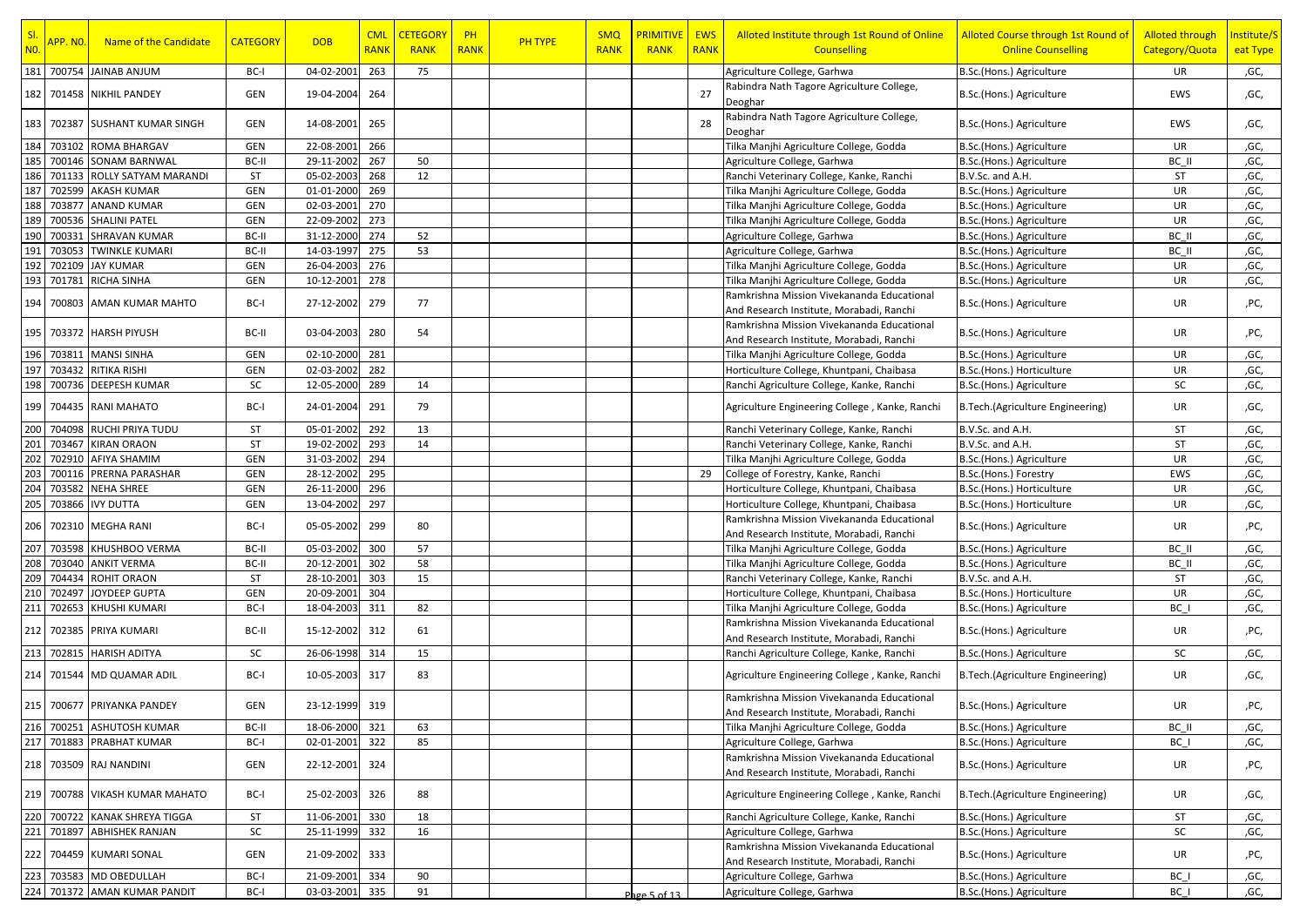| SI.<br><b>NO.</b> | <mark>APP. NO.</mark> | Name of the Candidate         | <b>CATEGORY</b> | <b>DOB</b>     | <b>CML</b><br><b>RANK</b> | <b>CETEGORY</b><br><b>RANK</b> | PH<br><b>RANK</b> | <b>PH TYPE</b> | <b>SMQ</b><br><b>RANK</b> | <b>PRIMITIVE</b><br><b>RANK</b> | <b>EWS</b><br><b>RANK</b> | Alloted Institute through 1st Round of Online<br><b>Counselling</b>                    | Alloted Course through 1st Round of<br><b>Online Counselling</b> | <b>Alloted through</b><br>Category/Quota | Institute/S<br>eat Type |
|-------------------|-----------------------|-------------------------------|-----------------|----------------|---------------------------|--------------------------------|-------------------|----------------|---------------------------|---------------------------------|---------------------------|----------------------------------------------------------------------------------------|------------------------------------------------------------------|------------------------------------------|-------------------------|
| 225               | 702377                | <b>ADITI BHARTI</b>           | GEN             | 25-03-2002     | 337                       |                                |                   |                |                           |                                 |                           | Fisheries Technology College, Gumla                                                    | B.F.Sc.                                                          | UR                                       | ,GC,                    |
| 226               |                       | 702232 HRISHIKESH ROY         | GEN             | 30-04-2001     | 338                       |                                |                   |                |                           |                                 | 30                        | Rabindra Nath Tagore Agriculture College,<br>Deoghar                                   | B.Sc.(Hons.) Agriculture                                         | EWS                                      | ,GC,                    |
| 227               |                       | 704416 MOHAN SHIVA            | BC-I            | 09-09-1999     | 339                       | 92                             |                   |                |                           |                                 |                           | Tilka Manjhi Agriculture College, Godda                                                | B.Sc.(Hons.) Agriculture                                         | BC I                                     | ,GC,                    |
| 228               | 700921                | <b>PAWAN KUMAR</b>            | GEN             | 13-07-2000     | 341                       |                                |                   |                |                           |                                 |                           | Horticulture College, Khuntpani, Chaibasa                                              | B.Sc.(Hons.) Horticulture                                        | UR                                       | ,GC,                    |
| 229               | 703486                | <b>KRISHNA KUMAR</b>          | BC-I            | 23-08-2001     | 342                       | 93                             |                   |                |                           |                                 |                           | Agriculture College, Garhwa                                                            | B.Sc.(Hons.) Agriculture                                         | BC I                                     | ,GC,                    |
| 230               | 703281                | <b>KAUSHAL KUMAR</b>          | GEN             | 02-07-2000     | 343                       |                                |                   |                |                           |                                 |                           | Ramkrishna Mission Vivekananda Educational<br>And Research Institute, Morabadi, Ranchi | B.Sc.(Hons.) Agriculture                                         | UR                                       | ,PC,                    |
| 231               |                       | 702649 MISHA BURIULY          | <b>ST</b>       | 11-01-2002     | 344                       | 20                             |                   |                |                           |                                 |                           | Ranchi Veterinary College, Kanke, Ranchi                                               | B.V.Sc. and A.H.                                                 | ST                                       | ,GC,                    |
| 232               |                       | 701469 ANKITA KUMARI          | BC-I            | 27-05-2000     | 345                       | 94                             |                   |                |                           |                                 |                           | Horticulture College, Khuntpani, Chaibasa                                              | B.Sc.(Hons.) Horticulture                                        | UR                                       | ,GC,                    |
| 233               |                       | 701642 HARIOM KUMAR           | BC-II           | 05-11-2000     | 346                       | 66                             |                   |                |                           |                                 |                           | Ramkrishna Mission Vivekananda Educational<br>And Research Institute, Morabadi, Ranchi | B.Sc.(Hons.) Agriculture                                         | UR                                       | ,PC,                    |
| 234               | 701753                | <b>TRISHNA MAHTO</b>          | BC-I            | 01-03-2002     | 349                       | 96                             |                   |                |                           |                                 |                           | Horticulture College, Khuntpani, Chaibasa                                              | B.Sc.(Hons.) Horticulture                                        | UR                                       | ,GC,                    |
| 235               | 702937                | <b>RASHMITA</b>               | GEN             | 12-10-2002     | 351                       |                                |                   |                |                           |                                 |                           | Horticulture College, Khuntpani, Chaibasa                                              | B.Sc.(Hons.) Horticulture                                        | UR                                       | ,GC,                    |
| 236               |                       | 704352 RUDRA NARAYAN BANERJEE | GEN             | 05-04-2002     | 352                       |                                |                   |                |                           |                                 |                           | Horticulture College, Khuntpani, Chaibasa                                              | B.Sc.(Hons.) Horticulture                                        | UR                                       | ,GC,                    |
| 237               | 701081                | <b>RACHIT ARYAN</b>           | BC-I            | 02-03-2001     | 353                       | 97                             |                   |                |                           |                                 |                           | Fisheries Technology College, Gumla                                                    | B.F.Sc.                                                          | UR                                       | ,GC,                    |
| 238               |                       | 704919 DEEPAK KUMAR PRAJAPATI | BC-I            | 13-12-2002     | 354                       | 98                             |                   |                |                           |                                 |                           | Tilka Manjhi Agriculture College, Godda                                                | B.Sc.(Hons.) Agriculture                                         | $BC_$                                    | ,GC,                    |
|                   |                       | 239 700866 AKRITI SHYAMANITA  | GEN             | 04-10-2001     | 357                       |                                |                   |                |                           |                                 |                           | Ramkrishna Mission Vivekananda Educational<br>And Research Institute, Morabadi, Ranchi | B.Sc.(Hons.) Agriculture                                         | UR                                       | ,PC,                    |
| 240               |                       | 702453 VINAY KUMAR            | BC-II           | 05-03-2001     | 358                       | 67                             |                   |                |                           |                                 |                           | Fisheries Technology College, Gumla                                                    | B.F.Sc.                                                          | UR                                       | ,GC,                    |
| 241               | 703223                | <b>AYUSHI SINGH</b>           | GEN             | 15-01-2002     | 359                       |                                |                   |                |                           |                                 | 31                        | Agriculture College, Garhwa                                                            | B.Sc.(Hons.) Agriculture                                         | EWS                                      | ,GC,                    |
| 242               |                       | 702196 SHASHI BHUSHAN GORAI   | BC-I            | 22-01-2001     | 360                       | 100                            |                   |                |                           |                                 |                           | Tilka Manjhi Agriculture College, Godda                                                | B.Sc.(Hons.) Agriculture                                         | BC I                                     | ,GC,                    |
| 243               |                       | 701882 SUGAM BHARTI           | GEN             | 27-03-2002     | 361                       |                                |                   |                |                           |                                 |                           | Agriculture Engineering College, Kanke, Ranchi                                         | B.Tech.(Agriculture Engineering)                                 | UR                                       | ,GC,                    |
| 244               |                       | 701945 DEEP SHIKHA            | <b>SC</b>       | 28-03-2001     | 362                       | 18                             |                   |                |                           |                                 |                           | Rabindra Nath Tagore Agriculture College,<br>Deoghar                                   | B.Sc.(Hons.) Agriculture                                         | SC                                       | ,GC,                    |
|                   |                       | 245   703849   RUPA KUMARI    | GEN             | 10-02-2002     | 363                       |                                |                   |                |                           |                                 | 32                        | Rabindra Nath Tagore Agriculture College,<br>Deoghar                                   | B.Sc.(Hons.) Agriculture                                         | EWS                                      | ,GC,                    |
| 246               | 703777                | <b>AASTHA GUPTA</b>           | BC-II           | 23-12-2003     | 365                       | 68                             |                   |                |                           |                                 |                           | Horticulture College, Khuntpani, Chaibasa                                              | B.Sc.(Hons.) Horticulture                                        | UR                                       | ,GC,                    |
| 247               | 700359                | <b>AYUSHI ORAON</b>           | <b>ST</b>       | 08-02-2003     | 367                       | 21                             |                   |                |                           |                                 |                           | Ranchi Agriculture College, Kanke, Ranchi                                              | B.Sc.(Hons.) Agriculture                                         | ST                                       | ,GC,                    |
| 248               | 704640                | <b>SHARDA KUMARI</b>          | BC-I            | 04-03-2002     | 368                       | 102                            |                   |                |                           |                                 |                           | Fisheries Technology College, Gumla                                                    | B.F.Sc.                                                          | UR                                       | ,GC,                    |
| 249               | 700135                | <b>BRISTY GHOSH</b>           | BC-II           | 14-04-2001     | 370                       | 69                             |                   |                |                           |                                 |                           | Horticulture College, Khuntpani, Chaibasa                                              | B.Sc.(Hons.) Horticulture                                        | UR                                       | ,GC,                    |
| 250               | 704433                | <b>SHRABONI PAUL</b>          | BC-II           | 19-07-2003     | 371                       | 70                             |                   |                |                           |                                 |                           | Fisheries Technology College, Gumla                                                    | B.F.Sc.                                                          | UR                                       | ,GC,                    |
| 251               | 701592                | <b>MANISHA KUMARI</b>         | BC-II           | 05-02-2002     | 372                       | 71                             |                   |                |                           |                                 |                           | Horticulture College, Khuntpani, Chaibasa                                              | B.Sc.(Hons.) Horticulture                                        | UR                                       | ,GC,                    |
| 252               | 704455                | <b>DEEPAK PRASAD PARTH</b>    | BC-I            | 31-12-1997     | 373                       | 103                            |                   |                |                           |                                 |                           | Horticulture College, Khuntpani, Chaibasa                                              | B.Sc.(Hons.) Horticulture                                        | UR                                       | ,GC,                    |
| 253               | 702636                | <b>ANNPURNA KUMARI</b>        | BC-I            | 06-03-2002     | 376                       | 105                            |                   |                |                           |                                 |                           | Fisheries Technology College, Gumla                                                    | B.F.Sc.                                                          | UR                                       | ,GC,                    |
| 254               | 700389                | <b>ANCHAL KUMARI</b>          | GEN             | 12-06-2002     | 377                       |                                |                   |                |                           |                                 | 34                        | Agriculture College, Garhwa                                                            | B.Sc.(Hons.) Agriculture                                         | EWS                                      | ,GC,                    |
| 255               |                       | 704346 HARSH KUMAR            | SC              | 04-08-2002     | 378                       | 19                             |                   |                |                           |                                 |                           | College of Forestry, Kanke, Ranchi                                                     | B.Sc.(Hons.) Forestry                                            | SC                                       | ,GC,                    |
| 256               | 702864                | <b>MUKUL PAL</b>              | BC-I            | 10-11-2002     | 379                       | 106                            |                   |                |                           |                                 |                           | Fisheries Technology College, Gumla                                                    | B.F.Sc.                                                          | UR                                       | ,GC,                    |
| 257               | 701863                | <b>VISHAL KUMAR</b>           | SC              | 24-07-2003     | 380                       | 20                             |                   |                |                           |                                 |                           | College of Forestry, Kanke, Ranchi                                                     | B.Sc.(Hons.) Forestry                                            | SC                                       | ,GC,                    |
|                   | 258 700011            | <b>VASUNDHARA PAL</b>         | BC-I            | 24-08-2000     | 382                       | 107                            |                   |                |                           |                                 |                           | Fisheries Technology College, Gumla                                                    | B.F.Sc.                                                          | UR                                       | ,GC,                    |
|                   |                       | 259 701682 ANJALI PRIYA       | BC-II           | 25-08-2001 383 |                           | 74                             |                   |                |                           |                                 |                           | Ramkrishna Mission Vivekananda Educational<br>And Research Institute, Morabadi, Ranchi | B.Sc.(Hons.) Agriculture                                         | UR                                       | ,PC,                    |
|                   |                       | 260 701693 HARSH KUMAR        | BC-I            | 23-08-2003     | 384                       | 108                            |                   |                |                           |                                 |                           | Agriculture Engineering College, Kanke, Ranchi                                         | B.Tech.(Agriculture Engineering)                                 | UR                                       | ,GC,                    |
|                   |                       | 261 703787 SARSWATI KUMARI    | BC-I            | 24-02-2001     | 386                       | 110                            |                   |                |                           |                                 |                           | Ramkrishna Mission Vivekananda Educational<br>And Research Institute, Morabadi, Ranchi | B.Sc.(Hons.) Agriculture                                         | UR                                       | ,PC,                    |
| 262               |                       | 704488 AASTHA SINHA           | GEN             | 27-08-2002     | 387                       |                                |                   |                |                           |                                 |                           | Fisheries Technology College, Gumla                                                    | B.F.Sc.                                                          | UR                                       | ,GC,                    |
| 263               |                       | 703127 VISHAL SAMAD           | ST              | 28-04-2003     | 389                       | 22                             |                   |                |                           |                                 |                           | Ranchi Agriculture College, Kanke, Ranchi                                              | B.Sc.(Hons.) Agriculture                                         | ST                                       | ,GC,                    |
| 264               |                       | 701495 SHIVAM KUMAR           | BC-I            | 02-02-2002     | 390                       | 111                            |                   |                |                           |                                 |                           | Agriculture Engineering College, Kanke, Ranchi                                         | B.Tech.(Agriculture Engineering)                                 | UR                                       | ,GC,                    |
|                   |                       | 265   704117   SHIWANI KUMARI | BC-I            | 10-08-2001     | 393                       | 112                            |                   |                |                           |                                 |                           | Ramkrishna Mission Vivekananda Educational<br>And Research Institute, Morabadi, Ranchi | B.Sc.(Hons.) Agriculture                                         | UR                                       | ,PC,                    |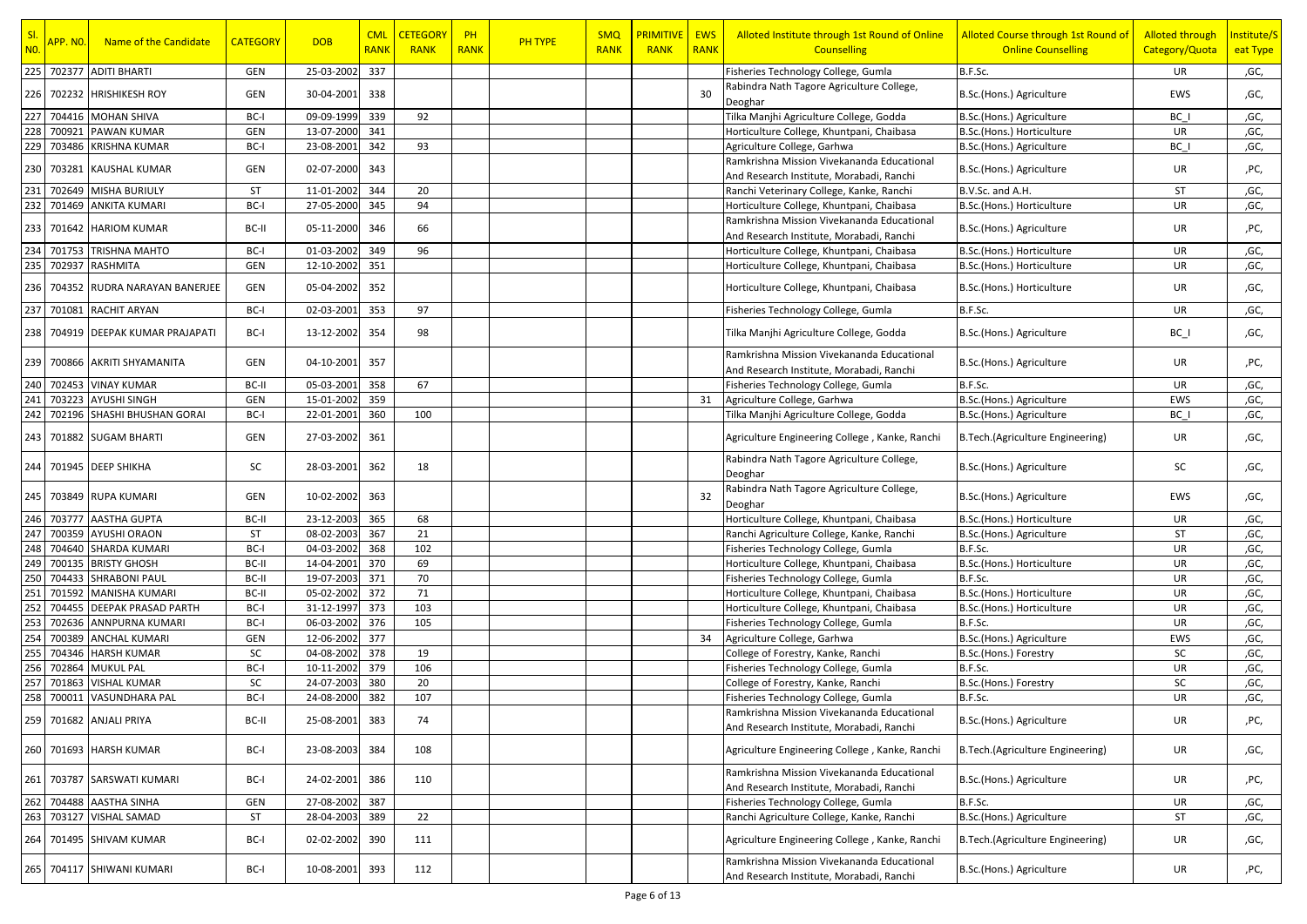| Ramkrishna Mission Vivekananda Educational<br>266<br>704371 AMIT KUMAR<br>GEN<br>14-06-2001<br>394<br>UR<br>B.Sc.(Hons.) Agriculture<br>And Research Institute, Morabadi, Ranchi<br>Ramkrishna Mission Vivekananda Educational<br>267<br>11-07-2002<br>700919 ROHIT PRASAD<br>BC-II<br>395<br>76<br>B.Sc.(Hons.) Agriculture<br>BC_II<br>And Research Institute, Morabadi, Ranchi<br>268<br>700162 PURBI<br>GEN<br>05-10-2001<br>397<br>EWS<br>35<br>Agriculture College, Garhwa<br>B.Sc.(Hons.) Agriculture<br>269<br>702762<br>PRIYANKA KUMARI<br>BC-II<br>09-07-2002<br>399<br>77<br>B.F.Sc.<br>UR<br>Fisheries Technology College, Gumla<br>270<br>701850<br>ST<br>22-02-2002<br>24<br>ST<br>RAMESHWAR CHATTAR<br>401<br>Ranchi Veterinary College, Kanke, Ranchi<br>B.V.Sc. and A.H.<br>271<br>BC-I<br>402<br>113<br><b>UR</b><br>704282<br>PRERANA KUMARI<br>17-06-2002<br>Horticulture College, Khuntpani, Chaibasa<br>B.Sc.(Hons.) Horticulture<br>272<br>SAKET BHARDWAJ<br>UR<br>704939<br>GEN<br>15-02-2003<br>403<br>Fisheries Technology College, Gumla<br>B.F.Sc.<br>273<br>700847<br>BC-I<br>27-08-2002<br>404<br>UR<br>,GC,<br><b>MANISHA KUMARI</b><br>114<br>Horticulture College, Khuntpani, Chaibasa<br>B.Sc.(Hons.) Horticulture<br>274<br>405<br>701583<br>MD AKIF HUSSAIN<br><b>GEN</b><br>01-09-2002<br>EWS<br>36<br>Agriculture College, Garhwa<br>B.Sc.(Hons.) Agriculture<br>,GC,<br>Ramkrishna Mission Vivekananda Educational<br>275 702399 RITU KUMARI<br>15-06-2003<br>406<br>78<br>BC-II<br>B.Sc.(Hons.) Agriculture<br>BC_II<br>And Research Institute, Morabadi, Ranchi<br>276 701097<br>PRIYA KUMARI<br>ST<br>27-09-2003<br>407<br>25<br>Ranchi Veterinary College, Kanke, Ranchi<br>B.V.Sc. and A.H.<br>ST<br>,GC,<br>27<br>277<br>700539<br><b>ST</b><br>ST<br><b>BABYTUDU</b><br>30-06-2000<br>409<br>,GC,<br>Agriculture College, Garhwa<br>B.Sc.(Hons.) Agriculture<br>278<br>704196<br>GEN<br>19-05-2002<br>412<br>UR<br>NIKITA SINHA<br>Fisheries Technology College, Gumla<br>B.F.Sc.<br>,GC,<br>279<br>700425<br>SC<br>18-01-2002<br>22<br>SC<br>RITIKA RAJ<br>413<br>B.Sc.(Hons.) Forestry<br>,GC,<br>College of Forestry, Kanke, Ranchi<br><b>BASANTI HANSDAH</b><br><b>ST</b><br>28<br>ST<br>280<br>701744<br>26-03-1998<br>414<br>Ranchi Veterinary College, Kanke, Ranchi<br>B.V.Sc. and A.H.<br>,GC,<br>281<br><b>DEVJEET CHATTERJEE</b><br>,GC,<br>700193<br>GEN<br>11-08-2002<br>415<br>38<br>Agriculture College, Garhwa<br>B.Sc.(Hons.) Agriculture<br>EWS<br>282<br>700942<br>BC-I<br>21-05-2002<br>416<br>115<br><b>PRANAB MAITY</b><br>Horticulture College, Khuntpani, Chaibasa<br>UR<br>,GC,<br>B.Sc.(Hons.) Horticulture<br>Ramkrishna Mission Vivekananda Educational<br>283<br>703180 NITESH KUMAR<br>BC-I<br>28-09-2001<br>418<br>116<br>B.Sc.(Hons.) Agriculture<br>$BC_$<br>And Research Institute, Morabadi, Ranchi<br>422<br><b>SC</b><br>284<br>700838 SHIVAM KUMAR<br>SC<br>08-04-2002<br>23<br>,GC,<br>Tilka Manjhi Agriculture College, Godda<br>B.Sc.(Hons.) Agriculture<br>285<br>BC-I<br>423<br>118<br>UR<br>702078 KUMARI VANDANA<br>02-08-2001<br>Horticulture College, Khuntpani, Chaibasa<br>B.Sc.(Hons.) Horticulture<br>,GC,<br>Ramkrishna Mission Vivekananda Educational<br>701995 SUKRITI SINGH<br>BC-II<br>06-10-2002<br>424<br>79<br>286<br>B.Sc.(Hons.) Agriculture<br>BC II<br>And Research Institute, Morabadi, Ranchi<br>287<br>700855<br><b>RUMPA KUMARI</b><br>09-04-2001<br>425<br>119<br>BC-I<br>BC I<br>,GC,<br>Horticulture College, Khuntpani, Chaibasa<br>B.Sc.(Hons.) Horticulture<br>288<br>80<br>UR<br>703313<br><b>GOUTAM GHOSH</b><br>BC-II<br>04-03-2001<br>427<br>Fisheries Technology College, Gumla<br>B.F.Sc.<br>,GC,<br>289<br>429<br>700692<br>OROOBA ADAN<br>BC-II<br>25-01-2002<br>82<br>Horticulture College, Khuntpani, Chaibasa<br>B.Sc.(Hons.) Horticulture<br>BC II<br>,GC,<br>290<br>701800<br>BC-I<br>120<br>B.F.Sc.<br>BC I<br>RENUPA KUMARI<br>15-03-2002<br>430<br>Fisheries Technology College, Gumla<br>,GC,<br>29<br>291<br>700547<br><b>AMISHA LAKRA</b><br>ST<br>16-01-2002<br>433<br>ST<br>Ranchi Veterinary College, Kanke, Ranchi<br>B.V.Sc. and A.H.<br>,GC,<br>292<br>702105<br>SC<br>10-03-1999<br>434<br>24<br>SC<br>ARCHANA KUMARI<br>College of Forestry, Kanke, Ranchi<br>,GC,<br>B.Sc.(Hons.) Forestry<br>293<br>435<br>121<br>BC I<br>702704<br><b>FARHAT JABEEN</b><br>BC-I<br>07-03-2001<br>Horticulture College, Khuntpani, Chaibasa<br>B.Sc.(Hons.) Horticulture<br>,GC,<br>294<br>439<br>122<br>70133<br>PRIYANKA KUMARI<br>BC-I<br>01-01-2001<br>Fisheries Technology College, Gumla<br>B.F.Sc.<br>BC I<br>,GC,<br>27-01-2002<br>440<br>84<br>B.F.Sc.<br>BC II<br>295<br>704314<br><b>AURUSHA ZABEEN</b><br>BC-II<br>,GC,<br>Fisheries Technology College, Gumla<br>Ramkrishna Mission Vivekananda Educational<br>296<br>701150 GAUTAM RAJ<br>BC-I<br>31-05-2003<br>444<br>124<br>B.Sc.(Hons.) Agriculture<br>$BC_$<br>And Research Institute, Morabadi, Ranchi<br>297<br>BC-I<br>30-12-2003<br>445<br>Horticulture College, Khuntpani, Chaibasa<br>701740 DHEERAJ KUMAR MAHATO<br>125<br>B.Sc.(Hons.) Horticulture<br>$BC_$<br>298<br>701352 SUDHANSHU KUMAR ROY<br>11-09-2002<br>446<br>Tilka Manjhi Agriculture College, Godda<br>EWS<br>,GC,<br>GEN<br>39<br>B.Sc.(Hons.) Agriculture<br>299 700854 MD KAIF<br>26-06-2003<br>448<br>BC-I<br>126<br>Agriculture Engineering College, Kanke, Ranchi<br>B.Tech.(Agriculture Engineering)<br>UR<br>300 700399 RUDRESH KUMAR DEV<br>ST<br>22-11-1999<br>450<br>31<br>B.V.Sc. and A.H.<br>ST<br>,GC,<br>Ranchi Veterinary College, Kanke, Ranchi<br>301<br>703312 AMARDEEP KUMAR<br>BC-I<br>08-07-1999<br>451<br>128<br>BC I<br>Horticulture College, Khuntpani, Chaibasa<br>B.Sc.(Hons.) Horticulture<br>302 700088 SATISH PAHAN<br>ST<br>32<br>ST<br>18-09-2003<br>454<br>Ranchi Agriculture College, Kanke, Ranchi<br>B.Sc.(Hons.) Agriculture<br>,GC,<br>303<br>700662 AKUNURI SUSMITA RAO<br>SC<br>20-07-2000<br>25<br>Agriculture College, Garhwa<br>B.Sc.(Hons.) Agriculture<br>SC<br>458<br>,GC,<br>304<br>703834 GOVIND RAM<br>SC<br>20-04-1997<br>26<br>Agriculture College, Garhwa<br>SC<br>459<br>B.Sc.(Hons.) Agriculture<br>,GC,<br>SC<br>${\sf SC}$<br>305<br>27<br>702306 VINEET KUMAR<br>15-06-2001<br>464<br>Agriculture College, Garhwa<br>B.Sc.(Hons.) Agriculture<br>,GC,<br>306<br>701375<br><b>SONALI GARI</b><br>ST<br>22-12-2002<br>465<br>33<br>B.Sc.(Hons.) Agriculture<br>Ranchi Agriculture College, Kanke, Ranchi<br>ST<br>,GC,<br>Ramkrishna Mission Vivekananda Educational<br>702846 BANTI KUMAR THAKUR<br>307<br>BC-I<br>25-11-2002<br>467<br>132<br>B.Sc.(Hons.) Agriculture<br>$BC_$<br>And Research Institute, Morabadi, Ranchi<br>308 701480 PRAGYASHRI<br>29-03-2003<br>88<br>BC-II<br>469<br>Fisheries Technology College, Gumla<br>B.F.Sc.<br>,GC,<br>BC II<br>309 702925 POOJA<br>GEN<br>31-10-2001<br>470<br>College of Forestry, Kanke, Ranchi<br>B.Sc.(Hons.) Forestry<br>EWS<br>40<br>,GC,<br>SHIV NANDAN KUMAR<br>Horticulture College, Khuntpani, Chaibasa<br>310 70088<br>BC-II<br>01-01-2001<br>89<br>B.Sc.(Hons.) Horticulture<br>471<br>BC_II<br>YADAV<br>311 701739 SURBHI RANI<br>BC-II<br>15-08-1999<br>472<br>90<br>Horticulture College, Khuntpani, Chaibasa<br>B.Sc.(Hons.) Horticulture<br>BC II<br>Page 7 of 13 | SI.<br>N <sub>0</sub> | <mark>APP. NO.</mark> | Name of the Candidate | <b>CATEGORY</b> | <b>DOB</b> | <b>CML</b><br><b>RANK</b> | <b>CETEGORY</b><br><b>RANK</b> | $P$ H<br><b>RANK</b> | PH TYPE | <b>SMQ</b><br><b>RANK</b> | <b>PRIMITIVE   EWS</b><br><b>RANK</b> | <b>RANK</b> | Alloted Institute through 1st Round of Online<br><b>Counselling</b> | Alloted Course through 1st Round of<br><b>Online Counselling</b> | <b>Alloted through</b><br>Category/Quota | Institute/S<br>eat Type |
|--------------------------------------------------------------------------------------------------------------------------------------------------------------------------------------------------------------------------------------------------------------------------------------------------------------------------------------------------------------------------------------------------------------------------------------------------------------------------------------------------------------------------------------------------------------------------------------------------------------------------------------------------------------------------------------------------------------------------------------------------------------------------------------------------------------------------------------------------------------------------------------------------------------------------------------------------------------------------------------------------------------------------------------------------------------------------------------------------------------------------------------------------------------------------------------------------------------------------------------------------------------------------------------------------------------------------------------------------------------------------------------------------------------------------------------------------------------------------------------------------------------------------------------------------------------------------------------------------------------------------------------------------------------------------------------------------------------------------------------------------------------------------------------------------------------------------------------------------------------------------------------------------------------------------------------------------------------------------------------------------------------------------------------------------------------------------------------------------------------------------------------------------------------------------------------------------------------------------------------------------------------------------------------------------------------------------------------------------------------------------------------------------------------------------------------------------------------------------------------------------------------------------------------------------------------------------------------------------------------------------------------------------------------------------------------------------------------------------------------------------------------------------------------------------------------------------------------------------------------------------------------------------------------------------------------------------------------------------------------------------------------------------------------------------------------------------------------------------------------------------------------------------------------------------------------------------------------------------------------------------------------------------------------------------------------------------------------------------------------------------------------------------------------------------------------------------------------------------------------------------------------------------------------------------------------------------------------------------------------------------------------------------------------------------------------------------------------------------------------------------------------------------------------------------------------------------------------------------------------------------------------------------------------------------------------------------------------------------------------------------------------------------------------------------------------------------------------------------------------------------------------------------------------------------------------------------------------------------------------------------------------------------------------------------------------------------------------------------------------------------------------------------------------------------------------------------------------------------------------------------------------------------------------------------------------------------------------------------------------------------------------------------------------------------------------------------------------------------------------------------------------------------------------------------------------------------------------------------------------------------------------------------------------------------------------------------------------------------------------------------------------------------------------------------------------------------------------------------------------------------------------------------------------------------------------------------------------------------------------------------------------------------------------------------------------------------------------------------------------------------------------------------------------------------------------------------------------------------------------------------------------------------------------------------------------------------------------------------------------------------------------------------------------------------------------------------------------------------------------------------------------------------------------------------------------------------------------------------------------------------------------------------------------------------------------------------------------------------------------------------------------------------------------------------------------------------------------------------------------------------------------------------------------------------------------------------------------------------------------------------------------------------------------------------------------------------------------------------------------------------------------------------------------------------------------------------------------------------------------------------------------------------------------------------------------------------------------------------------------------------------------------------------------------------------------------------------------------------------------------------------------------------------------------------------------------------------------------------------------------------------------------------------------------------------------------------------------------------------------------------------------------------------------------------------------------------------------------------------------------------------------------------------------------------------------------------------------------------------------------------------------------------------------------------------------------------------------------------------------------------|-----------------------|-----------------------|-----------------------|-----------------|------------|---------------------------|--------------------------------|----------------------|---------|---------------------------|---------------------------------------|-------------|---------------------------------------------------------------------|------------------------------------------------------------------|------------------------------------------|-------------------------|
|                                                                                                                                                                                                                                                                                                                                                                                                                                                                                                                                                                                                                                                                                                                                                                                                                                                                                                                                                                                                                                                                                                                                                                                                                                                                                                                                                                                                                                                                                                                                                                                                                                                                                                                                                                                                                                                                                                                                                                                                                                                                                                                                                                                                                                                                                                                                                                                                                                                                                                                                                                                                                                                                                                                                                                                                                                                                                                                                                                                                                                                                                                                                                                                                                                                                                                                                                                                                                                                                                                                                                                                                                                                                                                                                                                                                                                                                                                                                                                                                                                                                                                                                                                                                                                                                                                                                                                                                                                                                                                                                                                                                                                                                                                                                                                                                                                                                                                                                                                                                                                                                                                                                                                                                                                                                                                                                                                                                                                                                                                                                                                                                                                                                                                                                                                                                                                                                                                                                                                                                                                                                                                                                                                                                                                                                                                                                                                                                                                                                                                                                                                                                                                                                                                                                                                                                                                                                                                                                                                                                                                                                                                                                                                                                                                                                                                                                                                          |                       |                       |                       |                 |            |                           |                                |                      |         |                           |                                       |             |                                                                     |                                                                  |                                          | ,PC,                    |
|                                                                                                                                                                                                                                                                                                                                                                                                                                                                                                                                                                                                                                                                                                                                                                                                                                                                                                                                                                                                                                                                                                                                                                                                                                                                                                                                                                                                                                                                                                                                                                                                                                                                                                                                                                                                                                                                                                                                                                                                                                                                                                                                                                                                                                                                                                                                                                                                                                                                                                                                                                                                                                                                                                                                                                                                                                                                                                                                                                                                                                                                                                                                                                                                                                                                                                                                                                                                                                                                                                                                                                                                                                                                                                                                                                                                                                                                                                                                                                                                                                                                                                                                                                                                                                                                                                                                                                                                                                                                                                                                                                                                                                                                                                                                                                                                                                                                                                                                                                                                                                                                                                                                                                                                                                                                                                                                                                                                                                                                                                                                                                                                                                                                                                                                                                                                                                                                                                                                                                                                                                                                                                                                                                                                                                                                                                                                                                                                                                                                                                                                                                                                                                                                                                                                                                                                                                                                                                                                                                                                                                                                                                                                                                                                                                                                                                                                                                          |                       |                       |                       |                 |            |                           |                                |                      |         |                           |                                       |             |                                                                     |                                                                  |                                          | ,PC,                    |
|                                                                                                                                                                                                                                                                                                                                                                                                                                                                                                                                                                                                                                                                                                                                                                                                                                                                                                                                                                                                                                                                                                                                                                                                                                                                                                                                                                                                                                                                                                                                                                                                                                                                                                                                                                                                                                                                                                                                                                                                                                                                                                                                                                                                                                                                                                                                                                                                                                                                                                                                                                                                                                                                                                                                                                                                                                                                                                                                                                                                                                                                                                                                                                                                                                                                                                                                                                                                                                                                                                                                                                                                                                                                                                                                                                                                                                                                                                                                                                                                                                                                                                                                                                                                                                                                                                                                                                                                                                                                                                                                                                                                                                                                                                                                                                                                                                                                                                                                                                                                                                                                                                                                                                                                                                                                                                                                                                                                                                                                                                                                                                                                                                                                                                                                                                                                                                                                                                                                                                                                                                                                                                                                                                                                                                                                                                                                                                                                                                                                                                                                                                                                                                                                                                                                                                                                                                                                                                                                                                                                                                                                                                                                                                                                                                                                                                                                                                          |                       |                       |                       |                 |            |                           |                                |                      |         |                           |                                       |             |                                                                     |                                                                  |                                          | ,GC,                    |
|                                                                                                                                                                                                                                                                                                                                                                                                                                                                                                                                                                                                                                                                                                                                                                                                                                                                                                                                                                                                                                                                                                                                                                                                                                                                                                                                                                                                                                                                                                                                                                                                                                                                                                                                                                                                                                                                                                                                                                                                                                                                                                                                                                                                                                                                                                                                                                                                                                                                                                                                                                                                                                                                                                                                                                                                                                                                                                                                                                                                                                                                                                                                                                                                                                                                                                                                                                                                                                                                                                                                                                                                                                                                                                                                                                                                                                                                                                                                                                                                                                                                                                                                                                                                                                                                                                                                                                                                                                                                                                                                                                                                                                                                                                                                                                                                                                                                                                                                                                                                                                                                                                                                                                                                                                                                                                                                                                                                                                                                                                                                                                                                                                                                                                                                                                                                                                                                                                                                                                                                                                                                                                                                                                                                                                                                                                                                                                                                                                                                                                                                                                                                                                                                                                                                                                                                                                                                                                                                                                                                                                                                                                                                                                                                                                                                                                                                                                          |                       |                       |                       |                 |            |                           |                                |                      |         |                           |                                       |             |                                                                     |                                                                  |                                          | ,GC,                    |
|                                                                                                                                                                                                                                                                                                                                                                                                                                                                                                                                                                                                                                                                                                                                                                                                                                                                                                                                                                                                                                                                                                                                                                                                                                                                                                                                                                                                                                                                                                                                                                                                                                                                                                                                                                                                                                                                                                                                                                                                                                                                                                                                                                                                                                                                                                                                                                                                                                                                                                                                                                                                                                                                                                                                                                                                                                                                                                                                                                                                                                                                                                                                                                                                                                                                                                                                                                                                                                                                                                                                                                                                                                                                                                                                                                                                                                                                                                                                                                                                                                                                                                                                                                                                                                                                                                                                                                                                                                                                                                                                                                                                                                                                                                                                                                                                                                                                                                                                                                                                                                                                                                                                                                                                                                                                                                                                                                                                                                                                                                                                                                                                                                                                                                                                                                                                                                                                                                                                                                                                                                                                                                                                                                                                                                                                                                                                                                                                                                                                                                                                                                                                                                                                                                                                                                                                                                                                                                                                                                                                                                                                                                                                                                                                                                                                                                                                                                          |                       |                       |                       |                 |            |                           |                                |                      |         |                           |                                       |             |                                                                     |                                                                  |                                          | ,GC,                    |
|                                                                                                                                                                                                                                                                                                                                                                                                                                                                                                                                                                                                                                                                                                                                                                                                                                                                                                                                                                                                                                                                                                                                                                                                                                                                                                                                                                                                                                                                                                                                                                                                                                                                                                                                                                                                                                                                                                                                                                                                                                                                                                                                                                                                                                                                                                                                                                                                                                                                                                                                                                                                                                                                                                                                                                                                                                                                                                                                                                                                                                                                                                                                                                                                                                                                                                                                                                                                                                                                                                                                                                                                                                                                                                                                                                                                                                                                                                                                                                                                                                                                                                                                                                                                                                                                                                                                                                                                                                                                                                                                                                                                                                                                                                                                                                                                                                                                                                                                                                                                                                                                                                                                                                                                                                                                                                                                                                                                                                                                                                                                                                                                                                                                                                                                                                                                                                                                                                                                                                                                                                                                                                                                                                                                                                                                                                                                                                                                                                                                                                                                                                                                                                                                                                                                                                                                                                                                                                                                                                                                                                                                                                                                                                                                                                                                                                                                                                          |                       |                       |                       |                 |            |                           |                                |                      |         |                           |                                       |             |                                                                     |                                                                  |                                          | ,GC,                    |
|                                                                                                                                                                                                                                                                                                                                                                                                                                                                                                                                                                                                                                                                                                                                                                                                                                                                                                                                                                                                                                                                                                                                                                                                                                                                                                                                                                                                                                                                                                                                                                                                                                                                                                                                                                                                                                                                                                                                                                                                                                                                                                                                                                                                                                                                                                                                                                                                                                                                                                                                                                                                                                                                                                                                                                                                                                                                                                                                                                                                                                                                                                                                                                                                                                                                                                                                                                                                                                                                                                                                                                                                                                                                                                                                                                                                                                                                                                                                                                                                                                                                                                                                                                                                                                                                                                                                                                                                                                                                                                                                                                                                                                                                                                                                                                                                                                                                                                                                                                                                                                                                                                                                                                                                                                                                                                                                                                                                                                                                                                                                                                                                                                                                                                                                                                                                                                                                                                                                                                                                                                                                                                                                                                                                                                                                                                                                                                                                                                                                                                                                                                                                                                                                                                                                                                                                                                                                                                                                                                                                                                                                                                                                                                                                                                                                                                                                                                          |                       |                       |                       |                 |            |                           |                                |                      |         |                           |                                       |             |                                                                     |                                                                  |                                          | ,GC,                    |
|                                                                                                                                                                                                                                                                                                                                                                                                                                                                                                                                                                                                                                                                                                                                                                                                                                                                                                                                                                                                                                                                                                                                                                                                                                                                                                                                                                                                                                                                                                                                                                                                                                                                                                                                                                                                                                                                                                                                                                                                                                                                                                                                                                                                                                                                                                                                                                                                                                                                                                                                                                                                                                                                                                                                                                                                                                                                                                                                                                                                                                                                                                                                                                                                                                                                                                                                                                                                                                                                                                                                                                                                                                                                                                                                                                                                                                                                                                                                                                                                                                                                                                                                                                                                                                                                                                                                                                                                                                                                                                                                                                                                                                                                                                                                                                                                                                                                                                                                                                                                                                                                                                                                                                                                                                                                                                                                                                                                                                                                                                                                                                                                                                                                                                                                                                                                                                                                                                                                                                                                                                                                                                                                                                                                                                                                                                                                                                                                                                                                                                                                                                                                                                                                                                                                                                                                                                                                                                                                                                                                                                                                                                                                                                                                                                                                                                                                                                          |                       |                       |                       |                 |            |                           |                                |                      |         |                           |                                       |             |                                                                     |                                                                  |                                          |                         |
|                                                                                                                                                                                                                                                                                                                                                                                                                                                                                                                                                                                                                                                                                                                                                                                                                                                                                                                                                                                                                                                                                                                                                                                                                                                                                                                                                                                                                                                                                                                                                                                                                                                                                                                                                                                                                                                                                                                                                                                                                                                                                                                                                                                                                                                                                                                                                                                                                                                                                                                                                                                                                                                                                                                                                                                                                                                                                                                                                                                                                                                                                                                                                                                                                                                                                                                                                                                                                                                                                                                                                                                                                                                                                                                                                                                                                                                                                                                                                                                                                                                                                                                                                                                                                                                                                                                                                                                                                                                                                                                                                                                                                                                                                                                                                                                                                                                                                                                                                                                                                                                                                                                                                                                                                                                                                                                                                                                                                                                                                                                                                                                                                                                                                                                                                                                                                                                                                                                                                                                                                                                                                                                                                                                                                                                                                                                                                                                                                                                                                                                                                                                                                                                                                                                                                                                                                                                                                                                                                                                                                                                                                                                                                                                                                                                                                                                                                                          |                       |                       |                       |                 |            |                           |                                |                      |         |                           |                                       |             |                                                                     |                                                                  |                                          |                         |
|                                                                                                                                                                                                                                                                                                                                                                                                                                                                                                                                                                                                                                                                                                                                                                                                                                                                                                                                                                                                                                                                                                                                                                                                                                                                                                                                                                                                                                                                                                                                                                                                                                                                                                                                                                                                                                                                                                                                                                                                                                                                                                                                                                                                                                                                                                                                                                                                                                                                                                                                                                                                                                                                                                                                                                                                                                                                                                                                                                                                                                                                                                                                                                                                                                                                                                                                                                                                                                                                                                                                                                                                                                                                                                                                                                                                                                                                                                                                                                                                                                                                                                                                                                                                                                                                                                                                                                                                                                                                                                                                                                                                                                                                                                                                                                                                                                                                                                                                                                                                                                                                                                                                                                                                                                                                                                                                                                                                                                                                                                                                                                                                                                                                                                                                                                                                                                                                                                                                                                                                                                                                                                                                                                                                                                                                                                                                                                                                                                                                                                                                                                                                                                                                                                                                                                                                                                                                                                                                                                                                                                                                                                                                                                                                                                                                                                                                                                          |                       |                       |                       |                 |            |                           |                                |                      |         |                           |                                       |             |                                                                     |                                                                  |                                          | ,PC,                    |
|                                                                                                                                                                                                                                                                                                                                                                                                                                                                                                                                                                                                                                                                                                                                                                                                                                                                                                                                                                                                                                                                                                                                                                                                                                                                                                                                                                                                                                                                                                                                                                                                                                                                                                                                                                                                                                                                                                                                                                                                                                                                                                                                                                                                                                                                                                                                                                                                                                                                                                                                                                                                                                                                                                                                                                                                                                                                                                                                                                                                                                                                                                                                                                                                                                                                                                                                                                                                                                                                                                                                                                                                                                                                                                                                                                                                                                                                                                                                                                                                                                                                                                                                                                                                                                                                                                                                                                                                                                                                                                                                                                                                                                                                                                                                                                                                                                                                                                                                                                                                                                                                                                                                                                                                                                                                                                                                                                                                                                                                                                                                                                                                                                                                                                                                                                                                                                                                                                                                                                                                                                                                                                                                                                                                                                                                                                                                                                                                                                                                                                                                                                                                                                                                                                                                                                                                                                                                                                                                                                                                                                                                                                                                                                                                                                                                                                                                                                          |                       |                       |                       |                 |            |                           |                                |                      |         |                           |                                       |             |                                                                     |                                                                  |                                          |                         |
|                                                                                                                                                                                                                                                                                                                                                                                                                                                                                                                                                                                                                                                                                                                                                                                                                                                                                                                                                                                                                                                                                                                                                                                                                                                                                                                                                                                                                                                                                                                                                                                                                                                                                                                                                                                                                                                                                                                                                                                                                                                                                                                                                                                                                                                                                                                                                                                                                                                                                                                                                                                                                                                                                                                                                                                                                                                                                                                                                                                                                                                                                                                                                                                                                                                                                                                                                                                                                                                                                                                                                                                                                                                                                                                                                                                                                                                                                                                                                                                                                                                                                                                                                                                                                                                                                                                                                                                                                                                                                                                                                                                                                                                                                                                                                                                                                                                                                                                                                                                                                                                                                                                                                                                                                                                                                                                                                                                                                                                                                                                                                                                                                                                                                                                                                                                                                                                                                                                                                                                                                                                                                                                                                                                                                                                                                                                                                                                                                                                                                                                                                                                                                                                                                                                                                                                                                                                                                                                                                                                                                                                                                                                                                                                                                                                                                                                                                                          |                       |                       |                       |                 |            |                           |                                |                      |         |                           |                                       |             |                                                                     |                                                                  |                                          |                         |
|                                                                                                                                                                                                                                                                                                                                                                                                                                                                                                                                                                                                                                                                                                                                                                                                                                                                                                                                                                                                                                                                                                                                                                                                                                                                                                                                                                                                                                                                                                                                                                                                                                                                                                                                                                                                                                                                                                                                                                                                                                                                                                                                                                                                                                                                                                                                                                                                                                                                                                                                                                                                                                                                                                                                                                                                                                                                                                                                                                                                                                                                                                                                                                                                                                                                                                                                                                                                                                                                                                                                                                                                                                                                                                                                                                                                                                                                                                                                                                                                                                                                                                                                                                                                                                                                                                                                                                                                                                                                                                                                                                                                                                                                                                                                                                                                                                                                                                                                                                                                                                                                                                                                                                                                                                                                                                                                                                                                                                                                                                                                                                                                                                                                                                                                                                                                                                                                                                                                                                                                                                                                                                                                                                                                                                                                                                                                                                                                                                                                                                                                                                                                                                                                                                                                                                                                                                                                                                                                                                                                                                                                                                                                                                                                                                                                                                                                                                          |                       |                       |                       |                 |            |                           |                                |                      |         |                           |                                       |             |                                                                     |                                                                  |                                          |                         |
|                                                                                                                                                                                                                                                                                                                                                                                                                                                                                                                                                                                                                                                                                                                                                                                                                                                                                                                                                                                                                                                                                                                                                                                                                                                                                                                                                                                                                                                                                                                                                                                                                                                                                                                                                                                                                                                                                                                                                                                                                                                                                                                                                                                                                                                                                                                                                                                                                                                                                                                                                                                                                                                                                                                                                                                                                                                                                                                                                                                                                                                                                                                                                                                                                                                                                                                                                                                                                                                                                                                                                                                                                                                                                                                                                                                                                                                                                                                                                                                                                                                                                                                                                                                                                                                                                                                                                                                                                                                                                                                                                                                                                                                                                                                                                                                                                                                                                                                                                                                                                                                                                                                                                                                                                                                                                                                                                                                                                                                                                                                                                                                                                                                                                                                                                                                                                                                                                                                                                                                                                                                                                                                                                                                                                                                                                                                                                                                                                                                                                                                                                                                                                                                                                                                                                                                                                                                                                                                                                                                                                                                                                                                                                                                                                                                                                                                                                                          |                       |                       |                       |                 |            |                           |                                |                      |         |                           |                                       |             |                                                                     |                                                                  |                                          |                         |
|                                                                                                                                                                                                                                                                                                                                                                                                                                                                                                                                                                                                                                                                                                                                                                                                                                                                                                                                                                                                                                                                                                                                                                                                                                                                                                                                                                                                                                                                                                                                                                                                                                                                                                                                                                                                                                                                                                                                                                                                                                                                                                                                                                                                                                                                                                                                                                                                                                                                                                                                                                                                                                                                                                                                                                                                                                                                                                                                                                                                                                                                                                                                                                                                                                                                                                                                                                                                                                                                                                                                                                                                                                                                                                                                                                                                                                                                                                                                                                                                                                                                                                                                                                                                                                                                                                                                                                                                                                                                                                                                                                                                                                                                                                                                                                                                                                                                                                                                                                                                                                                                                                                                                                                                                                                                                                                                                                                                                                                                                                                                                                                                                                                                                                                                                                                                                                                                                                                                                                                                                                                                                                                                                                                                                                                                                                                                                                                                                                                                                                                                                                                                                                                                                                                                                                                                                                                                                                                                                                                                                                                                                                                                                                                                                                                                                                                                                                          |                       |                       |                       |                 |            |                           |                                |                      |         |                           |                                       |             |                                                                     |                                                                  |                                          |                         |
|                                                                                                                                                                                                                                                                                                                                                                                                                                                                                                                                                                                                                                                                                                                                                                                                                                                                                                                                                                                                                                                                                                                                                                                                                                                                                                                                                                                                                                                                                                                                                                                                                                                                                                                                                                                                                                                                                                                                                                                                                                                                                                                                                                                                                                                                                                                                                                                                                                                                                                                                                                                                                                                                                                                                                                                                                                                                                                                                                                                                                                                                                                                                                                                                                                                                                                                                                                                                                                                                                                                                                                                                                                                                                                                                                                                                                                                                                                                                                                                                                                                                                                                                                                                                                                                                                                                                                                                                                                                                                                                                                                                                                                                                                                                                                                                                                                                                                                                                                                                                                                                                                                                                                                                                                                                                                                                                                                                                                                                                                                                                                                                                                                                                                                                                                                                                                                                                                                                                                                                                                                                                                                                                                                                                                                                                                                                                                                                                                                                                                                                                                                                                                                                                                                                                                                                                                                                                                                                                                                                                                                                                                                                                                                                                                                                                                                                                                                          |                       |                       |                       |                 |            |                           |                                |                      |         |                           |                                       |             |                                                                     |                                                                  |                                          |                         |
|                                                                                                                                                                                                                                                                                                                                                                                                                                                                                                                                                                                                                                                                                                                                                                                                                                                                                                                                                                                                                                                                                                                                                                                                                                                                                                                                                                                                                                                                                                                                                                                                                                                                                                                                                                                                                                                                                                                                                                                                                                                                                                                                                                                                                                                                                                                                                                                                                                                                                                                                                                                                                                                                                                                                                                                                                                                                                                                                                                                                                                                                                                                                                                                                                                                                                                                                                                                                                                                                                                                                                                                                                                                                                                                                                                                                                                                                                                                                                                                                                                                                                                                                                                                                                                                                                                                                                                                                                                                                                                                                                                                                                                                                                                                                                                                                                                                                                                                                                                                                                                                                                                                                                                                                                                                                                                                                                                                                                                                                                                                                                                                                                                                                                                                                                                                                                                                                                                                                                                                                                                                                                                                                                                                                                                                                                                                                                                                                                                                                                                                                                                                                                                                                                                                                                                                                                                                                                                                                                                                                                                                                                                                                                                                                                                                                                                                                                                          |                       |                       |                       |                 |            |                           |                                |                      |         |                           |                                       |             |                                                                     |                                                                  |                                          |                         |
|                                                                                                                                                                                                                                                                                                                                                                                                                                                                                                                                                                                                                                                                                                                                                                                                                                                                                                                                                                                                                                                                                                                                                                                                                                                                                                                                                                                                                                                                                                                                                                                                                                                                                                                                                                                                                                                                                                                                                                                                                                                                                                                                                                                                                                                                                                                                                                                                                                                                                                                                                                                                                                                                                                                                                                                                                                                                                                                                                                                                                                                                                                                                                                                                                                                                                                                                                                                                                                                                                                                                                                                                                                                                                                                                                                                                                                                                                                                                                                                                                                                                                                                                                                                                                                                                                                                                                                                                                                                                                                                                                                                                                                                                                                                                                                                                                                                                                                                                                                                                                                                                                                                                                                                                                                                                                                                                                                                                                                                                                                                                                                                                                                                                                                                                                                                                                                                                                                                                                                                                                                                                                                                                                                                                                                                                                                                                                                                                                                                                                                                                                                                                                                                                                                                                                                                                                                                                                                                                                                                                                                                                                                                                                                                                                                                                                                                                                                          |                       |                       |                       |                 |            |                           |                                |                      |         |                           |                                       |             |                                                                     |                                                                  |                                          |                         |
|                                                                                                                                                                                                                                                                                                                                                                                                                                                                                                                                                                                                                                                                                                                                                                                                                                                                                                                                                                                                                                                                                                                                                                                                                                                                                                                                                                                                                                                                                                                                                                                                                                                                                                                                                                                                                                                                                                                                                                                                                                                                                                                                                                                                                                                                                                                                                                                                                                                                                                                                                                                                                                                                                                                                                                                                                                                                                                                                                                                                                                                                                                                                                                                                                                                                                                                                                                                                                                                                                                                                                                                                                                                                                                                                                                                                                                                                                                                                                                                                                                                                                                                                                                                                                                                                                                                                                                                                                                                                                                                                                                                                                                                                                                                                                                                                                                                                                                                                                                                                                                                                                                                                                                                                                                                                                                                                                                                                                                                                                                                                                                                                                                                                                                                                                                                                                                                                                                                                                                                                                                                                                                                                                                                                                                                                                                                                                                                                                                                                                                                                                                                                                                                                                                                                                                                                                                                                                                                                                                                                                                                                                                                                                                                                                                                                                                                                                                          |                       |                       |                       |                 |            |                           |                                |                      |         |                           |                                       |             |                                                                     |                                                                  |                                          | ,PC,                    |
|                                                                                                                                                                                                                                                                                                                                                                                                                                                                                                                                                                                                                                                                                                                                                                                                                                                                                                                                                                                                                                                                                                                                                                                                                                                                                                                                                                                                                                                                                                                                                                                                                                                                                                                                                                                                                                                                                                                                                                                                                                                                                                                                                                                                                                                                                                                                                                                                                                                                                                                                                                                                                                                                                                                                                                                                                                                                                                                                                                                                                                                                                                                                                                                                                                                                                                                                                                                                                                                                                                                                                                                                                                                                                                                                                                                                                                                                                                                                                                                                                                                                                                                                                                                                                                                                                                                                                                                                                                                                                                                                                                                                                                                                                                                                                                                                                                                                                                                                                                                                                                                                                                                                                                                                                                                                                                                                                                                                                                                                                                                                                                                                                                                                                                                                                                                                                                                                                                                                                                                                                                                                                                                                                                                                                                                                                                                                                                                                                                                                                                                                                                                                                                                                                                                                                                                                                                                                                                                                                                                                                                                                                                                                                                                                                                                                                                                                                                          |                       |                       |                       |                 |            |                           |                                |                      |         |                           |                                       |             |                                                                     |                                                                  |                                          |                         |
|                                                                                                                                                                                                                                                                                                                                                                                                                                                                                                                                                                                                                                                                                                                                                                                                                                                                                                                                                                                                                                                                                                                                                                                                                                                                                                                                                                                                                                                                                                                                                                                                                                                                                                                                                                                                                                                                                                                                                                                                                                                                                                                                                                                                                                                                                                                                                                                                                                                                                                                                                                                                                                                                                                                                                                                                                                                                                                                                                                                                                                                                                                                                                                                                                                                                                                                                                                                                                                                                                                                                                                                                                                                                                                                                                                                                                                                                                                                                                                                                                                                                                                                                                                                                                                                                                                                                                                                                                                                                                                                                                                                                                                                                                                                                                                                                                                                                                                                                                                                                                                                                                                                                                                                                                                                                                                                                                                                                                                                                                                                                                                                                                                                                                                                                                                                                                                                                                                                                                                                                                                                                                                                                                                                                                                                                                                                                                                                                                                                                                                                                                                                                                                                                                                                                                                                                                                                                                                                                                                                                                                                                                                                                                                                                                                                                                                                                                                          |                       |                       |                       |                 |            |                           |                                |                      |         |                           |                                       |             |                                                                     |                                                                  |                                          |                         |
|                                                                                                                                                                                                                                                                                                                                                                                                                                                                                                                                                                                                                                                                                                                                                                                                                                                                                                                                                                                                                                                                                                                                                                                                                                                                                                                                                                                                                                                                                                                                                                                                                                                                                                                                                                                                                                                                                                                                                                                                                                                                                                                                                                                                                                                                                                                                                                                                                                                                                                                                                                                                                                                                                                                                                                                                                                                                                                                                                                                                                                                                                                                                                                                                                                                                                                                                                                                                                                                                                                                                                                                                                                                                                                                                                                                                                                                                                                                                                                                                                                                                                                                                                                                                                                                                                                                                                                                                                                                                                                                                                                                                                                                                                                                                                                                                                                                                                                                                                                                                                                                                                                                                                                                                                                                                                                                                                                                                                                                                                                                                                                                                                                                                                                                                                                                                                                                                                                                                                                                                                                                                                                                                                                                                                                                                                                                                                                                                                                                                                                                                                                                                                                                                                                                                                                                                                                                                                                                                                                                                                                                                                                                                                                                                                                                                                                                                                                          |                       |                       |                       |                 |            |                           |                                |                      |         |                           |                                       |             |                                                                     |                                                                  |                                          | ,PC,                    |
|                                                                                                                                                                                                                                                                                                                                                                                                                                                                                                                                                                                                                                                                                                                                                                                                                                                                                                                                                                                                                                                                                                                                                                                                                                                                                                                                                                                                                                                                                                                                                                                                                                                                                                                                                                                                                                                                                                                                                                                                                                                                                                                                                                                                                                                                                                                                                                                                                                                                                                                                                                                                                                                                                                                                                                                                                                                                                                                                                                                                                                                                                                                                                                                                                                                                                                                                                                                                                                                                                                                                                                                                                                                                                                                                                                                                                                                                                                                                                                                                                                                                                                                                                                                                                                                                                                                                                                                                                                                                                                                                                                                                                                                                                                                                                                                                                                                                                                                                                                                                                                                                                                                                                                                                                                                                                                                                                                                                                                                                                                                                                                                                                                                                                                                                                                                                                                                                                                                                                                                                                                                                                                                                                                                                                                                                                                                                                                                                                                                                                                                                                                                                                                                                                                                                                                                                                                                                                                                                                                                                                                                                                                                                                                                                                                                                                                                                                                          |                       |                       |                       |                 |            |                           |                                |                      |         |                           |                                       |             |                                                                     |                                                                  |                                          |                         |
|                                                                                                                                                                                                                                                                                                                                                                                                                                                                                                                                                                                                                                                                                                                                                                                                                                                                                                                                                                                                                                                                                                                                                                                                                                                                                                                                                                                                                                                                                                                                                                                                                                                                                                                                                                                                                                                                                                                                                                                                                                                                                                                                                                                                                                                                                                                                                                                                                                                                                                                                                                                                                                                                                                                                                                                                                                                                                                                                                                                                                                                                                                                                                                                                                                                                                                                                                                                                                                                                                                                                                                                                                                                                                                                                                                                                                                                                                                                                                                                                                                                                                                                                                                                                                                                                                                                                                                                                                                                                                                                                                                                                                                                                                                                                                                                                                                                                                                                                                                                                                                                                                                                                                                                                                                                                                                                                                                                                                                                                                                                                                                                                                                                                                                                                                                                                                                                                                                                                                                                                                                                                                                                                                                                                                                                                                                                                                                                                                                                                                                                                                                                                                                                                                                                                                                                                                                                                                                                                                                                                                                                                                                                                                                                                                                                                                                                                                                          |                       |                       |                       |                 |            |                           |                                |                      |         |                           |                                       |             |                                                                     |                                                                  |                                          |                         |
|                                                                                                                                                                                                                                                                                                                                                                                                                                                                                                                                                                                                                                                                                                                                                                                                                                                                                                                                                                                                                                                                                                                                                                                                                                                                                                                                                                                                                                                                                                                                                                                                                                                                                                                                                                                                                                                                                                                                                                                                                                                                                                                                                                                                                                                                                                                                                                                                                                                                                                                                                                                                                                                                                                                                                                                                                                                                                                                                                                                                                                                                                                                                                                                                                                                                                                                                                                                                                                                                                                                                                                                                                                                                                                                                                                                                                                                                                                                                                                                                                                                                                                                                                                                                                                                                                                                                                                                                                                                                                                                                                                                                                                                                                                                                                                                                                                                                                                                                                                                                                                                                                                                                                                                                                                                                                                                                                                                                                                                                                                                                                                                                                                                                                                                                                                                                                                                                                                                                                                                                                                                                                                                                                                                                                                                                                                                                                                                                                                                                                                                                                                                                                                                                                                                                                                                                                                                                                                                                                                                                                                                                                                                                                                                                                                                                                                                                                                          |                       |                       |                       |                 |            |                           |                                |                      |         |                           |                                       |             |                                                                     |                                                                  |                                          |                         |
|                                                                                                                                                                                                                                                                                                                                                                                                                                                                                                                                                                                                                                                                                                                                                                                                                                                                                                                                                                                                                                                                                                                                                                                                                                                                                                                                                                                                                                                                                                                                                                                                                                                                                                                                                                                                                                                                                                                                                                                                                                                                                                                                                                                                                                                                                                                                                                                                                                                                                                                                                                                                                                                                                                                                                                                                                                                                                                                                                                                                                                                                                                                                                                                                                                                                                                                                                                                                                                                                                                                                                                                                                                                                                                                                                                                                                                                                                                                                                                                                                                                                                                                                                                                                                                                                                                                                                                                                                                                                                                                                                                                                                                                                                                                                                                                                                                                                                                                                                                                                                                                                                                                                                                                                                                                                                                                                                                                                                                                                                                                                                                                                                                                                                                                                                                                                                                                                                                                                                                                                                                                                                                                                                                                                                                                                                                                                                                                                                                                                                                                                                                                                                                                                                                                                                                                                                                                                                                                                                                                                                                                                                                                                                                                                                                                                                                                                                                          |                       |                       |                       |                 |            |                           |                                |                      |         |                           |                                       |             |                                                                     |                                                                  |                                          |                         |
|                                                                                                                                                                                                                                                                                                                                                                                                                                                                                                                                                                                                                                                                                                                                                                                                                                                                                                                                                                                                                                                                                                                                                                                                                                                                                                                                                                                                                                                                                                                                                                                                                                                                                                                                                                                                                                                                                                                                                                                                                                                                                                                                                                                                                                                                                                                                                                                                                                                                                                                                                                                                                                                                                                                                                                                                                                                                                                                                                                                                                                                                                                                                                                                                                                                                                                                                                                                                                                                                                                                                                                                                                                                                                                                                                                                                                                                                                                                                                                                                                                                                                                                                                                                                                                                                                                                                                                                                                                                                                                                                                                                                                                                                                                                                                                                                                                                                                                                                                                                                                                                                                                                                                                                                                                                                                                                                                                                                                                                                                                                                                                                                                                                                                                                                                                                                                                                                                                                                                                                                                                                                                                                                                                                                                                                                                                                                                                                                                                                                                                                                                                                                                                                                                                                                                                                                                                                                                                                                                                                                                                                                                                                                                                                                                                                                                                                                                                          |                       |                       |                       |                 |            |                           |                                |                      |         |                           |                                       |             |                                                                     |                                                                  |                                          |                         |
|                                                                                                                                                                                                                                                                                                                                                                                                                                                                                                                                                                                                                                                                                                                                                                                                                                                                                                                                                                                                                                                                                                                                                                                                                                                                                                                                                                                                                                                                                                                                                                                                                                                                                                                                                                                                                                                                                                                                                                                                                                                                                                                                                                                                                                                                                                                                                                                                                                                                                                                                                                                                                                                                                                                                                                                                                                                                                                                                                                                                                                                                                                                                                                                                                                                                                                                                                                                                                                                                                                                                                                                                                                                                                                                                                                                                                                                                                                                                                                                                                                                                                                                                                                                                                                                                                                                                                                                                                                                                                                                                                                                                                                                                                                                                                                                                                                                                                                                                                                                                                                                                                                                                                                                                                                                                                                                                                                                                                                                                                                                                                                                                                                                                                                                                                                                                                                                                                                                                                                                                                                                                                                                                                                                                                                                                                                                                                                                                                                                                                                                                                                                                                                                                                                                                                                                                                                                                                                                                                                                                                                                                                                                                                                                                                                                                                                                                                                          |                       |                       |                       |                 |            |                           |                                |                      |         |                           |                                       |             |                                                                     |                                                                  |                                          |                         |
|                                                                                                                                                                                                                                                                                                                                                                                                                                                                                                                                                                                                                                                                                                                                                                                                                                                                                                                                                                                                                                                                                                                                                                                                                                                                                                                                                                                                                                                                                                                                                                                                                                                                                                                                                                                                                                                                                                                                                                                                                                                                                                                                                                                                                                                                                                                                                                                                                                                                                                                                                                                                                                                                                                                                                                                                                                                                                                                                                                                                                                                                                                                                                                                                                                                                                                                                                                                                                                                                                                                                                                                                                                                                                                                                                                                                                                                                                                                                                                                                                                                                                                                                                                                                                                                                                                                                                                                                                                                                                                                                                                                                                                                                                                                                                                                                                                                                                                                                                                                                                                                                                                                                                                                                                                                                                                                                                                                                                                                                                                                                                                                                                                                                                                                                                                                                                                                                                                                                                                                                                                                                                                                                                                                                                                                                                                                                                                                                                                                                                                                                                                                                                                                                                                                                                                                                                                                                                                                                                                                                                                                                                                                                                                                                                                                                                                                                                                          |                       |                       |                       |                 |            |                           |                                |                      |         |                           |                                       |             |                                                                     |                                                                  |                                          |                         |
|                                                                                                                                                                                                                                                                                                                                                                                                                                                                                                                                                                                                                                                                                                                                                                                                                                                                                                                                                                                                                                                                                                                                                                                                                                                                                                                                                                                                                                                                                                                                                                                                                                                                                                                                                                                                                                                                                                                                                                                                                                                                                                                                                                                                                                                                                                                                                                                                                                                                                                                                                                                                                                                                                                                                                                                                                                                                                                                                                                                                                                                                                                                                                                                                                                                                                                                                                                                                                                                                                                                                                                                                                                                                                                                                                                                                                                                                                                                                                                                                                                                                                                                                                                                                                                                                                                                                                                                                                                                                                                                                                                                                                                                                                                                                                                                                                                                                                                                                                                                                                                                                                                                                                                                                                                                                                                                                                                                                                                                                                                                                                                                                                                                                                                                                                                                                                                                                                                                                                                                                                                                                                                                                                                                                                                                                                                                                                                                                                                                                                                                                                                                                                                                                                                                                                                                                                                                                                                                                                                                                                                                                                                                                                                                                                                                                                                                                                                          |                       |                       |                       |                 |            |                           |                                |                      |         |                           |                                       |             |                                                                     |                                                                  |                                          |                         |
|                                                                                                                                                                                                                                                                                                                                                                                                                                                                                                                                                                                                                                                                                                                                                                                                                                                                                                                                                                                                                                                                                                                                                                                                                                                                                                                                                                                                                                                                                                                                                                                                                                                                                                                                                                                                                                                                                                                                                                                                                                                                                                                                                                                                                                                                                                                                                                                                                                                                                                                                                                                                                                                                                                                                                                                                                                                                                                                                                                                                                                                                                                                                                                                                                                                                                                                                                                                                                                                                                                                                                                                                                                                                                                                                                                                                                                                                                                                                                                                                                                                                                                                                                                                                                                                                                                                                                                                                                                                                                                                                                                                                                                                                                                                                                                                                                                                                                                                                                                                                                                                                                                                                                                                                                                                                                                                                                                                                                                                                                                                                                                                                                                                                                                                                                                                                                                                                                                                                                                                                                                                                                                                                                                                                                                                                                                                                                                                                                                                                                                                                                                                                                                                                                                                                                                                                                                                                                                                                                                                                                                                                                                                                                                                                                                                                                                                                                                          |                       |                       |                       |                 |            |                           |                                |                      |         |                           |                                       |             |                                                                     |                                                                  |                                          |                         |
|                                                                                                                                                                                                                                                                                                                                                                                                                                                                                                                                                                                                                                                                                                                                                                                                                                                                                                                                                                                                                                                                                                                                                                                                                                                                                                                                                                                                                                                                                                                                                                                                                                                                                                                                                                                                                                                                                                                                                                                                                                                                                                                                                                                                                                                                                                                                                                                                                                                                                                                                                                                                                                                                                                                                                                                                                                                                                                                                                                                                                                                                                                                                                                                                                                                                                                                                                                                                                                                                                                                                                                                                                                                                                                                                                                                                                                                                                                                                                                                                                                                                                                                                                                                                                                                                                                                                                                                                                                                                                                                                                                                                                                                                                                                                                                                                                                                                                                                                                                                                                                                                                                                                                                                                                                                                                                                                                                                                                                                                                                                                                                                                                                                                                                                                                                                                                                                                                                                                                                                                                                                                                                                                                                                                                                                                                                                                                                                                                                                                                                                                                                                                                                                                                                                                                                                                                                                                                                                                                                                                                                                                                                                                                                                                                                                                                                                                                                          |                       |                       |                       |                 |            |                           |                                |                      |         |                           |                                       |             |                                                                     |                                                                  |                                          | ,PC,                    |
|                                                                                                                                                                                                                                                                                                                                                                                                                                                                                                                                                                                                                                                                                                                                                                                                                                                                                                                                                                                                                                                                                                                                                                                                                                                                                                                                                                                                                                                                                                                                                                                                                                                                                                                                                                                                                                                                                                                                                                                                                                                                                                                                                                                                                                                                                                                                                                                                                                                                                                                                                                                                                                                                                                                                                                                                                                                                                                                                                                                                                                                                                                                                                                                                                                                                                                                                                                                                                                                                                                                                                                                                                                                                                                                                                                                                                                                                                                                                                                                                                                                                                                                                                                                                                                                                                                                                                                                                                                                                                                                                                                                                                                                                                                                                                                                                                                                                                                                                                                                                                                                                                                                                                                                                                                                                                                                                                                                                                                                                                                                                                                                                                                                                                                                                                                                                                                                                                                                                                                                                                                                                                                                                                                                                                                                                                                                                                                                                                                                                                                                                                                                                                                                                                                                                                                                                                                                                                                                                                                                                                                                                                                                                                                                                                                                                                                                                                                          |                       |                       |                       |                 |            |                           |                                |                      |         |                           |                                       |             |                                                                     |                                                                  |                                          | ,GC,                    |
|                                                                                                                                                                                                                                                                                                                                                                                                                                                                                                                                                                                                                                                                                                                                                                                                                                                                                                                                                                                                                                                                                                                                                                                                                                                                                                                                                                                                                                                                                                                                                                                                                                                                                                                                                                                                                                                                                                                                                                                                                                                                                                                                                                                                                                                                                                                                                                                                                                                                                                                                                                                                                                                                                                                                                                                                                                                                                                                                                                                                                                                                                                                                                                                                                                                                                                                                                                                                                                                                                                                                                                                                                                                                                                                                                                                                                                                                                                                                                                                                                                                                                                                                                                                                                                                                                                                                                                                                                                                                                                                                                                                                                                                                                                                                                                                                                                                                                                                                                                                                                                                                                                                                                                                                                                                                                                                                                                                                                                                                                                                                                                                                                                                                                                                                                                                                                                                                                                                                                                                                                                                                                                                                                                                                                                                                                                                                                                                                                                                                                                                                                                                                                                                                                                                                                                                                                                                                                                                                                                                                                                                                                                                                                                                                                                                                                                                                                                          |                       |                       |                       |                 |            |                           |                                |                      |         |                           |                                       |             |                                                                     |                                                                  |                                          |                         |
|                                                                                                                                                                                                                                                                                                                                                                                                                                                                                                                                                                                                                                                                                                                                                                                                                                                                                                                                                                                                                                                                                                                                                                                                                                                                                                                                                                                                                                                                                                                                                                                                                                                                                                                                                                                                                                                                                                                                                                                                                                                                                                                                                                                                                                                                                                                                                                                                                                                                                                                                                                                                                                                                                                                                                                                                                                                                                                                                                                                                                                                                                                                                                                                                                                                                                                                                                                                                                                                                                                                                                                                                                                                                                                                                                                                                                                                                                                                                                                                                                                                                                                                                                                                                                                                                                                                                                                                                                                                                                                                                                                                                                                                                                                                                                                                                                                                                                                                                                                                                                                                                                                                                                                                                                                                                                                                                                                                                                                                                                                                                                                                                                                                                                                                                                                                                                                                                                                                                                                                                                                                                                                                                                                                                                                                                                                                                                                                                                                                                                                                                                                                                                                                                                                                                                                                                                                                                                                                                                                                                                                                                                                                                                                                                                                                                                                                                                                          |                       |                       |                       |                 |            |                           |                                |                      |         |                           |                                       |             |                                                                     |                                                                  |                                          | ,GC,                    |
|                                                                                                                                                                                                                                                                                                                                                                                                                                                                                                                                                                                                                                                                                                                                                                                                                                                                                                                                                                                                                                                                                                                                                                                                                                                                                                                                                                                                                                                                                                                                                                                                                                                                                                                                                                                                                                                                                                                                                                                                                                                                                                                                                                                                                                                                                                                                                                                                                                                                                                                                                                                                                                                                                                                                                                                                                                                                                                                                                                                                                                                                                                                                                                                                                                                                                                                                                                                                                                                                                                                                                                                                                                                                                                                                                                                                                                                                                                                                                                                                                                                                                                                                                                                                                                                                                                                                                                                                                                                                                                                                                                                                                                                                                                                                                                                                                                                                                                                                                                                                                                                                                                                                                                                                                                                                                                                                                                                                                                                                                                                                                                                                                                                                                                                                                                                                                                                                                                                                                                                                                                                                                                                                                                                                                                                                                                                                                                                                                                                                                                                                                                                                                                                                                                                                                                                                                                                                                                                                                                                                                                                                                                                                                                                                                                                                                                                                                                          |                       |                       |                       |                 |            |                           |                                |                      |         |                           |                                       |             |                                                                     |                                                                  |                                          |                         |
|                                                                                                                                                                                                                                                                                                                                                                                                                                                                                                                                                                                                                                                                                                                                                                                                                                                                                                                                                                                                                                                                                                                                                                                                                                                                                                                                                                                                                                                                                                                                                                                                                                                                                                                                                                                                                                                                                                                                                                                                                                                                                                                                                                                                                                                                                                                                                                                                                                                                                                                                                                                                                                                                                                                                                                                                                                                                                                                                                                                                                                                                                                                                                                                                                                                                                                                                                                                                                                                                                                                                                                                                                                                                                                                                                                                                                                                                                                                                                                                                                                                                                                                                                                                                                                                                                                                                                                                                                                                                                                                                                                                                                                                                                                                                                                                                                                                                                                                                                                                                                                                                                                                                                                                                                                                                                                                                                                                                                                                                                                                                                                                                                                                                                                                                                                                                                                                                                                                                                                                                                                                                                                                                                                                                                                                                                                                                                                                                                                                                                                                                                                                                                                                                                                                                                                                                                                                                                                                                                                                                                                                                                                                                                                                                                                                                                                                                                                          |                       |                       |                       |                 |            |                           |                                |                      |         |                           |                                       |             |                                                                     |                                                                  |                                          | ,GC,                    |
|                                                                                                                                                                                                                                                                                                                                                                                                                                                                                                                                                                                                                                                                                                                                                                                                                                                                                                                                                                                                                                                                                                                                                                                                                                                                                                                                                                                                                                                                                                                                                                                                                                                                                                                                                                                                                                                                                                                                                                                                                                                                                                                                                                                                                                                                                                                                                                                                                                                                                                                                                                                                                                                                                                                                                                                                                                                                                                                                                                                                                                                                                                                                                                                                                                                                                                                                                                                                                                                                                                                                                                                                                                                                                                                                                                                                                                                                                                                                                                                                                                                                                                                                                                                                                                                                                                                                                                                                                                                                                                                                                                                                                                                                                                                                                                                                                                                                                                                                                                                                                                                                                                                                                                                                                                                                                                                                                                                                                                                                                                                                                                                                                                                                                                                                                                                                                                                                                                                                                                                                                                                                                                                                                                                                                                                                                                                                                                                                                                                                                                                                                                                                                                                                                                                                                                                                                                                                                                                                                                                                                                                                                                                                                                                                                                                                                                                                                                          |                       |                       |                       |                 |            |                           |                                |                      |         |                           |                                       |             |                                                                     |                                                                  |                                          |                         |
|                                                                                                                                                                                                                                                                                                                                                                                                                                                                                                                                                                                                                                                                                                                                                                                                                                                                                                                                                                                                                                                                                                                                                                                                                                                                                                                                                                                                                                                                                                                                                                                                                                                                                                                                                                                                                                                                                                                                                                                                                                                                                                                                                                                                                                                                                                                                                                                                                                                                                                                                                                                                                                                                                                                                                                                                                                                                                                                                                                                                                                                                                                                                                                                                                                                                                                                                                                                                                                                                                                                                                                                                                                                                                                                                                                                                                                                                                                                                                                                                                                                                                                                                                                                                                                                                                                                                                                                                                                                                                                                                                                                                                                                                                                                                                                                                                                                                                                                                                                                                                                                                                                                                                                                                                                                                                                                                                                                                                                                                                                                                                                                                                                                                                                                                                                                                                                                                                                                                                                                                                                                                                                                                                                                                                                                                                                                                                                                                                                                                                                                                                                                                                                                                                                                                                                                                                                                                                                                                                                                                                                                                                                                                                                                                                                                                                                                                                                          |                       |                       |                       |                 |            |                           |                                |                      |         |                           |                                       |             |                                                                     |                                                                  |                                          |                         |
|                                                                                                                                                                                                                                                                                                                                                                                                                                                                                                                                                                                                                                                                                                                                                                                                                                                                                                                                                                                                                                                                                                                                                                                                                                                                                                                                                                                                                                                                                                                                                                                                                                                                                                                                                                                                                                                                                                                                                                                                                                                                                                                                                                                                                                                                                                                                                                                                                                                                                                                                                                                                                                                                                                                                                                                                                                                                                                                                                                                                                                                                                                                                                                                                                                                                                                                                                                                                                                                                                                                                                                                                                                                                                                                                                                                                                                                                                                                                                                                                                                                                                                                                                                                                                                                                                                                                                                                                                                                                                                                                                                                                                                                                                                                                                                                                                                                                                                                                                                                                                                                                                                                                                                                                                                                                                                                                                                                                                                                                                                                                                                                                                                                                                                                                                                                                                                                                                                                                                                                                                                                                                                                                                                                                                                                                                                                                                                                                                                                                                                                                                                                                                                                                                                                                                                                                                                                                                                                                                                                                                                                                                                                                                                                                                                                                                                                                                                          |                       |                       |                       |                 |            |                           |                                |                      |         |                           |                                       |             |                                                                     |                                                                  |                                          |                         |
|                                                                                                                                                                                                                                                                                                                                                                                                                                                                                                                                                                                                                                                                                                                                                                                                                                                                                                                                                                                                                                                                                                                                                                                                                                                                                                                                                                                                                                                                                                                                                                                                                                                                                                                                                                                                                                                                                                                                                                                                                                                                                                                                                                                                                                                                                                                                                                                                                                                                                                                                                                                                                                                                                                                                                                                                                                                                                                                                                                                                                                                                                                                                                                                                                                                                                                                                                                                                                                                                                                                                                                                                                                                                                                                                                                                                                                                                                                                                                                                                                                                                                                                                                                                                                                                                                                                                                                                                                                                                                                                                                                                                                                                                                                                                                                                                                                                                                                                                                                                                                                                                                                                                                                                                                                                                                                                                                                                                                                                                                                                                                                                                                                                                                                                                                                                                                                                                                                                                                                                                                                                                                                                                                                                                                                                                                                                                                                                                                                                                                                                                                                                                                                                                                                                                                                                                                                                                                                                                                                                                                                                                                                                                                                                                                                                                                                                                                                          |                       |                       |                       |                 |            |                           |                                |                      |         |                           |                                       |             |                                                                     |                                                                  |                                          |                         |
|                                                                                                                                                                                                                                                                                                                                                                                                                                                                                                                                                                                                                                                                                                                                                                                                                                                                                                                                                                                                                                                                                                                                                                                                                                                                                                                                                                                                                                                                                                                                                                                                                                                                                                                                                                                                                                                                                                                                                                                                                                                                                                                                                                                                                                                                                                                                                                                                                                                                                                                                                                                                                                                                                                                                                                                                                                                                                                                                                                                                                                                                                                                                                                                                                                                                                                                                                                                                                                                                                                                                                                                                                                                                                                                                                                                                                                                                                                                                                                                                                                                                                                                                                                                                                                                                                                                                                                                                                                                                                                                                                                                                                                                                                                                                                                                                                                                                                                                                                                                                                                                                                                                                                                                                                                                                                                                                                                                                                                                                                                                                                                                                                                                                                                                                                                                                                                                                                                                                                                                                                                                                                                                                                                                                                                                                                                                                                                                                                                                                                                                                                                                                                                                                                                                                                                                                                                                                                                                                                                                                                                                                                                                                                                                                                                                                                                                                                                          |                       |                       |                       |                 |            |                           |                                |                      |         |                           |                                       |             |                                                                     |                                                                  |                                          |                         |
|                                                                                                                                                                                                                                                                                                                                                                                                                                                                                                                                                                                                                                                                                                                                                                                                                                                                                                                                                                                                                                                                                                                                                                                                                                                                                                                                                                                                                                                                                                                                                                                                                                                                                                                                                                                                                                                                                                                                                                                                                                                                                                                                                                                                                                                                                                                                                                                                                                                                                                                                                                                                                                                                                                                                                                                                                                                                                                                                                                                                                                                                                                                                                                                                                                                                                                                                                                                                                                                                                                                                                                                                                                                                                                                                                                                                                                                                                                                                                                                                                                                                                                                                                                                                                                                                                                                                                                                                                                                                                                                                                                                                                                                                                                                                                                                                                                                                                                                                                                                                                                                                                                                                                                                                                                                                                                                                                                                                                                                                                                                                                                                                                                                                                                                                                                                                                                                                                                                                                                                                                                                                                                                                                                                                                                                                                                                                                                                                                                                                                                                                                                                                                                                                                                                                                                                                                                                                                                                                                                                                                                                                                                                                                                                                                                                                                                                                                                          |                       |                       |                       |                 |            |                           |                                |                      |         |                           |                                       |             |                                                                     |                                                                  |                                          | ,PC,                    |
|                                                                                                                                                                                                                                                                                                                                                                                                                                                                                                                                                                                                                                                                                                                                                                                                                                                                                                                                                                                                                                                                                                                                                                                                                                                                                                                                                                                                                                                                                                                                                                                                                                                                                                                                                                                                                                                                                                                                                                                                                                                                                                                                                                                                                                                                                                                                                                                                                                                                                                                                                                                                                                                                                                                                                                                                                                                                                                                                                                                                                                                                                                                                                                                                                                                                                                                                                                                                                                                                                                                                                                                                                                                                                                                                                                                                                                                                                                                                                                                                                                                                                                                                                                                                                                                                                                                                                                                                                                                                                                                                                                                                                                                                                                                                                                                                                                                                                                                                                                                                                                                                                                                                                                                                                                                                                                                                                                                                                                                                                                                                                                                                                                                                                                                                                                                                                                                                                                                                                                                                                                                                                                                                                                                                                                                                                                                                                                                                                                                                                                                                                                                                                                                                                                                                                                                                                                                                                                                                                                                                                                                                                                                                                                                                                                                                                                                                                                          |                       |                       |                       |                 |            |                           |                                |                      |         |                           |                                       |             |                                                                     |                                                                  |                                          |                         |
|                                                                                                                                                                                                                                                                                                                                                                                                                                                                                                                                                                                                                                                                                                                                                                                                                                                                                                                                                                                                                                                                                                                                                                                                                                                                                                                                                                                                                                                                                                                                                                                                                                                                                                                                                                                                                                                                                                                                                                                                                                                                                                                                                                                                                                                                                                                                                                                                                                                                                                                                                                                                                                                                                                                                                                                                                                                                                                                                                                                                                                                                                                                                                                                                                                                                                                                                                                                                                                                                                                                                                                                                                                                                                                                                                                                                                                                                                                                                                                                                                                                                                                                                                                                                                                                                                                                                                                                                                                                                                                                                                                                                                                                                                                                                                                                                                                                                                                                                                                                                                                                                                                                                                                                                                                                                                                                                                                                                                                                                                                                                                                                                                                                                                                                                                                                                                                                                                                                                                                                                                                                                                                                                                                                                                                                                                                                                                                                                                                                                                                                                                                                                                                                                                                                                                                                                                                                                                                                                                                                                                                                                                                                                                                                                                                                                                                                                                                          |                       |                       |                       |                 |            |                           |                                |                      |         |                           |                                       |             |                                                                     |                                                                  |                                          |                         |
|                                                                                                                                                                                                                                                                                                                                                                                                                                                                                                                                                                                                                                                                                                                                                                                                                                                                                                                                                                                                                                                                                                                                                                                                                                                                                                                                                                                                                                                                                                                                                                                                                                                                                                                                                                                                                                                                                                                                                                                                                                                                                                                                                                                                                                                                                                                                                                                                                                                                                                                                                                                                                                                                                                                                                                                                                                                                                                                                                                                                                                                                                                                                                                                                                                                                                                                                                                                                                                                                                                                                                                                                                                                                                                                                                                                                                                                                                                                                                                                                                                                                                                                                                                                                                                                                                                                                                                                                                                                                                                                                                                                                                                                                                                                                                                                                                                                                                                                                                                                                                                                                                                                                                                                                                                                                                                                                                                                                                                                                                                                                                                                                                                                                                                                                                                                                                                                                                                                                                                                                                                                                                                                                                                                                                                                                                                                                                                                                                                                                                                                                                                                                                                                                                                                                                                                                                                                                                                                                                                                                                                                                                                                                                                                                                                                                                                                                                                          |                       |                       |                       |                 |            |                           |                                |                      |         |                           |                                       |             |                                                                     |                                                                  |                                          | ,GC,                    |
|                                                                                                                                                                                                                                                                                                                                                                                                                                                                                                                                                                                                                                                                                                                                                                                                                                                                                                                                                                                                                                                                                                                                                                                                                                                                                                                                                                                                                                                                                                                                                                                                                                                                                                                                                                                                                                                                                                                                                                                                                                                                                                                                                                                                                                                                                                                                                                                                                                                                                                                                                                                                                                                                                                                                                                                                                                                                                                                                                                                                                                                                                                                                                                                                                                                                                                                                                                                                                                                                                                                                                                                                                                                                                                                                                                                                                                                                                                                                                                                                                                                                                                                                                                                                                                                                                                                                                                                                                                                                                                                                                                                                                                                                                                                                                                                                                                                                                                                                                                                                                                                                                                                                                                                                                                                                                                                                                                                                                                                                                                                                                                                                                                                                                                                                                                                                                                                                                                                                                                                                                                                                                                                                                                                                                                                                                                                                                                                                                                                                                                                                                                                                                                                                                                                                                                                                                                                                                                                                                                                                                                                                                                                                                                                                                                                                                                                                                                          |                       |                       |                       |                 |            |                           |                                |                      |         |                           |                                       |             |                                                                     |                                                                  |                                          | ,GC,                    |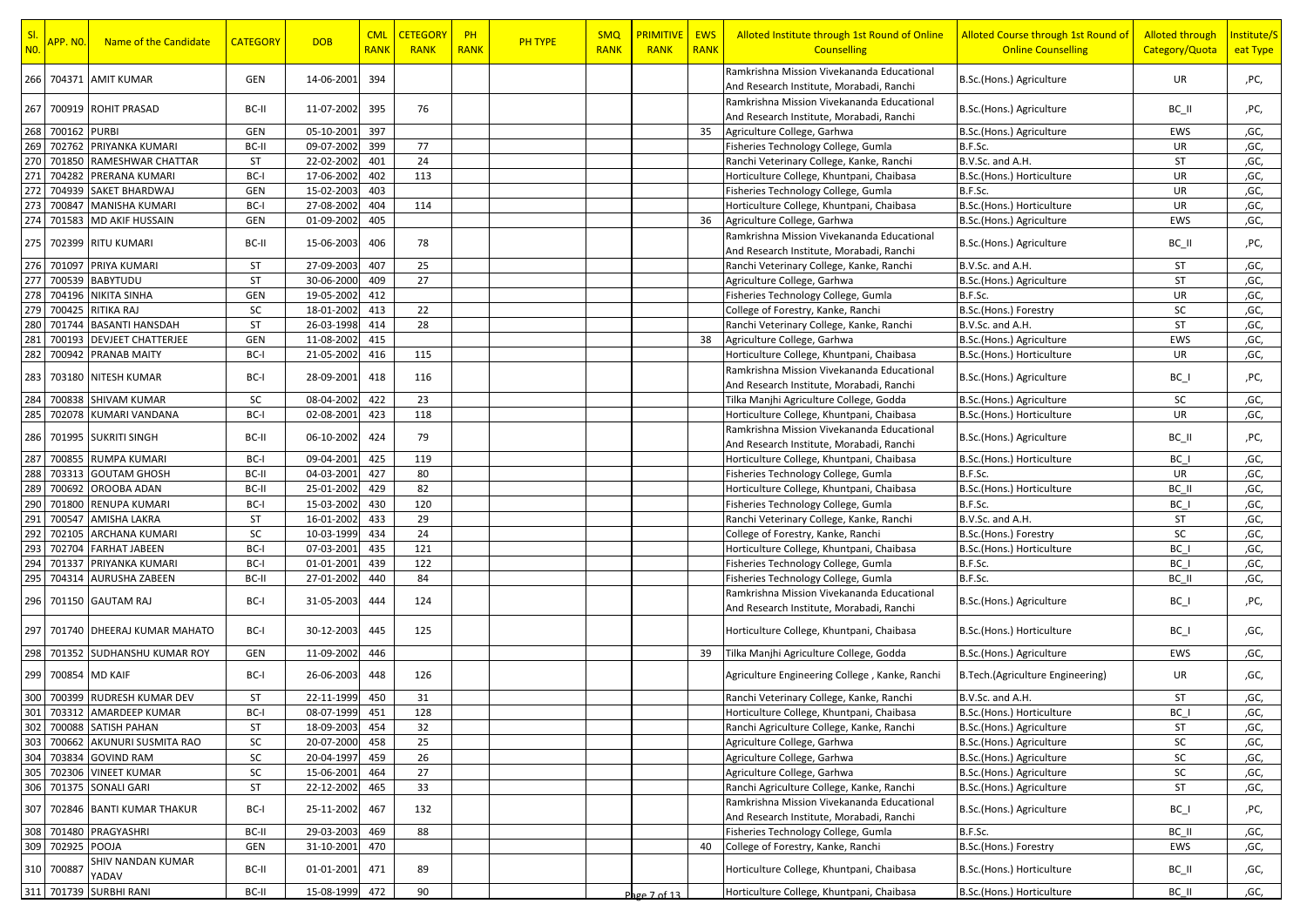| SI.<br>N <sub>0</sub> | <mark>APP. NO.</mark> | Name of the Candidate                      | <b>CATEGORY</b> | <b>DOB</b>               | <b>CML</b><br><b>RANK</b> | <b>CETEGORY</b><br><b>RANK</b> | PH<br><b>RANK</b> | <b>PH TYPE</b> | <b>SMQ</b><br><b>RANK</b> | <b>PRIMITIVE</b><br><b>RANK</b> | <b>EWS</b><br><b>RANK</b> | Alloted Institute through 1st Round of Online<br><b>Counselling</b>                    | Alloted Course through 1st Round of<br><b>Online Counselling</b> | <b>Alloted through</b><br>Category/Quota | Institute/S<br>eat Type |
|-----------------------|-----------------------|--------------------------------------------|-----------------|--------------------------|---------------------------|--------------------------------|-------------------|----------------|---------------------------|---------------------------------|---------------------------|----------------------------------------------------------------------------------------|------------------------------------------------------------------|------------------------------------------|-------------------------|
| 312                   | 702261                | <b>JYOTI KUMARI</b>                        | SC              | 14-05-2000               | 475                       | 28                             |                   |                |                           |                                 |                           | Agriculture College, Garhwa                                                            | B.Sc.(Hons.) Agriculture                                         | SC                                       | ,GC,                    |
| 313                   |                       | 700504 SHRUTI GURIA                        | <b>ST</b>       | 26-05-2001               | 476                       | 34                             |                   |                |                           |                                 |                           | Ranchi Agriculture College, Kanke, Ranchi                                              | B.Sc.(Hons.) Agriculture                                         | ST                                       | ,GC,                    |
| 314                   |                       | 700332 ANKIT MOHAN MISHRA                  | GEN             | 30-03-2003               | 477                       |                                |                   |                |                           |                                 | 41                        | Tilka Manjhi Agriculture College, Godda                                                | B.Sc.(Hons.) Agriculture                                         | EWS                                      | ,GC,                    |
| $315\,$               |                       | 701606 DIPAK RABIDAS                       | SC              | 12-03-2001               | 486                       | 29                             |                   |                |                           |                                 |                           | Rabindra Nath Tagore Agriculture College,<br>Deoghar                                   | B.Sc.(Hons.) Agriculture                                         | <b>SC</b>                                | ,GC,                    |
| 316                   |                       | 700776 AVINASH RANJAN                      | SC              | 25-05-2002               | 489                       | 30                             |                   |                |                           |                                 |                           | Rabindra Nath Tagore Agriculture College,<br>Deoghar                                   | B.Sc.(Hons.) Agriculture                                         | SC                                       | ,GC,                    |
| 317                   | 700218                | <b>PAWAN BESRA</b>                         | ST              | 13-07-2000               | 495                       | 35                             |                   |                |                           |                                 |                           | Ranchi Agriculture College, Kanke, Ranchi                                              | B.Sc.(Hons.) Agriculture                                         | ST                                       | ,GC,                    |
| 318                   | 701937                | <b>ISHA VANI TOPPO</b>                     | ST              | 09-09-2001               | 496                       | 36                             |                   |                |                           |                                 |                           | Ranchi Agriculture College, Kanke, Ranchi                                              | B.Sc.(Hons.) Agriculture                                         | ST                                       | ,GC,                    |
| 319                   |                       | 700721 RAHUL KUMAR RAJAK                   | SC              | 28-08-2001               | 503                       | 31                             |                   |                |                           |                                 |                           | Rabindra Nath Tagore Agriculture College,<br>Deoghar                                   | B.Sc.(Hons.) Agriculture                                         | SC                                       | ,GC,                    |
| 320                   | 704492                | <b>AVINASH KUMAR</b>                       | SC              | 27-12-2001               | 510                       | 32                             |                   |                |                           |                                 |                           | Tilka Manjhi Agriculture College, Godda                                                | B.Sc.(Hons.) Agriculture                                         | <b>SC</b>                                | ,GC,                    |
| 321                   |                       | 701400 MUKESH KUMAR                        | BC-I            | 27-12-1999               | 511                       | 142                            |                   |                |                           |                                 |                           | Agriculture Engineering College, Kanke, Ranchi                                         | B.Tech.(Agriculture Engineering)                                 | UR                                       | ,GC,                    |
| 322                   |                       | 704060 NEHA BHARTI                         | BC-I            | 06-05-2000               | 512                       | 143                            |                   |                |                           |                                 |                           | Ramkrishna Mission Vivekananda Educational<br>And Research Institute, Morabadi, Ranchi | B.Sc.(Hons.) Agriculture                                         | $BC_$                                    | ,PC,                    |
| 323                   | 703474                | <b>ANUSKA KUMARI</b>                       | GEN             | 07-05-2001               | 515                       |                                |                   |                |                           |                                 | 42                        | Horticulture College, Khuntpani, Chaibasa                                              | B.Sc.(Hons.) Horticulture                                        | EWS                                      | ,GC,                    |
| 324                   |                       | 701572 ASHISH KUMAR GUPTA                  | BC-I            | 25-12-2002               | 520                       | 146                            |                   |                |                           |                                 |                           | Agriculture Engineering College, Kanke, Ranchi                                         | B.Tech.(Agriculture Engineering)                                 | UR                                       | ,GC,                    |
|                       |                       | 325   701627   PRITY KUMARI                | BC-I            | 10-01-2002               | 528                       | 149                            |                   |                |                           |                                 |                           | Agriculture Engineering College, Kanke, Ranchi                                         | B.Tech.(Agriculture Engineering)                                 | UR                                       | ,GC,                    |
| 326                   |                       | 702191 ADNAN FARID                         | BC-I            | 17-12-2002               | 535                       | 150                            |                   |                |                           |                                 |                           | Agriculture Engineering College, Kanke, Ranchi                                         | B.Tech.(Agriculture Engineering)                                 | <b>UR</b>                                | ,GC,                    |
| 327                   |                       | 704056 KUMARI NUPUR BARHA                  | <b>ST</b>       | 06-08-2002               | 536                       | 40                             |                   |                |                           |                                 |                           | Ranchi Agriculture College, Kanke, Ranchi                                              | B.Sc.(Hons.) Agriculture                                         | ST                                       | ,GC,                    |
|                       |                       | 328 703166 ANKIT KUMAR                     | SC              | 19-03-2002               | 546                       | 33                             |                   |                |                           |                                 |                           | Rabindra Nath Tagore Agriculture College,<br>Deoghar                                   | B.Sc.(Hons.) Agriculture                                         | <b>SC</b>                                | ,GC,                    |
|                       |                       | 329 701168 SAMRIDHI SINHA                  | GEN             | 31-07-2002               | 548                       |                                |                   |                |                           |                                 |                           | Agriculture Engineering College, Kanke, Ranchi                                         | B.Tech.(Agriculture Engineering)                                 | UR                                       | ,GC,                    |
| 330                   | 702531                | <b>SAURAV KUMAR</b>                        | GEN             | 26-01-2001               | 552                       |                                |                   |                |                           |                                 | 44                        | Tilka Manjhi Agriculture College, Godda                                                | B.Sc.(Hons.) Agriculture                                         | EWS                                      | ,GC,                    |
| 331                   | 701344                | <b>PRABIR DAS</b>                          | GEN             | 09-11-2003               | 553                       |                                |                   |                |                           |                                 | 45                        | Tilka Manjhi Agriculture College, Godda                                                | B.Sc.(Hons.) Agriculture                                         | EWS                                      | ,GC,                    |
| 332                   | 701670                | <b>ARCHIT TOPPO</b>                        | <b>ST</b>       | 09-05-2002               | 554                       | 41                             |                   |                |                           |                                 |                           | Ranchi Agriculture College, Kanke, Ranchi                                              | B.Sc.(Hons.) Agriculture                                         | ST                                       | ,GC,                    |
| 333                   | 700965                | RAKHI ROZY KACHHAP                         | ST              | 01-05-2003               | 557                       | 42                             |                   |                |                           |                                 |                           | Ranchi Agriculture College, Kanke, Ranchi                                              | B.Sc.(Hons.) Agriculture                                         | ST                                       | ,GC,                    |
| 334                   |                       | 701842 SAKSHI KUMARI                       | SC              | 11-02-2003               | 560                       | 35                             |                   |                |                           |                                 |                           | Ramkrishna Mission Vivekananda Educational<br>And Research Institute, Morabadi, Ranchi | B.Sc.(Hons.) Agriculture                                         | SC                                       | ,PC,                    |
| 335                   |                       | 700412 SURBHI KULLA                        | <b>ST</b>       | 28-01-2003               | 561                       | 43                             |                   |                |                           |                                 |                           | Ranchi Agriculture College, Kanke, Ranchi                                              | B.Sc.(Hons.) Agriculture                                         | ST                                       | ,GC,                    |
|                       |                       | 336 701105 AKANKSHA                        | ST              | 10-05-2000               | 564                       | 44                             |                   |                |                           |                                 |                           | Rabindra Nath Tagore Agriculture College,<br>Deoghar                                   | B.Sc.(Hons.) Agriculture                                         | ST                                       | ,GC,                    |
| 337                   | 702120                | SWETLANA MELGANDI                          | ST              | 23-09-2000               | 566                       | 45                             |                   |                |                           |                                 |                           | College of Forestry, Kanke, Ranchi                                                     | B.Sc.(Hons.) Forestry                                            | ST                                       | ,GC,                    |
| 338                   | 700497                | <b>ADITI SRIVASTAVA</b>                    | GEN             | 07-05-2001               | 575                       |                                |                   |                |                           |                                 | 46                        | Tilka Manjhi Agriculture College, Godda                                                | B.Sc.(Hons.) Agriculture                                         | EWS                                      | ,GC,                    |
| 339                   | 701315                | <b>AMRITA RAJ</b>                          | SC              | 26-07-2002               | 579                       | 37                             |                   |                |                           |                                 |                           | Tilka Manjhi Agriculture College, Godda                                                | B.Sc.(Hons.) Agriculture                                         | SC                                       | ,GC,                    |
| 340                   | 701015                | <b>VAIBHAV RAJ</b>                         | SC              | 23-06-2001               | 580                       | 38                             |                   |                |                           |                                 |                           | Tilka Manjhi Agriculture College, Godda                                                | B.Sc.(Hons.) Agriculture                                         | SC                                       | ,GC,                    |
| 341                   | 700334                | <b>SURAJ KUMAR</b><br>342 704333 SNEHA DAS | GEN<br>BC-II    | 18-05-2001<br>22-06-2004 | 581<br>585                | 108                            |                   |                |                           |                                 | 47                        | College of Forestry, Kanke, Ranchi<br>Agriculture Engineering College, Kanke, Ranchi   | B.Sc.(Hons.) Forestry<br>B.Tech.(Agriculture Engineering)        | EWS<br>UR                                | ,GC,<br>,GC,            |
|                       |                       | 343 700163 SURAJ KUMAR TIRKI               | ST              | 10-11-2003               | 590                       | 48                             |                   |                |                           |                                 |                           | Tilka Manjhi Agriculture College, Godda                                                | B.Sc.(Hons.) Agriculture                                         | ST                                       | ,GC,                    |
| 344                   |                       | 701260 URMILA KUMARI HANSDA                | ST              | 22-09-2001               | 594                       | 49                             |                   |                |                           |                                 |                           | Fisheries Technology College, Gumla                                                    | B.F.Sc.                                                          | ST                                       | ,GC,                    |
| 345                   |                       | 702911 SUBRATA NAYAK                       | ST              | 20-09-2003               | 597                       | 51                             |                   |                |                           |                                 |                           | Rabindra Nath Tagore Agriculture College,<br>Deoghar                                   | B.Sc.(Hons.) Agriculture                                         | ST                                       | ,GC,                    |
|                       |                       | 346 701782 RITESH RAJ                      | SC              | 13-09-2001               | 598                       | 40                             |                   |                |                           |                                 |                           | Horticulture College, Khuntpani, Chaibasa                                              | B.Sc.(Hons.) Horticulture                                        | SC                                       | ,GC,                    |
| 347                   |                       | 700997 SUHANI RAJ WARDHAN                  | SC              | 01-12-2002               | 607                       | 41                             |                   |                |                           |                                 |                           | Ramkrishna Mission Vivekananda Educational<br>And Research Institute, Morabadi, Ranchi | B.Sc.(Hons.) Agriculture                                         | SC                                       | ,PC,                    |
|                       |                       | 348 704126 ASHISH EKKA                     | ST              | 11-11-2000               | 611                       | 54                             |                   |                |                           |                                 |                           | College of Forestry, Kanke, Ranchi                                                     | B.Sc.(Hons.) Forestry                                            | ST                                       | ,GC,                    |
| 349                   |                       | 703996 USHA MURMU                          | <b>ST</b>       | 07-04-2002               | 614                       | 55                             |                   |                |                           |                                 |                           | College of Forestry, Kanke, Ranchi                                                     | B.Sc.(Hons.) Forestry                                            | ST                                       | ,GC,                    |
| 350                   |                       | 700500 SACHIN MUNDA                        | ST              | 26-11-2002               | 615                       | 56                             |                   |                |                           |                                 |                           | College of Forestry, Kanke, Ranchi                                                     | B.Sc.(Hons.) Forestry                                            | ST                                       | ,GC,                    |
| 351                   |                       | 704754 DEVANSHU RANJAN                     | GEN             | 25-03-2002               | 618                       |                                |                   |                |                           | Page 8 of 13                    | 50                        | College of Forestry, Kanke, Ranchi                                                     | B.Sc.(Hons.) Forestry                                            | EWS                                      | ,GC,                    |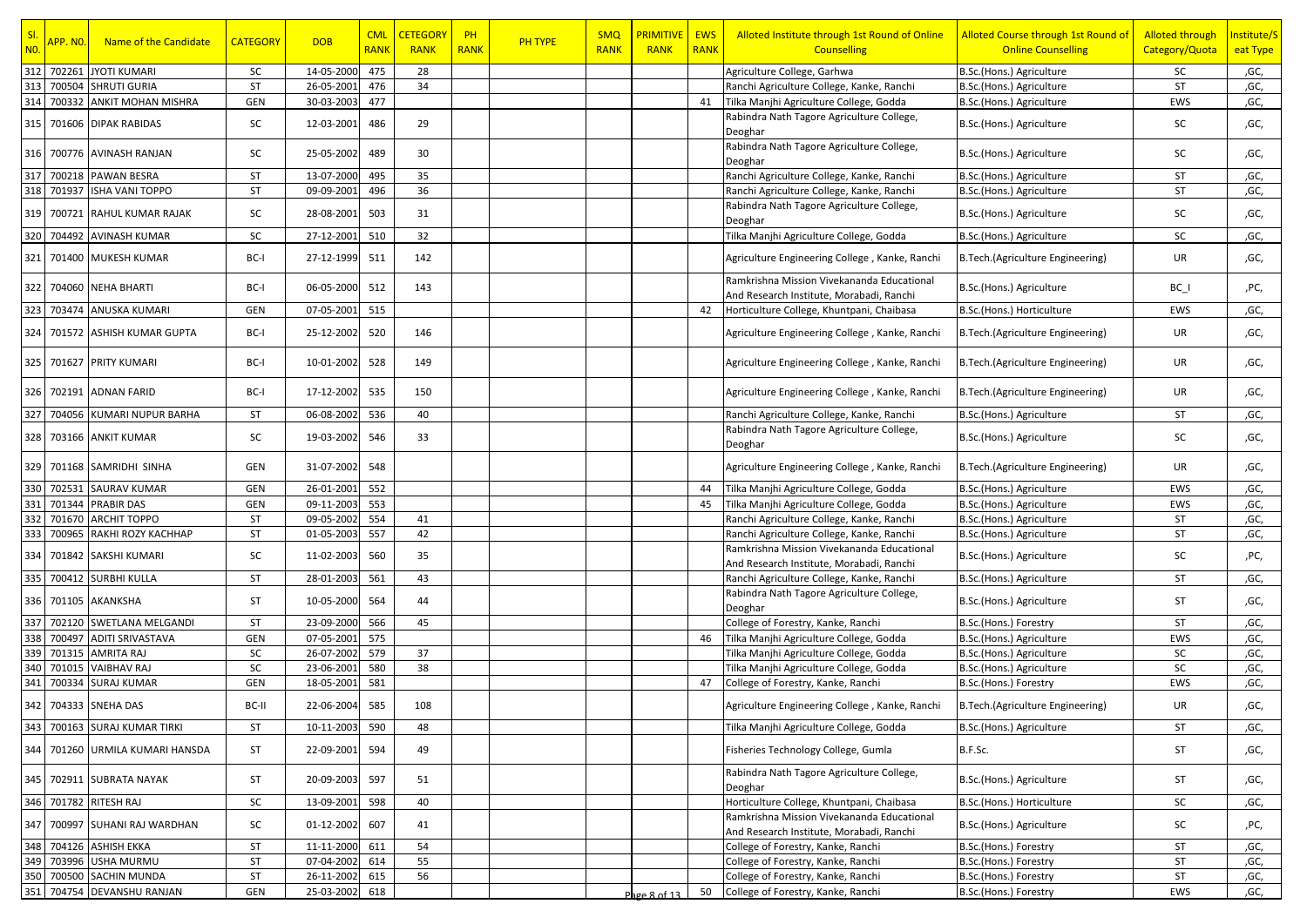| SI.<br>N <sub>0</sub> | <mark>APP. NO.</mark> | Name of the Candidate        | <b>CATEGORY</b> | <b>DOB</b>     | <b>CML</b><br><b>RANK</b> | <b>CETEGORY</b><br><b>RANK</b> | PH<br><b>RANK</b> | <b>PH TYPE</b> | <b>SMQ</b><br><b>RANK</b> | <b>PRIMITIVE</b><br><b>RANK</b> | <b>EWS</b><br><b>RANK</b> | Alloted Institute through 1st Round of Online<br><b>Counselling</b>                    | Alloted Course through 1st Round of<br><b>Online Counselling</b> | <b>Alloted through</b><br>Category/Quota | Institute/S<br>eat Type |
|-----------------------|-----------------------|------------------------------|-----------------|----------------|---------------------------|--------------------------------|-------------------|----------------|---------------------------|---------------------------------|---------------------------|----------------------------------------------------------------------------------------|------------------------------------------------------------------|------------------------------------------|-------------------------|
| 352                   | 703047                | <b>NIKITA TOPPO</b>          | ST              | 10-03-2001     | 620                       | 57                             |                   |                |                           |                                 |                           | College of Forestry, Kanke, Ranchi                                                     | B.Sc.(Hons.) Forestry                                            | ST                                       | ,GC,                    |
| 353                   | 701772                | <b>NARGISH NAAZ</b>          | GEN             | 12-03-2003     | 627                       |                                |                   |                |                           |                                 | 51                        | Horticulture College, Khuntpani, Chaibasa                                              | B.Sc.(Hons.) Horticulture                                        | EWS                                      | ,GC,                    |
| 354                   |                       | 701434 MANITA TIRKEY         | ST              | 12-07-2000     | 629                       | 59                             |                   |                |                           |                                 |                           | Tilka Manjhi Agriculture College, Godda                                                | B.Sc.(Hons.) Agriculture                                         | ST                                       | ,GC,                    |
| 355                   |                       | 702012 SANGITA BHARTI        | BC-I            | 19-12-2003     | 630                       | 174                            |                   |                |                           |                                 |                           | Agriculture Engineering College, Kanke, Ranchi                                         | B.Tech.(Agriculture Engineering)                                 | UR                                       | ,GC,                    |
| 356                   |                       | 702337 NANCY BESRA           | ST              | 01-06-2003     | 634                       | 61                             |                   |                |                           |                                 |                           | Rabindra Nath Tagore Agriculture College,<br>Deoghar                                   | B.Sc.(Hons.) Agriculture                                         | ST                                       | ,GC,                    |
| 357                   | 702067                | <b>MARY ROSE BARA</b>        | ST              | 01-10-2001     | 635                       | 62                             |                   |                |                           |                                 |                           | College of Forestry, Kanke, Ranchi                                                     | B.Sc.(Hons.) Forestry                                            | ST                                       | ,GC,                    |
| 358                   |                       | 705029 SINTU KUMAR MURMU     | ST              | 01-08-2000     | 639                       | 64                             |                   |                |                           |                                 |                           | Rabindra Nath Tagore Agriculture College,<br>Deoghar                                   | B.Sc.(Hons.) Agriculture                                         | ST                                       | ,GC,                    |
| 359                   |                       | 702242 ALKA RANI             | SC              | 05-03-2002     | 640                       | 42                             |                   |                |                           |                                 |                           | Tilka Manjhi Agriculture College, Godda                                                | B.Sc.(Hons.) Agriculture                                         | SC                                       | ,GC,                    |
| 360                   |                       | 701089 SUMAN KUMARI          | SC              | 17-04-2003     | 643                       | 43                             |                   |                |                           |                                 |                           | Ramkrishna Mission Vivekananda Educational<br>And Research Institute, Morabadi, Ranchi | B.Sc.(Hons.) Agriculture                                         | SC                                       | ,PC,                    |
| 361                   |                       | 700865 OPEL JHONSON MARANDI  | ST              | 13-07-2001     | 653                       | 65                             |                   |                |                           |                                 |                           | Rabindra Nath Tagore Agriculture College,<br>Deoghar                                   | B.Sc.(Hons.) Agriculture                                         | ST                                       | ,GC,                    |
| 362                   |                       | 701348 SALIMA MURMU          | <b>ST</b>       | 24-02-2003     | 660                       | 67                             |                   |                |                           |                                 |                           | Rabindra Nath Tagore Agriculture College,<br>Deoghar                                   | B.Sc.(Hons.) Agriculture                                         | ST                                       | ,GC,                    |
| 363                   | 702470                | <b>ISHA KUMARI</b>           | GEN             | 22-03-2002     | 677                       |                                |                   |                |                           |                                 | 53                        | Horticulture College, Khuntpani, Chaibasa                                              | B.Sc.(Hons.) Horticulture                                        | EWS                                      | ,GC,                    |
| 364                   | 702002                | <b>SAMAR NAAZ</b>            | GEN             | 08-08-2002     | 678                       |                                |                   |                |                           |                                 | 54                        | Horticulture College, Khuntpani, Chaibasa                                              | B.Sc.(Hons.) Horticulture                                        | EWS                                      | ,GC,                    |
| 365                   | 701100                | <b>BASANTI KUMARI</b>        | ST              | 10-05-2001     | 681                       | 68                             |                   |                |                           |                                 |                           | Horticulture College, Khuntpani, Chaibasa                                              | B.Sc.(Hons.) Horticulture                                        | ST                                       | ,GC,                    |
| 366                   | 701033                | AMISHA TOPPO                 | ST              | 06-03-2000     | 688                       | 69                             |                   |                |                           |                                 |                           | College of Forestry, Kanke, Ranchi                                                     | B.Sc.(Hons.) Forestry                                            | ST                                       | ,GC,                    |
| 367                   |                       | 704404 POOJA BANRA           | ST              | 17-10-2000     | 689                       | 70                             |                   |                |                           |                                 |                           | Rabindra Nath Tagore Agriculture College,<br>Deoghar                                   | B.Sc.(Hons.) Agriculture                                         | ST                                       | ,GC,                    |
| 368                   | 704020                | ABISHA MURMU                 | <b>ST</b>       | 07-04-2002     | 690                       | 71                             |                   |                |                           |                                 |                           | College of Forestry, Kanke, Ranchi                                                     | B.Sc.(Hons.) Forestry                                            | ST                                       | ,GC,                    |
| 369                   | 703179                | <b>ARPIT KUMAR</b>           | SC              | 19-03-2002     | 696                       | 47                             |                   |                |                           |                                 |                           | Horticulture College, Khuntpani, Chaibasa                                              | B.Sc.(Hons.) Horticulture                                        | SC                                       | ,GC,                    |
|                       |                       | 370 702420 RAHUL KUMAR       | SC              | 02-01-2002     | 707                       | 48                             |                   |                |                           |                                 |                           | Ramkrishna Mission Vivekananda Educational<br>And Research Institute, Morabadi, Ranchi | B.Sc.(Hons.) Agriculture                                         | SC                                       | ,PC,                    |
| 371                   | 701197                | KUMARI SULEKHA<br>HEMBRAM    | ST              | 31-05-1998     | 708                       | 72                             |                   |                |                           |                                 |                           | College of Forestry, Kanke, Ranchi                                                     | B.Sc.(Hons.) Forestry                                            | ST                                       | ,GC,                    |
| 372                   | 700706                | <b>LOVELY LEYANGI</b>        | ST              | 02-12-2002     | 709                       | 73                             |                   |                |                           |                                 |                           | Agriculture College, Garhwa                                                            | B.Sc.(Hons.) Agriculture                                         | ST                                       | ,GC,                    |
| 373                   | 700798                | MONALISHA ORAON              | ST              | 07-03-2003     | 710                       | 74                             |                   |                |                           |                                 |                           | College of Forestry, Kanke, Ranchi                                                     | B.Sc.(Hons.) Forestry                                            | ST                                       | ,GC,                    |
| 374                   | 702761                | <b>ALKA BHARTI</b>           | SC              | 23-06-2001     | 716                       | 49                             |                   |                |                           |                                 |                           | Fisheries Technology College, Gumla                                                    | B.F.Sc.                                                          | SC                                       | ,GC,                    |
| 375                   |                       | 704186 RASHI KUMARI          | BC-I            | 25-03-2003     | 721                       | 198                            |                   |                |                           |                                 |                           | Agriculture Engineering College, Kanke, Ranchi                                         | B.Tech.(Agriculture Engineering)                                 | UR                                       | ,GC,                    |
|                       |                       | 376 700524 UMA KERKETTA      | ST              | 13-04-2003     | 724                       | 76                             |                   |                |                           |                                 |                           | Agriculture College, Garhwa                                                            | B.Sc.(Hons.) Agriculture                                         | ST                                       | ,GC,                    |
| 377                   |                       | 701854 MARINA MINJ           | ST              | 26-12-2000     | 727                       | 77                             |                   |                |                           |                                 |                           | Rabindra Nath Tagore Agriculture College,<br>Deoghar                                   | B.Sc.(Hons.) Agriculture                                         | ST                                       | ,GC,                    |
|                       | 378 703287            | RITIKA RANI                  | <b>ST</b>       | 06-01-2003     | 728                       | 78                             |                   |                |                           |                                 |                           | Fisheries Technology College, Gumla                                                    | B.F.Sc.                                                          | ST                                       | ,GC,                    |
|                       |                       | 379 702414 OMKAR CHANDRA     | SC              | 25-06-1999     | 730                       | 50                             |                   |                |                           |                                 |                           | Ramkrishna Mission Vivekananda Educational<br>And Research Institute, Morabadi, Ranchi | B.Sc.(Hons.) Agriculture                                         | SC                                       | ,PC,                    |
| 380                   |                       | 704166 NIDHI SINGH           | GEN             | 12-10-2000     | 737                       |                                |                   |                |                           |                                 | 56                        | Horticulture College, Khuntpani, Chaibasa                                              | B.Sc.(Hons.) Horticulture                                        | EWS                                      | ,GC,                    |
| 381                   |                       | 702361 AMIT KUMAR PAL        | BC-I            | 06-02-2002     | 745                       | 201                            |                   |                |                           |                                 |                           | Agriculture Engineering College, Kanke, Ranchi                                         | B.Tech.(Agriculture Engineering)                                 | BC I                                     | ,GC,                    |
|                       |                       | 382 700663 ASHUTOSH SINGH    | GEN             | 25-08-2001     | 748                       |                                |                   |                |                           |                                 | 58                        | Fisheries Technology College, Gumla                                                    | B.F.Sc.                                                          | EWS                                      | ,GC,                    |
|                       |                       | 383 700008 ANGEL SAKSHI XAXA | ST              | 17-10-2002 750 |                           | 79                             |                   |                |                           |                                 |                           | Agriculture College, Garhwa                                                            | B.Sc.(Hons.) Agriculture                                         | ST                                       | ,GC,                    |
| 384                   |                       | 703327 BHAGYASHREE KUJUR     | ST              | 07-07-1998 757 |                           | 80                             |                   |                |                           |                                 |                           | Rabindra Nath Tagore Agriculture College,<br>Deoghar                                   | B.Sc.(Hons.) Agriculture                                         | ST                                       | ,GC,                    |
| 385                   |                       | 701874 KIRAN KUMARI KHOYA    | ST              | 15-04-2001     | 761                       | 81                             |                   |                |                           |                                 |                           | Rabindra Nath Tagore Agriculture College,<br>Deoghar                                   | B.Sc.(Hons.) Agriculture                                         | ST                                       | ,GC,                    |
| 386                   |                       | 704425 VAISHALI SINGH        | GEN             | 20-01-2001     | 763                       |                                |                   |                |                           |                                 | 60                        | Fisheries Technology College, Gumla                                                    | B.F.Sc.                                                          | EWS                                      | ,GC,                    |
| 387                   |                       | 702005 TANNU KUMARI          | ST              | 13-11-2002     | 773                       | 82                             |                   |                |                           |                                 |                           | College of Forestry, Kanke, Ranchi                                                     | B.Sc.(Hons.) Forestry                                            | ST                                       | ,GC,                    |
| 388                   |                       | 701736 POOJA HEMBRAM         | ST              | 23-02-2001     | 774                       | 83                             |                   |                |                           |                                 |                           | Rabindra Nath Tagore Agriculture College,<br>Deoghar                                   | B.Sc.(Hons.) Agriculture                                         | ST                                       | ,GC,                    |
| 389                   |                       | 704844 ABHISHEK DEOGAM       | ST              | 29-12-2001 779 |                           | 84                             |                   |                |                           |                                 |                           | Rabindra Nath Tagore Agriculture College,<br>Deoghar                                   | B.Sc.(Hons.) Agriculture                                         | ST                                       | ,GC,                    |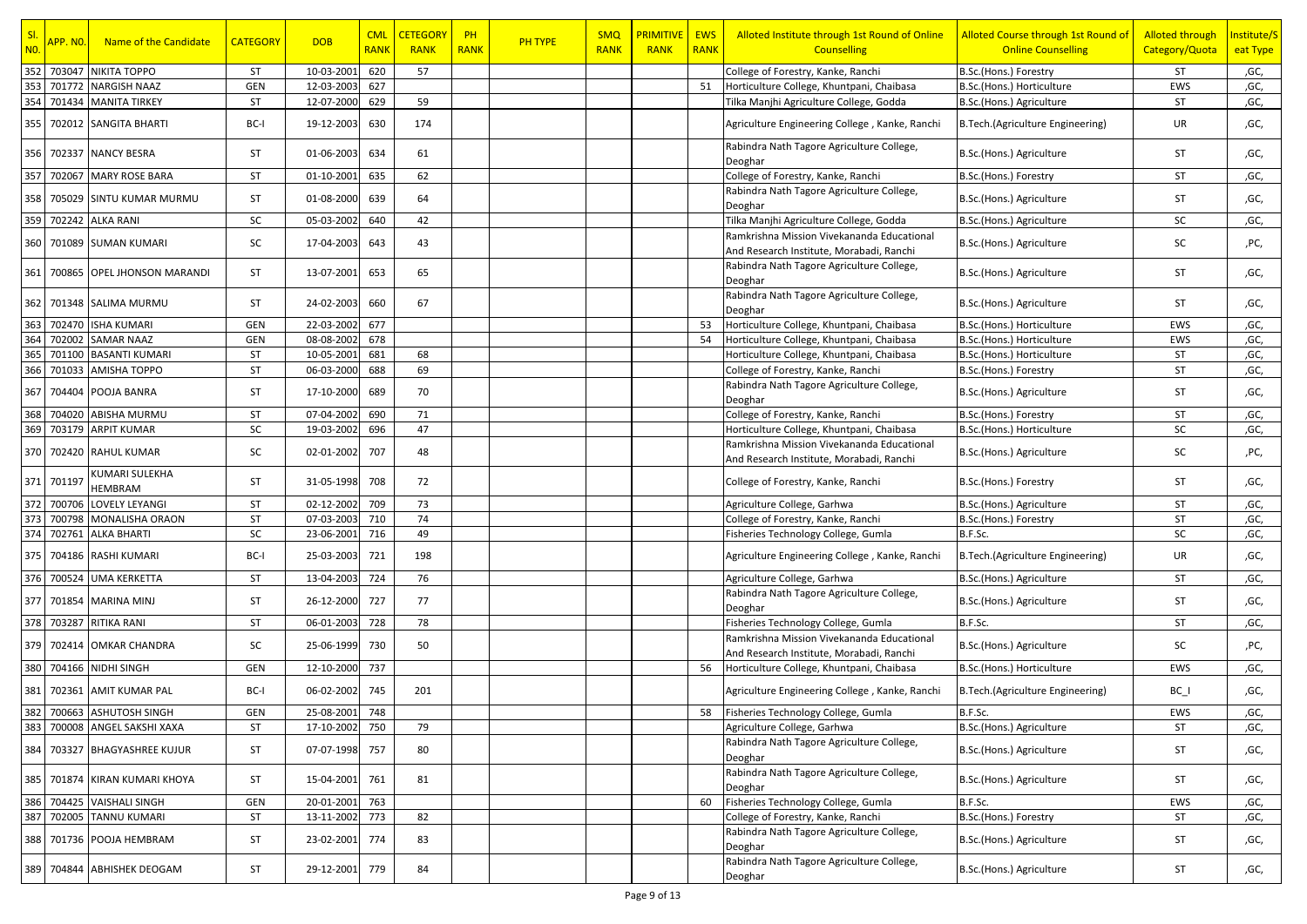| SI.<br>N <sub>0</sub> | <mark>APP. NO.</mark> | Name of the Candidate       | <b>CATEGORY</b> | <b>DOB</b> | <b>CML</b><br><b>RANK</b> | <b>CETEGORY</b><br><b>RANK</b> | $P$ H<br><b>RANK</b> | PH TYPE                       | <b>SMQ</b><br><b>RANK</b> | <b>PRIMITIVE   EWS</b><br><b>RANK</b> | <b>RANK</b> | Alloted Institute through 1st Round of Online<br><b>Counselling</b>                    | Alloted Course through 1st Round of<br><b>Online Counselling</b> | <b>Alloted through</b><br>Category/Quota | Institute/S<br>eat Type |
|-----------------------|-----------------------|-----------------------------|-----------------|------------|---------------------------|--------------------------------|----------------------|-------------------------------|---------------------------|---------------------------------------|-------------|----------------------------------------------------------------------------------------|------------------------------------------------------------------|------------------------------------------|-------------------------|
| 390                   |                       | 702829 DEEPESH TOPPO        | ST              | 26-11-2002 | 783                       | 85                             |                      |                               |                           |                                       |             | Rabindra Nath Tagore Agriculture College,<br>Deoghar                                   | B.Sc.(Hons.) Agriculture                                         | ST                                       | ,GC,                    |
| 391                   |                       | 702160 RICHA MISHRA         | GEN             | 04-11-2003 | 797                       |                                |                      |                               |                           |                                       |             | Phulo-Jhano Murmu Dairy Technology College,<br>Hansdiha, Dumka                         | B.Tech.(Dairy Technology)                                        | UR                                       | ,GC,                    |
| 392                   |                       | 702173 NISHANT KUMAR        | BC-II           | 04-01-2002 | 798                       | 140                            |                      |                               |                           |                                       |             | Agriculture Engineering College, Kanke, Ranchi                                         | B.Tech.(Agriculture Engineering)                                 | BC II                                    | ,GC,                    |
| 393                   | 700868                | ASHUTOSH MUNDA              | ST              | 14-01-2000 | 802                       | 88                             |                      |                               |                           |                                       |             | Agriculture College, Garhwa                                                            | B.Sc.(Hons.) Agriculture                                         | ST                                       | ,GC,                    |
| 394                   |                       | 700830 PRERNA VATS          | GEN             | 18-03-2004 | 808                       |                                |                      |                               |                           |                                       | 63          | Ramkrishna Mission Vivekananda Educational<br>And Research Institute, Morabadi, Ranchi | B.Sc.(Hons.) Agriculture                                         | EWS                                      | ,PC,                    |
| 395 I                 |                       | 703134 DIVYA KUMARI         | BC-II           | 25-09-2002 | 812                       | 146                            |                      |                               |                           |                                       |             | Agriculture Engineering College, Kanke, Ranchi                                         | B.Tech.(Agriculture Engineering)                                 | BC II                                    | ,GC,                    |
| 396                   | 700664                | <b>SUBHASHINI SOREN</b>     | ST              | 31-03-1998 | 821                       | 91                             |                      |                               |                           |                                       |             | Tilka Manjhi Agriculture College, Godda                                                | B.Sc.(Hons.) Agriculture                                         | ST                                       | ,GC,                    |
| 397                   |                       | 703928 GAURAV KUMAR         | BC-II           | 04-05-2000 | 822                       | 149                            |                      |                               |                           |                                       |             | Agriculture Engineering College, Kanke, Ranchi                                         | B.Tech.(Agriculture Engineering)                                 | BC_II                                    | ,GC,                    |
| 398                   |                       | 703052 DIVESH KUMAR VERMA   | BC-II           | 19-08-2003 | 823                       | 150                            |                      |                               |                           |                                       |             | Phulo-Jhano Murmu Dairy Technology College,<br>Hansdiha, Dumka                         | B.Tech.(Dairy Technology)                                        | UR                                       | ,GC,                    |
| 399                   | 700630                | <b>DEEPA ORAON</b>          | ST              | 25-09-2002 | 832                       | 92                             |                      |                               |                           |                                       |             | Agriculture College, Garhwa                                                            | B.Sc.(Hons.) Agriculture                                         | ST                                       | ,GC,                    |
| 400                   |                       | 703351 ALOK RANJAN          | <b>GEN</b>      | 31-05-2003 | 849                       |                                |                      |                               |                           |                                       |             | Ramkrishna Mission Vivekananda Educational<br>And Research Institute, Morabadi, Ranchi | B.Sc.(Hons.) Agriculture                                         | EWS                                      | ,PC,                    |
| 401                   |                       | 701878 PANKAJ KUMAR PASWAN  | SC              | 06-08-1997 | 862                       | 55                             |                      |                               |                           |                                       |             | Fisheries Technology College, Gumla                                                    | B.F.Sc.                                                          | SC                                       | ,GC,                    |
| 402                   |                       | 700729 THOMAS KISKU         | ST              | 01-08-2000 | 867                       | 95                             |                      |                               |                           |                                       |             | Tilka Manjhi Agriculture College, Godda                                                | B.Sc.(Hons.) Agriculture                                         | ST                                       | ,GC,                    |
| 403                   |                       | 700111 GANGULI KUMAR VERMA  | BC-II           | 12-08-2003 | 871                       | 159                            |                      |                               |                           |                                       |             | Phulo-Jhano Murmu Dairy Technology College,<br>Hansdiha, Dumka                         | B.Tech.(Dairy Technology)                                        | UR                                       | ,GC,                    |
| 404                   |                       | 700167 SAURABH KUMAR SINGH  | GEN             | 07-09-2003 | 877                       |                                |                      |                               |                           |                                       | 68          | Ramkrishna Mission Vivekananda Educational<br>And Research Institute, Morabadi, Ranchi | B.Sc.(Hons.) Agriculture                                         | EWS                                      | ,PC,                    |
| 405                   |                       | 701142 RAJ KUMAR            | SC              | 10-04-2004 | 892                       | 57                             |                      |                               |                           |                                       |             | Agriculture Engineering College, Kanke, Ranchi                                         | B.Tech.(Agriculture Engineering)                                 | SC                                       | ,GC,                    |
| 406                   |                       | 701743 AYUSH KUMAR SINGH    | <b>GEN</b>      | 31-01-2004 | 893                       |                                |                      |                               |                           |                                       | 69          | Agriculture Engineering College, Kanke, Ranchi                                         | B.Tech.(Agriculture Engineering)                                 | EWS                                      | ,GC,                    |
| 407                   |                       | 704769 RAHUL KUMAR          | SC              | 14-04-1999 | 895                       | 58                             |                      |                               |                           |                                       |             | Horticulture College, Khuntpani, Chaibasa                                              | B.Sc.(Hons.) Horticulture                                        | SC                                       | ,GC,                    |
| 408                   | 701949                | <b>BIDYA SOUR</b>           | SC              | 31-01-2002 | 918                       | 61                             |                      |                               |                           |                                       |             | Horticulture College, Khuntpani, Chaibasa                                              | B.Sc.(Hons.) Horticulture                                        | SC                                       | ,GC,                    |
| 409                   | 701555                | <b>ASHNA TOPPO</b>          | <b>ST</b>       | 18-07-2001 | 923                       | 100                            |                      |                               |                           |                                       |             | Tilka Manjhi Agriculture College, Godda                                                | B.Sc.(Hons.) Agriculture                                         | ST                                       | ,GC,                    |
| 410                   | 704482                | <b>HEMLATA ORAON</b>        | ST              | 15-07-2003 | 930                       | 101                            |                      |                               |                           |                                       |             | Agriculture College, Garhwa                                                            | B.Sc.(Hons.) Agriculture                                         | ST                                       | ,GC,                    |
| 411                   |                       | 701399 PRIYANSHU RAJ        | BC-II           | 25-12-2003 | 954                       | 180                            |                      |                               |                           |                                       |             | Phulo-Jhano Murmu Dairy Technology College,<br>Hansdiha, Dumka                         | B.Tech.(Dairy Technology)                                        | UR                                       | ,GC,                    |
| 412                   | 704180                | <b>DEEPAK KUMAR RAJAK</b>   | SC              | 15-08-1996 | 963                       | 63                             |                      |                               |                           |                                       |             | Fisheries Technology College, Gumla                                                    | B.F.Sc.                                                          | SC                                       | ,GC,                    |
| 413                   |                       | 701635 PASHUPATI MAHATO     | BC-I            | 02-08-2003 | 968                       | 257                            |                      |                               |                           |                                       |             | Agriculture Engineering College, Kanke, Ranchi                                         | B.Tech.(Agriculture Engineering)                                 | $BC_$                                    | ,GC,                    |
| 414                   |                       | 703324 NEENA SHWETA TOPPO   | ST              | 04-02-2002 | 972                       | 107                            |                      |                               |                           |                                       |             | Tilka Manjhi Agriculture College, Godda                                                | B.Sc.(Hons.) Agriculture                                         | ST                                       | ,GC,                    |
| 415                   |                       | 702726 DIVYA KUMARI         | BC-I            | 01-03-2004 | 977                       | 260                            |                      |                               |                           |                                       |             | Agriculture Engineering College, Kanke, Ranchi                                         | B.Tech.(Agriculture Engineering)                                 | $BC_$                                    | ,GC,                    |
|                       |                       | 416 702614 SRISHTI TOPPO    | ST              | 22-12-2002 | 983                       | 108                            |                      |                               |                           |                                       |             | Agriculture College, Garhwa                                                            | B.Sc.(Hons.) Agriculture                                         | ST                                       | ,GC,                    |
| 417                   |                       | 703647 ASHA URANW           | <b>ST</b>       | 19-02-2002 | 991                       | 110                            |                      |                               |                           |                                       |             | Fisheries Technology College, Gumla                                                    | B.F.Sc.                                                          | ST                                       | ,GC,                    |
|                       |                       | 418 700927 ANJU MIRA PURTI  | ST              | 20-11-2001 | 1003                      | 114                            |                      |                               |                           |                                       |             | Tilka Manjhi Agriculture College, Godda                                                | B.Sc.(Hons.) Agriculture                                         | ST                                       | ,GC,                    |
|                       |                       | 419 700862 NIDHANSHU RANJAN | GEN             | 05-11-2002 | 1008                      |                                |                      |                               |                           |                                       |             | Phulo-Jhano Murmu Dairy Technology College,<br>Hansdiha, Dumka                         | <b>B.Tech.(Dairy Technology)</b>                                 | UR                                       | ,GC,                    |
| 420                   |                       | 703544 PRIYANKA GAGRAI      | ST              | 26-07-2002 | 1015                      | 115                            |                      |                               |                           |                                       |             | Agriculture Engineering College, Kanke, Ranchi                                         | B.Tech.(Agriculture Engineering)                                 | ST                                       | ,GC,                    |
| 421                   |                       | 702253 SANCHITA BANERJEE    | GEN             | 12-06-2001 | 1017                      |                                |                      |                               |                           |                                       | 73          | Ramkrishna Mission Vivekananda Educational<br>And Research Institute, Morabadi, Ranchi | B.Sc.(Hons.) Agriculture                                         | EWS                                      | ,PC,                    |
| 422                   | 704322                | RASHMI KUMARI               | ST              | 30-09-2003 | 1021                      | 116                            |                      |                               |                           |                                       |             | Fisheries Technology College, Gumla                                                    | B.F.Sc.                                                          | ST                                       | ,GC,                    |
| 423                   |                       | 702552 VARSHA SUNDI         | ST              | 09-11-2001 | 1024                      | 117                            |                      |                               |                           |                                       |             | Fisheries Technology College, Gumla                                                    | B.F.Sc.                                                          | ST                                       | ,GC,                    |
| 424                   |                       | 702057 RITIK KUMAR          | BC-II           | 01-05-2004 | 1033                      | 199                            | 6                    | A-BLINDNESS AND<br>LOW VISION |                           |                                       |             | Horticulture College, Khuntpani, Chaibasa                                              | B.Sc.(Hons.) Horticulture                                        | PH                                       | ,GC,                    |
|                       |                       | 425 701565 MONI SINGH       | ST              | 05-12-2001 | 1038                      | 120                            |                      |                               |                           | Page 10 of 13                         |             | Agriculture College, Garhwa                                                            | B.Sc.(Hons.) Agriculture                                         | ST                                       | ,GC,                    |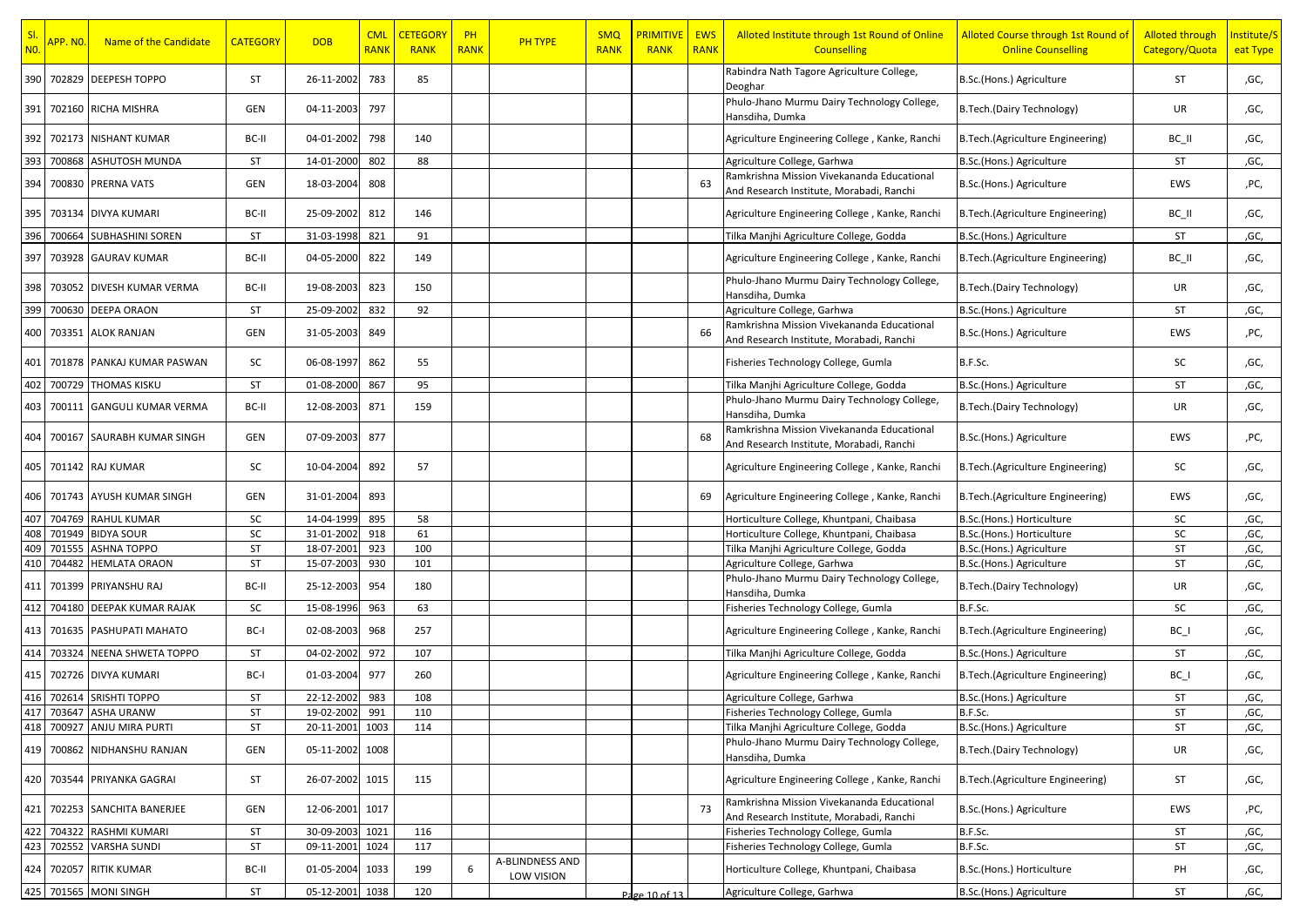| Phulo-Jhano Murmu Dairy Technology College,<br>426 704075 NITISH KUMAR<br>06-11-2002<br>B. Tech. (Dairy Technology)<br>BC-II<br>1039<br>200<br>UR<br>,GC,<br>Hansdiha, Dumka<br>Ramkrishna Mission Vivekananda Educational<br>427<br>77<br>704161 SATYAM KUMAR PANKAJ<br>21-09-2001<br>1044<br>B.Sc.(Hons.) Agriculture<br>GEN<br>EWS<br>,PC,<br>And Research Institute, Morabadi, Ranchi<br>428 700563 ANIKET TANMAY TIRKEY<br>ST<br>17-01-2004 1047<br>121<br>Horticulture College, Khuntpani, Chaibasa<br>ST<br>,GC,<br>B.Sc.(Hons.) Horticulture<br>Phulo-Jhano Murmu Dairy Technology College,<br>429   701408   RAJNISH KUMAR VERMA<br>GEN<br>19-07-2003<br>B.Tech.(Dairy Technology)<br>UR<br>1051<br>,GC,<br>Hansdiha, Dumka<br>430 701080 ANUPRIYA KUJUR<br>ST<br>02-06-2003<br>1067<br>123<br>ST<br>Agriculture College, Garhwa<br>,GC,<br>B.Sc.(Hons.) Agriculture<br>Phulo-Jhano Murmu Dairy Technology College,<br>431 702839 DIPESH SAU<br>03-02-2002 1079<br>205<br>UR<br>BC-II<br>B.Tech.(Dairy Technology)<br>,GC,<br>Hansdiha, Dumka<br>432<br>700939<br>PRAKASH KUMAR<br>09-07-2002<br>SC<br>1080<br>70<br>Horticulture College, Khuntpani, Chaibasa<br>B.Sc.(Hons.) Horticulture<br>SC<br>,GC,<br>Phulo-Jhano Murmu Dairy Technology College,<br>1082<br>433 700259 AMISHA PRATAP<br>GEN<br>25-01-2003<br>79<br>UR<br>,GC,<br>B.Tech.(Dairy Technology)<br>Hansdiha, Dumka<br>SONALIKA ORAON<br>434<br>703325<br><b>ST</b><br>17-06-2000<br>1087<br>125<br>Agriculture College, Garhwa<br>ST<br>B.Sc.(Hons.) Agriculture<br>,GC,<br>435<br><b>DEEPIKA GARI</b><br>ST<br>1098<br>127<br>ST<br>704638<br>11-04-2002<br>Fisheries Technology College, Gumla<br>B.F.Sc.<br>,GC,<br>436<br>702500<br>ANUSHKA HEMBROM<br>ST<br>1100<br>129<br>B.F.Sc.<br>ST<br>18-09-2003<br>Fisheries Technology College, Gumla<br>,GC,<br>437<br>702644<br>ARPIT RAJ<br>GEN<br>04-07-2003<br>1106<br>EWS<br>,GC,<br>Agriculture Engineering College, Kanke, Ranchi<br>B.Tech.(Agriculture Engineering)<br>Phulo-Jhano Murmu Dairy Technology College,<br>438 700297 AKSHAT GUPTA<br>BC-II<br>05-03-2003 1118<br>215<br>B.Tech.(Dairy Technology)<br>UR<br>,GC,<br>Hansdiha, Dumka<br>Phulo-Jhano Murmu Dairy Technology College,<br>439<br>702354 ROHIT KUMAR SHARMA<br>25-09-2002 1128<br>B. Tech. (Dairy Technology)<br>UR<br>BC-I<br>301<br>,GC,<br>Hansdiha, Dumka<br>Phulo-Jhano Murmu Dairy Technology College,<br>440 702291 RAHUL KUMAR<br>08-03-2003<br>1145<br>B.Tech.(Dairy Technology)<br>BC-I<br>310<br>UR<br>,GC,<br>Hansdiha, Dumka<br>704713 NIRMALA MURMU<br>ST<br>26-01-2003 1148<br>136<br>ST<br>Tilka Manjhi Agriculture College, Godda<br>,GC,<br>B.Sc.(Hons.) Agriculture<br>442<br>703553<br><b>KIRAN TOPPO</b><br>ST<br>24-06-2002<br>1153<br>138<br>ST<br>Tilka Manjhi Agriculture College, Godda<br>B.Sc.(Hons.) Agriculture<br>,GC,<br>701186 ANISH ORAON<br><b>ST</b><br>140<br>ST<br>15-10-2001<br>1162<br>Horticulture College, Khuntpani, Chaibasa<br>B.Sc.(Hons.) Horticulture<br>,GC,<br>444<br>702721<br><b>SAVITA KUMARI</b><br>ST<br>142<br>ST<br>05-07-2002 1164<br>Agriculture College, Garhwa<br>B.Sc.(Hons.) Agriculture<br>,GC,<br>Phulo-Jhano Murmu Dairy Technology College,<br>445 701054 PRIYANSHU ANAND<br>24-12-2002 1177<br>319<br>B.Tech.(Dairy Technology)<br>UR<br>,GC,<br>BC-I<br>Hansdiha, Dumka<br>446   701028   ABHISHEK KUMAR<br>SC<br>26-11-2003 1178<br>79<br>Agriculture Engineering College, Kanke, Ranchi<br>SC<br>B.Tech.(Agriculture Engineering)<br>,GC,<br>Phulo-Jhano Murmu Dairy Technology College,<br>447<br>700123 RAHUL KUMAR MAHTO<br>10-08-2002 1179<br>226<br>B. Tech. (Dairy Technology)<br>UR<br>BC-II<br>,GC,<br>Hansdiha, Dumka<br>448 700034<br><b>KUNAL KINDO</b><br>ST<br>08-09-2003 1181<br>146<br>ST<br>Agriculture College, Garhwa<br>,GC,<br>B.Sc.(Hons.) Agriculture<br>449<br>703700 NIRAJ KUMAR<br><b>ST</b><br>ST<br>13-03-2001<br>1190<br>147<br>Tilka Manjhi Agriculture College, Godda<br>B.Sc.(Hons.) Agriculture<br>,GC,<br>450<br>700554<br><b>MANISH MUNDA</b><br>ST<br>25-12-2002<br>1191<br>148<br>ST<br>Agriculture Engineering College, Kanke, Ranchi<br>B.Tech.(Agriculture Engineering)<br>,GC,<br>NILESH KUMAR<br>451<br>700063<br>SC<br>20-11-2002 1193<br>SC<br>81<br>Agriculture Engineering College, Kanke, Ranchi<br>B.Tech.(Agriculture Engineering)<br>,GC,<br>BALAMPURIYA<br>452<br>701461<br><b>CHAITALI ORAON</b><br><b>ST</b><br>20-03-2003<br>1195<br>149<br>Horticulture College, Khuntpani, Chaibasa<br>ST<br>B.Sc.(Hons.) Horticulture<br>,GC,<br>Phulo-Jhano Murmu Dairy Technology College,<br>453 700542 AJIT KUMAR<br>04-11-2003 1199<br>228<br>BC-II<br>B.Tech.(Dairy Technology)<br>BC_II<br>,GC,<br>Hansdiha, Dumka<br>454 701686 CHETAN SINGH<br>11-02-2002 1207<br><b>ST</b><br>152<br>Tilka Manjhi Agriculture College, Godda<br>B.Sc.(Hons.) Agriculture<br>ST<br>,GC,<br>Phulo-Jhano Murmu Dairy Technology College,<br>14-02-2003 1212<br>B.Tech.(Dairy Technology)<br>455 701958 RASHMI KUMARI<br>BC-II<br>232<br>BC_II<br>,GC,<br>Hansdiha, Dumka<br>ST<br>22-08-2002 1220<br>154<br>Tilka Manjhi Agriculture College, Godda<br>B.Sc.(Hons.) Agriculture<br>ST<br>,GC,<br>ST<br>704211 ESHA TOPNO<br>20-01-2002<br>1224<br>158<br>ST<br>Tilka Manjhi Agriculture College, Godda<br>B.Sc.(Hons.) Agriculture<br>,GC,<br>Ramkrishna Mission Vivekananda Educational<br>ST<br>07-12-2002 1230<br>159<br>ST<br>458   702023 AMRIT AUGUSTINE LAKRA<br>B.Sc.(Hons.) Agriculture<br>,PC,<br>And Research Institute, Morabadi, Ranchi<br>459<br>701755 ISHA SINGH<br>GEN<br>04-06-2003 1241<br>89<br>Agriculture Engineering College, Kanke, Ranchi<br>B.Tech.(Agriculture Engineering)<br>EWS<br>,GC,<br>Ramkrishna Mission Vivekananda Educational<br>1248<br>460<br>702890<br>SHIVWANGNI KOYA<br>ST<br>27-03-2004<br>160<br>B.Sc.(Hons.) Agriculture<br>ST<br>,PC,<br>And Research Institute, Morabadi, Ranchi<br>Phulo-Jhano Murmu Dairy Technology College,<br>702541 NIKITA BHARTI<br>BC-I<br>28-09-2003<br>1262<br>341<br>B.Tech.(Dairy Technology)<br>461<br>$BC_$<br>,GC,<br>Hansdiha, Dumka<br>Page 11 of 13 | SI.<br><b>NO.</b> | <mark>APP. NO.</mark> | Name of the Candidate | <b>CATEGORY</b> | <b>DOB</b> | <b>CML</b><br><b>RANK</b> | <b>CETEGORY</b><br><b>RANK</b> | PH<br><b>RANK</b> | <b>PH TYPE</b> | <b>SMQ</b><br><b>RANK</b> | <b>PRIMITIVE</b><br><b>RANK</b> | <b>EWS</b><br><b>RANK</b> | Alloted Institute through 1st Round of Online<br><b>Counselling</b> | Alloted Course through 1st Round of<br><b>Online Counselling</b> | <b>Alloted through</b><br>Category/Quota | Institute/S<br>eat Type |
|------------------------------------------------------------------------------------------------------------------------------------------------------------------------------------------------------------------------------------------------------------------------------------------------------------------------------------------------------------------------------------------------------------------------------------------------------------------------------------------------------------------------------------------------------------------------------------------------------------------------------------------------------------------------------------------------------------------------------------------------------------------------------------------------------------------------------------------------------------------------------------------------------------------------------------------------------------------------------------------------------------------------------------------------------------------------------------------------------------------------------------------------------------------------------------------------------------------------------------------------------------------------------------------------------------------------------------------------------------------------------------------------------------------------------------------------------------------------------------------------------------------------------------------------------------------------------------------------------------------------------------------------------------------------------------------------------------------------------------------------------------------------------------------------------------------------------------------------------------------------------------------------------------------------------------------------------------------------------------------------------------------------------------------------------------------------------------------------------------------------------------------------------------------------------------------------------------------------------------------------------------------------------------------------------------------------------------------------------------------------------------------------------------------------------------------------------------------------------------------------------------------------------------------------------------------------------------------------------------------------------------------------------------------------------------------------------------------------------------------------------------------------------------------------------------------------------------------------------------------------------------------------------------------------------------------------------------------------------------------------------------------------------------------------------------------------------------------------------------------------------------------------------------------------------------------------------------------------------------------------------------------------------------------------------------------------------------------------------------------------------------------------------------------------------------------------------------------------------------------------------------------------------------------------------------------------------------------------------------------------------------------------------------------------------------------------------------------------------------------------------------------------------------------------------------------------------------------------------------------------------------------------------------------------------------------------------------------------------------------------------------------------------------------------------------------------------------------------------------------------------------------------------------------------------------------------------------------------------------------------------------------------------------------------------------------------------------------------------------------------------------------------------------------------------------------------------------------------------------------------------------------------------------------------------------------------------------------------------------------------------------------------------------------------------------------------------------------------------------------------------------------------------------------------------------------------------------------------------------------------------------------------------------------------------------------------------------------------------------------------------------------------------------------------------------------------------------------------------------------------------------------------------------------------------------------------------------------------------------------------------------------------------------------------------------------------------------------------------------------------------------------------------------------------------------------------------------------------------------------------------------------------------------------------------------------------------------------------------------------------------------------------------------------------------------------------------------------------------------------------------------------------------------------------------------------------------------------------------------------------------------------------------------------------------------------------------------------------------------------------------------------------------------------------------------------------------------------------------------------------------------------------------|-------------------|-----------------------|-----------------------|-----------------|------------|---------------------------|--------------------------------|-------------------|----------------|---------------------------|---------------------------------|---------------------------|---------------------------------------------------------------------|------------------------------------------------------------------|------------------------------------------|-------------------------|
|                                                                                                                                                                                                                                                                                                                                                                                                                                                                                                                                                                                                                                                                                                                                                                                                                                                                                                                                                                                                                                                                                                                                                                                                                                                                                                                                                                                                                                                                                                                                                                                                                                                                                                                                                                                                                                                                                                                                                                                                                                                                                                                                                                                                                                                                                                                                                                                                                                                                                                                                                                                                                                                                                                                                                                                                                                                                                                                                                                                                                                                                                                                                                                                                                                                                                                                                                                                                                                                                                                                                                                                                                                                                                                                                                                                                                                                                                                                                                                                                                                                                                                                                                                                                                                                                                                                                                                                                                                                                                                                                                                                                                                                                                                                                                                                                                                                                                                                                                                                                                                                                                                                                                                                                                                                                                                                                                                                                                                                                                                                                                                                                                                                                                                                                                                                                                                                                                                                                                                                                                                                                                                                                                      |                   |                       |                       |                 |            |                           |                                |                   |                |                           |                                 |                           |                                                                     |                                                                  |                                          |                         |
|                                                                                                                                                                                                                                                                                                                                                                                                                                                                                                                                                                                                                                                                                                                                                                                                                                                                                                                                                                                                                                                                                                                                                                                                                                                                                                                                                                                                                                                                                                                                                                                                                                                                                                                                                                                                                                                                                                                                                                                                                                                                                                                                                                                                                                                                                                                                                                                                                                                                                                                                                                                                                                                                                                                                                                                                                                                                                                                                                                                                                                                                                                                                                                                                                                                                                                                                                                                                                                                                                                                                                                                                                                                                                                                                                                                                                                                                                                                                                                                                                                                                                                                                                                                                                                                                                                                                                                                                                                                                                                                                                                                                                                                                                                                                                                                                                                                                                                                                                                                                                                                                                                                                                                                                                                                                                                                                                                                                                                                                                                                                                                                                                                                                                                                                                                                                                                                                                                                                                                                                                                                                                                                                                      |                   |                       |                       |                 |            |                           |                                |                   |                |                           |                                 |                           |                                                                     |                                                                  |                                          |                         |
|                                                                                                                                                                                                                                                                                                                                                                                                                                                                                                                                                                                                                                                                                                                                                                                                                                                                                                                                                                                                                                                                                                                                                                                                                                                                                                                                                                                                                                                                                                                                                                                                                                                                                                                                                                                                                                                                                                                                                                                                                                                                                                                                                                                                                                                                                                                                                                                                                                                                                                                                                                                                                                                                                                                                                                                                                                                                                                                                                                                                                                                                                                                                                                                                                                                                                                                                                                                                                                                                                                                                                                                                                                                                                                                                                                                                                                                                                                                                                                                                                                                                                                                                                                                                                                                                                                                                                                                                                                                                                                                                                                                                                                                                                                                                                                                                                                                                                                                                                                                                                                                                                                                                                                                                                                                                                                                                                                                                                                                                                                                                                                                                                                                                                                                                                                                                                                                                                                                                                                                                                                                                                                                                                      |                   |                       |                       |                 |            |                           |                                |                   |                |                           |                                 |                           |                                                                     |                                                                  |                                          |                         |
|                                                                                                                                                                                                                                                                                                                                                                                                                                                                                                                                                                                                                                                                                                                                                                                                                                                                                                                                                                                                                                                                                                                                                                                                                                                                                                                                                                                                                                                                                                                                                                                                                                                                                                                                                                                                                                                                                                                                                                                                                                                                                                                                                                                                                                                                                                                                                                                                                                                                                                                                                                                                                                                                                                                                                                                                                                                                                                                                                                                                                                                                                                                                                                                                                                                                                                                                                                                                                                                                                                                                                                                                                                                                                                                                                                                                                                                                                                                                                                                                                                                                                                                                                                                                                                                                                                                                                                                                                                                                                                                                                                                                                                                                                                                                                                                                                                                                                                                                                                                                                                                                                                                                                                                                                                                                                                                                                                                                                                                                                                                                                                                                                                                                                                                                                                                                                                                                                                                                                                                                                                                                                                                                                      |                   |                       |                       |                 |            |                           |                                |                   |                |                           |                                 |                           |                                                                     |                                                                  |                                          |                         |
|                                                                                                                                                                                                                                                                                                                                                                                                                                                                                                                                                                                                                                                                                                                                                                                                                                                                                                                                                                                                                                                                                                                                                                                                                                                                                                                                                                                                                                                                                                                                                                                                                                                                                                                                                                                                                                                                                                                                                                                                                                                                                                                                                                                                                                                                                                                                                                                                                                                                                                                                                                                                                                                                                                                                                                                                                                                                                                                                                                                                                                                                                                                                                                                                                                                                                                                                                                                                                                                                                                                                                                                                                                                                                                                                                                                                                                                                                                                                                                                                                                                                                                                                                                                                                                                                                                                                                                                                                                                                                                                                                                                                                                                                                                                                                                                                                                                                                                                                                                                                                                                                                                                                                                                                                                                                                                                                                                                                                                                                                                                                                                                                                                                                                                                                                                                                                                                                                                                                                                                                                                                                                                                                                      |                   |                       |                       |                 |            |                           |                                |                   |                |                           |                                 |                           |                                                                     |                                                                  |                                          |                         |
| 441<br>443<br>456 701039 SHIVANI MUNDA<br>457                                                                                                                                                                                                                                                                                                                                                                                                                                                                                                                                                                                                                                                                                                                                                                                                                                                                                                                                                                                                                                                                                                                                                                                                                                                                                                                                                                                                                                                                                                                                                                                                                                                                                                                                                                                                                                                                                                                                                                                                                                                                                                                                                                                                                                                                                                                                                                                                                                                                                                                                                                                                                                                                                                                                                                                                                                                                                                                                                                                                                                                                                                                                                                                                                                                                                                                                                                                                                                                                                                                                                                                                                                                                                                                                                                                                                                                                                                                                                                                                                                                                                                                                                                                                                                                                                                                                                                                                                                                                                                                                                                                                                                                                                                                                                                                                                                                                                                                                                                                                                                                                                                                                                                                                                                                                                                                                                                                                                                                                                                                                                                                                                                                                                                                                                                                                                                                                                                                                                                                                                                                                                                        |                   |                       |                       |                 |            |                           |                                |                   |                |                           |                                 |                           |                                                                     |                                                                  |                                          |                         |
|                                                                                                                                                                                                                                                                                                                                                                                                                                                                                                                                                                                                                                                                                                                                                                                                                                                                                                                                                                                                                                                                                                                                                                                                                                                                                                                                                                                                                                                                                                                                                                                                                                                                                                                                                                                                                                                                                                                                                                                                                                                                                                                                                                                                                                                                                                                                                                                                                                                                                                                                                                                                                                                                                                                                                                                                                                                                                                                                                                                                                                                                                                                                                                                                                                                                                                                                                                                                                                                                                                                                                                                                                                                                                                                                                                                                                                                                                                                                                                                                                                                                                                                                                                                                                                                                                                                                                                                                                                                                                                                                                                                                                                                                                                                                                                                                                                                                                                                                                                                                                                                                                                                                                                                                                                                                                                                                                                                                                                                                                                                                                                                                                                                                                                                                                                                                                                                                                                                                                                                                                                                                                                                                                      |                   |                       |                       |                 |            |                           |                                |                   |                |                           |                                 |                           |                                                                     |                                                                  |                                          |                         |
|                                                                                                                                                                                                                                                                                                                                                                                                                                                                                                                                                                                                                                                                                                                                                                                                                                                                                                                                                                                                                                                                                                                                                                                                                                                                                                                                                                                                                                                                                                                                                                                                                                                                                                                                                                                                                                                                                                                                                                                                                                                                                                                                                                                                                                                                                                                                                                                                                                                                                                                                                                                                                                                                                                                                                                                                                                                                                                                                                                                                                                                                                                                                                                                                                                                                                                                                                                                                                                                                                                                                                                                                                                                                                                                                                                                                                                                                                                                                                                                                                                                                                                                                                                                                                                                                                                                                                                                                                                                                                                                                                                                                                                                                                                                                                                                                                                                                                                                                                                                                                                                                                                                                                                                                                                                                                                                                                                                                                                                                                                                                                                                                                                                                                                                                                                                                                                                                                                                                                                                                                                                                                                                                                      |                   |                       |                       |                 |            |                           |                                |                   |                |                           |                                 |                           |                                                                     |                                                                  |                                          |                         |
|                                                                                                                                                                                                                                                                                                                                                                                                                                                                                                                                                                                                                                                                                                                                                                                                                                                                                                                                                                                                                                                                                                                                                                                                                                                                                                                                                                                                                                                                                                                                                                                                                                                                                                                                                                                                                                                                                                                                                                                                                                                                                                                                                                                                                                                                                                                                                                                                                                                                                                                                                                                                                                                                                                                                                                                                                                                                                                                                                                                                                                                                                                                                                                                                                                                                                                                                                                                                                                                                                                                                                                                                                                                                                                                                                                                                                                                                                                                                                                                                                                                                                                                                                                                                                                                                                                                                                                                                                                                                                                                                                                                                                                                                                                                                                                                                                                                                                                                                                                                                                                                                                                                                                                                                                                                                                                                                                                                                                                                                                                                                                                                                                                                                                                                                                                                                                                                                                                                                                                                                                                                                                                                                                      |                   |                       |                       |                 |            |                           |                                |                   |                |                           |                                 |                           |                                                                     |                                                                  |                                          |                         |
|                                                                                                                                                                                                                                                                                                                                                                                                                                                                                                                                                                                                                                                                                                                                                                                                                                                                                                                                                                                                                                                                                                                                                                                                                                                                                                                                                                                                                                                                                                                                                                                                                                                                                                                                                                                                                                                                                                                                                                                                                                                                                                                                                                                                                                                                                                                                                                                                                                                                                                                                                                                                                                                                                                                                                                                                                                                                                                                                                                                                                                                                                                                                                                                                                                                                                                                                                                                                                                                                                                                                                                                                                                                                                                                                                                                                                                                                                                                                                                                                                                                                                                                                                                                                                                                                                                                                                                                                                                                                                                                                                                                                                                                                                                                                                                                                                                                                                                                                                                                                                                                                                                                                                                                                                                                                                                                                                                                                                                                                                                                                                                                                                                                                                                                                                                                                                                                                                                                                                                                                                                                                                                                                                      |                   |                       |                       |                 |            |                           |                                |                   |                |                           |                                 |                           |                                                                     |                                                                  |                                          |                         |
|                                                                                                                                                                                                                                                                                                                                                                                                                                                                                                                                                                                                                                                                                                                                                                                                                                                                                                                                                                                                                                                                                                                                                                                                                                                                                                                                                                                                                                                                                                                                                                                                                                                                                                                                                                                                                                                                                                                                                                                                                                                                                                                                                                                                                                                                                                                                                                                                                                                                                                                                                                                                                                                                                                                                                                                                                                                                                                                                                                                                                                                                                                                                                                                                                                                                                                                                                                                                                                                                                                                                                                                                                                                                                                                                                                                                                                                                                                                                                                                                                                                                                                                                                                                                                                                                                                                                                                                                                                                                                                                                                                                                                                                                                                                                                                                                                                                                                                                                                                                                                                                                                                                                                                                                                                                                                                                                                                                                                                                                                                                                                                                                                                                                                                                                                                                                                                                                                                                                                                                                                                                                                                                                                      |                   |                       |                       |                 |            |                           |                                |                   |                |                           |                                 |                           |                                                                     |                                                                  |                                          |                         |
|                                                                                                                                                                                                                                                                                                                                                                                                                                                                                                                                                                                                                                                                                                                                                                                                                                                                                                                                                                                                                                                                                                                                                                                                                                                                                                                                                                                                                                                                                                                                                                                                                                                                                                                                                                                                                                                                                                                                                                                                                                                                                                                                                                                                                                                                                                                                                                                                                                                                                                                                                                                                                                                                                                                                                                                                                                                                                                                                                                                                                                                                                                                                                                                                                                                                                                                                                                                                                                                                                                                                                                                                                                                                                                                                                                                                                                                                                                                                                                                                                                                                                                                                                                                                                                                                                                                                                                                                                                                                                                                                                                                                                                                                                                                                                                                                                                                                                                                                                                                                                                                                                                                                                                                                                                                                                                                                                                                                                                                                                                                                                                                                                                                                                                                                                                                                                                                                                                                                                                                                                                                                                                                                                      |                   |                       |                       |                 |            |                           |                                |                   |                |                           |                                 |                           |                                                                     |                                                                  |                                          |                         |
|                                                                                                                                                                                                                                                                                                                                                                                                                                                                                                                                                                                                                                                                                                                                                                                                                                                                                                                                                                                                                                                                                                                                                                                                                                                                                                                                                                                                                                                                                                                                                                                                                                                                                                                                                                                                                                                                                                                                                                                                                                                                                                                                                                                                                                                                                                                                                                                                                                                                                                                                                                                                                                                                                                                                                                                                                                                                                                                                                                                                                                                                                                                                                                                                                                                                                                                                                                                                                                                                                                                                                                                                                                                                                                                                                                                                                                                                                                                                                                                                                                                                                                                                                                                                                                                                                                                                                                                                                                                                                                                                                                                                                                                                                                                                                                                                                                                                                                                                                                                                                                                                                                                                                                                                                                                                                                                                                                                                                                                                                                                                                                                                                                                                                                                                                                                                                                                                                                                                                                                                                                                                                                                                                      |                   |                       |                       |                 |            |                           |                                |                   |                |                           |                                 |                           |                                                                     |                                                                  |                                          |                         |
|                                                                                                                                                                                                                                                                                                                                                                                                                                                                                                                                                                                                                                                                                                                                                                                                                                                                                                                                                                                                                                                                                                                                                                                                                                                                                                                                                                                                                                                                                                                                                                                                                                                                                                                                                                                                                                                                                                                                                                                                                                                                                                                                                                                                                                                                                                                                                                                                                                                                                                                                                                                                                                                                                                                                                                                                                                                                                                                                                                                                                                                                                                                                                                                                                                                                                                                                                                                                                                                                                                                                                                                                                                                                                                                                                                                                                                                                                                                                                                                                                                                                                                                                                                                                                                                                                                                                                                                                                                                                                                                                                                                                                                                                                                                                                                                                                                                                                                                                                                                                                                                                                                                                                                                                                                                                                                                                                                                                                                                                                                                                                                                                                                                                                                                                                                                                                                                                                                                                                                                                                                                                                                                                                      |                   |                       |                       |                 |            |                           |                                |                   |                |                           |                                 |                           |                                                                     |                                                                  |                                          |                         |
|                                                                                                                                                                                                                                                                                                                                                                                                                                                                                                                                                                                                                                                                                                                                                                                                                                                                                                                                                                                                                                                                                                                                                                                                                                                                                                                                                                                                                                                                                                                                                                                                                                                                                                                                                                                                                                                                                                                                                                                                                                                                                                                                                                                                                                                                                                                                                                                                                                                                                                                                                                                                                                                                                                                                                                                                                                                                                                                                                                                                                                                                                                                                                                                                                                                                                                                                                                                                                                                                                                                                                                                                                                                                                                                                                                                                                                                                                                                                                                                                                                                                                                                                                                                                                                                                                                                                                                                                                                                                                                                                                                                                                                                                                                                                                                                                                                                                                                                                                                                                                                                                                                                                                                                                                                                                                                                                                                                                                                                                                                                                                                                                                                                                                                                                                                                                                                                                                                                                                                                                                                                                                                                                                      |                   |                       |                       |                 |            |                           |                                |                   |                |                           |                                 |                           |                                                                     |                                                                  |                                          |                         |
|                                                                                                                                                                                                                                                                                                                                                                                                                                                                                                                                                                                                                                                                                                                                                                                                                                                                                                                                                                                                                                                                                                                                                                                                                                                                                                                                                                                                                                                                                                                                                                                                                                                                                                                                                                                                                                                                                                                                                                                                                                                                                                                                                                                                                                                                                                                                                                                                                                                                                                                                                                                                                                                                                                                                                                                                                                                                                                                                                                                                                                                                                                                                                                                                                                                                                                                                                                                                                                                                                                                                                                                                                                                                                                                                                                                                                                                                                                                                                                                                                                                                                                                                                                                                                                                                                                                                                                                                                                                                                                                                                                                                                                                                                                                                                                                                                                                                                                                                                                                                                                                                                                                                                                                                                                                                                                                                                                                                                                                                                                                                                                                                                                                                                                                                                                                                                                                                                                                                                                                                                                                                                                                                                      |                   |                       |                       |                 |            |                           |                                |                   |                |                           |                                 |                           |                                                                     |                                                                  |                                          |                         |
|                                                                                                                                                                                                                                                                                                                                                                                                                                                                                                                                                                                                                                                                                                                                                                                                                                                                                                                                                                                                                                                                                                                                                                                                                                                                                                                                                                                                                                                                                                                                                                                                                                                                                                                                                                                                                                                                                                                                                                                                                                                                                                                                                                                                                                                                                                                                                                                                                                                                                                                                                                                                                                                                                                                                                                                                                                                                                                                                                                                                                                                                                                                                                                                                                                                                                                                                                                                                                                                                                                                                                                                                                                                                                                                                                                                                                                                                                                                                                                                                                                                                                                                                                                                                                                                                                                                                                                                                                                                                                                                                                                                                                                                                                                                                                                                                                                                                                                                                                                                                                                                                                                                                                                                                                                                                                                                                                                                                                                                                                                                                                                                                                                                                                                                                                                                                                                                                                                                                                                                                                                                                                                                                                      |                   |                       |                       |                 |            |                           |                                |                   |                |                           |                                 |                           |                                                                     |                                                                  |                                          |                         |
|                                                                                                                                                                                                                                                                                                                                                                                                                                                                                                                                                                                                                                                                                                                                                                                                                                                                                                                                                                                                                                                                                                                                                                                                                                                                                                                                                                                                                                                                                                                                                                                                                                                                                                                                                                                                                                                                                                                                                                                                                                                                                                                                                                                                                                                                                                                                                                                                                                                                                                                                                                                                                                                                                                                                                                                                                                                                                                                                                                                                                                                                                                                                                                                                                                                                                                                                                                                                                                                                                                                                                                                                                                                                                                                                                                                                                                                                                                                                                                                                                                                                                                                                                                                                                                                                                                                                                                                                                                                                                                                                                                                                                                                                                                                                                                                                                                                                                                                                                                                                                                                                                                                                                                                                                                                                                                                                                                                                                                                                                                                                                                                                                                                                                                                                                                                                                                                                                                                                                                                                                                                                                                                                                      |                   |                       |                       |                 |            |                           |                                |                   |                |                           |                                 |                           |                                                                     |                                                                  |                                          |                         |
|                                                                                                                                                                                                                                                                                                                                                                                                                                                                                                                                                                                                                                                                                                                                                                                                                                                                                                                                                                                                                                                                                                                                                                                                                                                                                                                                                                                                                                                                                                                                                                                                                                                                                                                                                                                                                                                                                                                                                                                                                                                                                                                                                                                                                                                                                                                                                                                                                                                                                                                                                                                                                                                                                                                                                                                                                                                                                                                                                                                                                                                                                                                                                                                                                                                                                                                                                                                                                                                                                                                                                                                                                                                                                                                                                                                                                                                                                                                                                                                                                                                                                                                                                                                                                                                                                                                                                                                                                                                                                                                                                                                                                                                                                                                                                                                                                                                                                                                                                                                                                                                                                                                                                                                                                                                                                                                                                                                                                                                                                                                                                                                                                                                                                                                                                                                                                                                                                                                                                                                                                                                                                                                                                      |                   |                       |                       |                 |            |                           |                                |                   |                |                           |                                 |                           |                                                                     |                                                                  |                                          |                         |
|                                                                                                                                                                                                                                                                                                                                                                                                                                                                                                                                                                                                                                                                                                                                                                                                                                                                                                                                                                                                                                                                                                                                                                                                                                                                                                                                                                                                                                                                                                                                                                                                                                                                                                                                                                                                                                                                                                                                                                                                                                                                                                                                                                                                                                                                                                                                                                                                                                                                                                                                                                                                                                                                                                                                                                                                                                                                                                                                                                                                                                                                                                                                                                                                                                                                                                                                                                                                                                                                                                                                                                                                                                                                                                                                                                                                                                                                                                                                                                                                                                                                                                                                                                                                                                                                                                                                                                                                                                                                                                                                                                                                                                                                                                                                                                                                                                                                                                                                                                                                                                                                                                                                                                                                                                                                                                                                                                                                                                                                                                                                                                                                                                                                                                                                                                                                                                                                                                                                                                                                                                                                                                                                                      |                   |                       |                       |                 |            |                           |                                |                   |                |                           |                                 |                           |                                                                     |                                                                  |                                          |                         |
|                                                                                                                                                                                                                                                                                                                                                                                                                                                                                                                                                                                                                                                                                                                                                                                                                                                                                                                                                                                                                                                                                                                                                                                                                                                                                                                                                                                                                                                                                                                                                                                                                                                                                                                                                                                                                                                                                                                                                                                                                                                                                                                                                                                                                                                                                                                                                                                                                                                                                                                                                                                                                                                                                                                                                                                                                                                                                                                                                                                                                                                                                                                                                                                                                                                                                                                                                                                                                                                                                                                                                                                                                                                                                                                                                                                                                                                                                                                                                                                                                                                                                                                                                                                                                                                                                                                                                                                                                                                                                                                                                                                                                                                                                                                                                                                                                                                                                                                                                                                                                                                                                                                                                                                                                                                                                                                                                                                                                                                                                                                                                                                                                                                                                                                                                                                                                                                                                                                                                                                                                                                                                                                                                      |                   |                       |                       |                 |            |                           |                                |                   |                |                           |                                 |                           |                                                                     |                                                                  |                                          |                         |
|                                                                                                                                                                                                                                                                                                                                                                                                                                                                                                                                                                                                                                                                                                                                                                                                                                                                                                                                                                                                                                                                                                                                                                                                                                                                                                                                                                                                                                                                                                                                                                                                                                                                                                                                                                                                                                                                                                                                                                                                                                                                                                                                                                                                                                                                                                                                                                                                                                                                                                                                                                                                                                                                                                                                                                                                                                                                                                                                                                                                                                                                                                                                                                                                                                                                                                                                                                                                                                                                                                                                                                                                                                                                                                                                                                                                                                                                                                                                                                                                                                                                                                                                                                                                                                                                                                                                                                                                                                                                                                                                                                                                                                                                                                                                                                                                                                                                                                                                                                                                                                                                                                                                                                                                                                                                                                                                                                                                                                                                                                                                                                                                                                                                                                                                                                                                                                                                                                                                                                                                                                                                                                                                                      |                   |                       |                       |                 |            |                           |                                |                   |                |                           |                                 |                           |                                                                     |                                                                  |                                          |                         |
|                                                                                                                                                                                                                                                                                                                                                                                                                                                                                                                                                                                                                                                                                                                                                                                                                                                                                                                                                                                                                                                                                                                                                                                                                                                                                                                                                                                                                                                                                                                                                                                                                                                                                                                                                                                                                                                                                                                                                                                                                                                                                                                                                                                                                                                                                                                                                                                                                                                                                                                                                                                                                                                                                                                                                                                                                                                                                                                                                                                                                                                                                                                                                                                                                                                                                                                                                                                                                                                                                                                                                                                                                                                                                                                                                                                                                                                                                                                                                                                                                                                                                                                                                                                                                                                                                                                                                                                                                                                                                                                                                                                                                                                                                                                                                                                                                                                                                                                                                                                                                                                                                                                                                                                                                                                                                                                                                                                                                                                                                                                                                                                                                                                                                                                                                                                                                                                                                                                                                                                                                                                                                                                                                      |                   |                       |                       |                 |            |                           |                                |                   |                |                           |                                 |                           |                                                                     |                                                                  |                                          |                         |
|                                                                                                                                                                                                                                                                                                                                                                                                                                                                                                                                                                                                                                                                                                                                                                                                                                                                                                                                                                                                                                                                                                                                                                                                                                                                                                                                                                                                                                                                                                                                                                                                                                                                                                                                                                                                                                                                                                                                                                                                                                                                                                                                                                                                                                                                                                                                                                                                                                                                                                                                                                                                                                                                                                                                                                                                                                                                                                                                                                                                                                                                                                                                                                                                                                                                                                                                                                                                                                                                                                                                                                                                                                                                                                                                                                                                                                                                                                                                                                                                                                                                                                                                                                                                                                                                                                                                                                                                                                                                                                                                                                                                                                                                                                                                                                                                                                                                                                                                                                                                                                                                                                                                                                                                                                                                                                                                                                                                                                                                                                                                                                                                                                                                                                                                                                                                                                                                                                                                                                                                                                                                                                                                                      |                   |                       |                       |                 |            |                           |                                |                   |                |                           |                                 |                           |                                                                     |                                                                  |                                          |                         |
|                                                                                                                                                                                                                                                                                                                                                                                                                                                                                                                                                                                                                                                                                                                                                                                                                                                                                                                                                                                                                                                                                                                                                                                                                                                                                                                                                                                                                                                                                                                                                                                                                                                                                                                                                                                                                                                                                                                                                                                                                                                                                                                                                                                                                                                                                                                                                                                                                                                                                                                                                                                                                                                                                                                                                                                                                                                                                                                                                                                                                                                                                                                                                                                                                                                                                                                                                                                                                                                                                                                                                                                                                                                                                                                                                                                                                                                                                                                                                                                                                                                                                                                                                                                                                                                                                                                                                                                                                                                                                                                                                                                                                                                                                                                                                                                                                                                                                                                                                                                                                                                                                                                                                                                                                                                                                                                                                                                                                                                                                                                                                                                                                                                                                                                                                                                                                                                                                                                                                                                                                                                                                                                                                      |                   |                       |                       |                 |            |                           |                                |                   |                |                           |                                 |                           |                                                                     |                                                                  |                                          |                         |
|                                                                                                                                                                                                                                                                                                                                                                                                                                                                                                                                                                                                                                                                                                                                                                                                                                                                                                                                                                                                                                                                                                                                                                                                                                                                                                                                                                                                                                                                                                                                                                                                                                                                                                                                                                                                                                                                                                                                                                                                                                                                                                                                                                                                                                                                                                                                                                                                                                                                                                                                                                                                                                                                                                                                                                                                                                                                                                                                                                                                                                                                                                                                                                                                                                                                                                                                                                                                                                                                                                                                                                                                                                                                                                                                                                                                                                                                                                                                                                                                                                                                                                                                                                                                                                                                                                                                                                                                                                                                                                                                                                                                                                                                                                                                                                                                                                                                                                                                                                                                                                                                                                                                                                                                                                                                                                                                                                                                                                                                                                                                                                                                                                                                                                                                                                                                                                                                                                                                                                                                                                                                                                                                                      |                   |                       |                       |                 |            |                           |                                |                   |                |                           |                                 |                           |                                                                     |                                                                  |                                          |                         |
|                                                                                                                                                                                                                                                                                                                                                                                                                                                                                                                                                                                                                                                                                                                                                                                                                                                                                                                                                                                                                                                                                                                                                                                                                                                                                                                                                                                                                                                                                                                                                                                                                                                                                                                                                                                                                                                                                                                                                                                                                                                                                                                                                                                                                                                                                                                                                                                                                                                                                                                                                                                                                                                                                                                                                                                                                                                                                                                                                                                                                                                                                                                                                                                                                                                                                                                                                                                                                                                                                                                                                                                                                                                                                                                                                                                                                                                                                                                                                                                                                                                                                                                                                                                                                                                                                                                                                                                                                                                                                                                                                                                                                                                                                                                                                                                                                                                                                                                                                                                                                                                                                                                                                                                                                                                                                                                                                                                                                                                                                                                                                                                                                                                                                                                                                                                                                                                                                                                                                                                                                                                                                                                                                      |                   |                       |                       |                 |            |                           |                                |                   |                |                           |                                 |                           |                                                                     |                                                                  |                                          |                         |
|                                                                                                                                                                                                                                                                                                                                                                                                                                                                                                                                                                                                                                                                                                                                                                                                                                                                                                                                                                                                                                                                                                                                                                                                                                                                                                                                                                                                                                                                                                                                                                                                                                                                                                                                                                                                                                                                                                                                                                                                                                                                                                                                                                                                                                                                                                                                                                                                                                                                                                                                                                                                                                                                                                                                                                                                                                                                                                                                                                                                                                                                                                                                                                                                                                                                                                                                                                                                                                                                                                                                                                                                                                                                                                                                                                                                                                                                                                                                                                                                                                                                                                                                                                                                                                                                                                                                                                                                                                                                                                                                                                                                                                                                                                                                                                                                                                                                                                                                                                                                                                                                                                                                                                                                                                                                                                                                                                                                                                                                                                                                                                                                                                                                                                                                                                                                                                                                                                                                                                                                                                                                                                                                                      |                   |                       |                       |                 |            |                           |                                |                   |                |                           |                                 |                           |                                                                     |                                                                  |                                          |                         |
|                                                                                                                                                                                                                                                                                                                                                                                                                                                                                                                                                                                                                                                                                                                                                                                                                                                                                                                                                                                                                                                                                                                                                                                                                                                                                                                                                                                                                                                                                                                                                                                                                                                                                                                                                                                                                                                                                                                                                                                                                                                                                                                                                                                                                                                                                                                                                                                                                                                                                                                                                                                                                                                                                                                                                                                                                                                                                                                                                                                                                                                                                                                                                                                                                                                                                                                                                                                                                                                                                                                                                                                                                                                                                                                                                                                                                                                                                                                                                                                                                                                                                                                                                                                                                                                                                                                                                                                                                                                                                                                                                                                                                                                                                                                                                                                                                                                                                                                                                                                                                                                                                                                                                                                                                                                                                                                                                                                                                                                                                                                                                                                                                                                                                                                                                                                                                                                                                                                                                                                                                                                                                                                                                      |                   |                       |                       |                 |            |                           |                                |                   |                |                           |                                 |                           |                                                                     |                                                                  |                                          |                         |
|                                                                                                                                                                                                                                                                                                                                                                                                                                                                                                                                                                                                                                                                                                                                                                                                                                                                                                                                                                                                                                                                                                                                                                                                                                                                                                                                                                                                                                                                                                                                                                                                                                                                                                                                                                                                                                                                                                                                                                                                                                                                                                                                                                                                                                                                                                                                                                                                                                                                                                                                                                                                                                                                                                                                                                                                                                                                                                                                                                                                                                                                                                                                                                                                                                                                                                                                                                                                                                                                                                                                                                                                                                                                                                                                                                                                                                                                                                                                                                                                                                                                                                                                                                                                                                                                                                                                                                                                                                                                                                                                                                                                                                                                                                                                                                                                                                                                                                                                                                                                                                                                                                                                                                                                                                                                                                                                                                                                                                                                                                                                                                                                                                                                                                                                                                                                                                                                                                                                                                                                                                                                                                                                                      |                   |                       |                       |                 |            |                           |                                |                   |                |                           |                                 |                           |                                                                     |                                                                  |                                          |                         |
|                                                                                                                                                                                                                                                                                                                                                                                                                                                                                                                                                                                                                                                                                                                                                                                                                                                                                                                                                                                                                                                                                                                                                                                                                                                                                                                                                                                                                                                                                                                                                                                                                                                                                                                                                                                                                                                                                                                                                                                                                                                                                                                                                                                                                                                                                                                                                                                                                                                                                                                                                                                                                                                                                                                                                                                                                                                                                                                                                                                                                                                                                                                                                                                                                                                                                                                                                                                                                                                                                                                                                                                                                                                                                                                                                                                                                                                                                                                                                                                                                                                                                                                                                                                                                                                                                                                                                                                                                                                                                                                                                                                                                                                                                                                                                                                                                                                                                                                                                                                                                                                                                                                                                                                                                                                                                                                                                                                                                                                                                                                                                                                                                                                                                                                                                                                                                                                                                                                                                                                                                                                                                                                                                      |                   |                       |                       |                 |            |                           |                                |                   |                |                           |                                 |                           |                                                                     |                                                                  |                                          |                         |
|                                                                                                                                                                                                                                                                                                                                                                                                                                                                                                                                                                                                                                                                                                                                                                                                                                                                                                                                                                                                                                                                                                                                                                                                                                                                                                                                                                                                                                                                                                                                                                                                                                                                                                                                                                                                                                                                                                                                                                                                                                                                                                                                                                                                                                                                                                                                                                                                                                                                                                                                                                                                                                                                                                                                                                                                                                                                                                                                                                                                                                                                                                                                                                                                                                                                                                                                                                                                                                                                                                                                                                                                                                                                                                                                                                                                                                                                                                                                                                                                                                                                                                                                                                                                                                                                                                                                                                                                                                                                                                                                                                                                                                                                                                                                                                                                                                                                                                                                                                                                                                                                                                                                                                                                                                                                                                                                                                                                                                                                                                                                                                                                                                                                                                                                                                                                                                                                                                                                                                                                                                                                                                                                                      |                   |                       |                       |                 |            |                           |                                |                   |                |                           |                                 |                           |                                                                     |                                                                  |                                          |                         |
|                                                                                                                                                                                                                                                                                                                                                                                                                                                                                                                                                                                                                                                                                                                                                                                                                                                                                                                                                                                                                                                                                                                                                                                                                                                                                                                                                                                                                                                                                                                                                                                                                                                                                                                                                                                                                                                                                                                                                                                                                                                                                                                                                                                                                                                                                                                                                                                                                                                                                                                                                                                                                                                                                                                                                                                                                                                                                                                                                                                                                                                                                                                                                                                                                                                                                                                                                                                                                                                                                                                                                                                                                                                                                                                                                                                                                                                                                                                                                                                                                                                                                                                                                                                                                                                                                                                                                                                                                                                                                                                                                                                                                                                                                                                                                                                                                                                                                                                                                                                                                                                                                                                                                                                                                                                                                                                                                                                                                                                                                                                                                                                                                                                                                                                                                                                                                                                                                                                                                                                                                                                                                                                                                      |                   |                       |                       |                 |            |                           |                                |                   |                |                           |                                 |                           |                                                                     |                                                                  |                                          |                         |
|                                                                                                                                                                                                                                                                                                                                                                                                                                                                                                                                                                                                                                                                                                                                                                                                                                                                                                                                                                                                                                                                                                                                                                                                                                                                                                                                                                                                                                                                                                                                                                                                                                                                                                                                                                                                                                                                                                                                                                                                                                                                                                                                                                                                                                                                                                                                                                                                                                                                                                                                                                                                                                                                                                                                                                                                                                                                                                                                                                                                                                                                                                                                                                                                                                                                                                                                                                                                                                                                                                                                                                                                                                                                                                                                                                                                                                                                                                                                                                                                                                                                                                                                                                                                                                                                                                                                                                                                                                                                                                                                                                                                                                                                                                                                                                                                                                                                                                                                                                                                                                                                                                                                                                                                                                                                                                                                                                                                                                                                                                                                                                                                                                                                                                                                                                                                                                                                                                                                                                                                                                                                                                                                                      |                   |                       |                       |                 |            |                           |                                |                   |                |                           |                                 |                           |                                                                     |                                                                  |                                          |                         |
|                                                                                                                                                                                                                                                                                                                                                                                                                                                                                                                                                                                                                                                                                                                                                                                                                                                                                                                                                                                                                                                                                                                                                                                                                                                                                                                                                                                                                                                                                                                                                                                                                                                                                                                                                                                                                                                                                                                                                                                                                                                                                                                                                                                                                                                                                                                                                                                                                                                                                                                                                                                                                                                                                                                                                                                                                                                                                                                                                                                                                                                                                                                                                                                                                                                                                                                                                                                                                                                                                                                                                                                                                                                                                                                                                                                                                                                                                                                                                                                                                                                                                                                                                                                                                                                                                                                                                                                                                                                                                                                                                                                                                                                                                                                                                                                                                                                                                                                                                                                                                                                                                                                                                                                                                                                                                                                                                                                                                                                                                                                                                                                                                                                                                                                                                                                                                                                                                                                                                                                                                                                                                                                                                      |                   |                       |                       |                 |            |                           |                                |                   |                |                           |                                 |                           |                                                                     |                                                                  |                                          |                         |
|                                                                                                                                                                                                                                                                                                                                                                                                                                                                                                                                                                                                                                                                                                                                                                                                                                                                                                                                                                                                                                                                                                                                                                                                                                                                                                                                                                                                                                                                                                                                                                                                                                                                                                                                                                                                                                                                                                                                                                                                                                                                                                                                                                                                                                                                                                                                                                                                                                                                                                                                                                                                                                                                                                                                                                                                                                                                                                                                                                                                                                                                                                                                                                                                                                                                                                                                                                                                                                                                                                                                                                                                                                                                                                                                                                                                                                                                                                                                                                                                                                                                                                                                                                                                                                                                                                                                                                                                                                                                                                                                                                                                                                                                                                                                                                                                                                                                                                                                                                                                                                                                                                                                                                                                                                                                                                                                                                                                                                                                                                                                                                                                                                                                                                                                                                                                                                                                                                                                                                                                                                                                                                                                                      |                   |                       |                       |                 |            |                           |                                |                   |                |                           |                                 |                           |                                                                     |                                                                  |                                          |                         |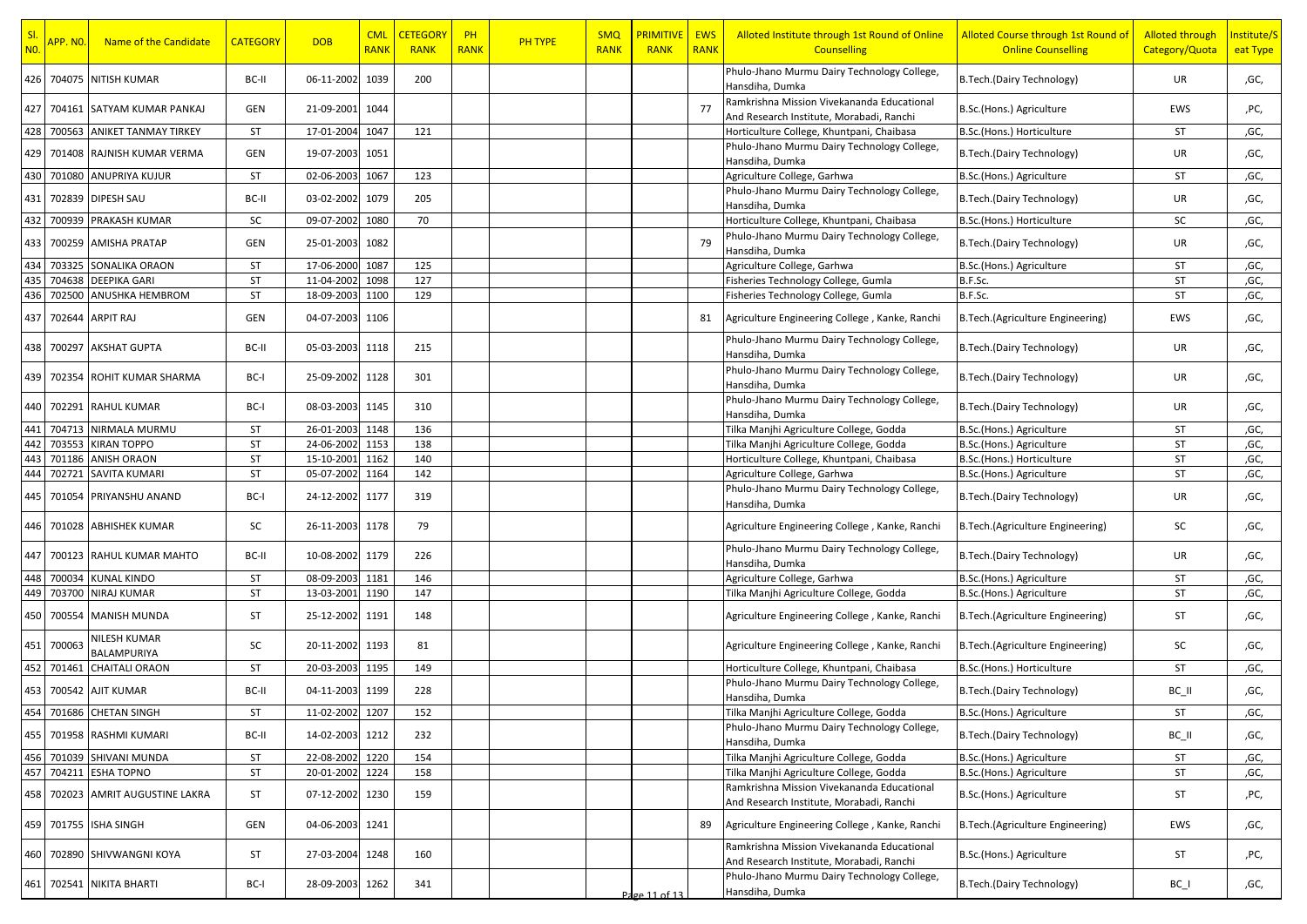| SI.<br><b>NO.</b> | <mark>APP. NO.</mark> | Name of the Candidate      | <b>CATEGORY</b> | <b>DOB</b>      | <b>CML</b><br><b>RANK</b> | <b>CETEGORY</b><br><b>RANK</b> | PH<br><b>RANK</b> | <b>PH TYPE</b>                       | <b>SMQ</b><br><b>RANK</b> | <b>PRIMITIVE</b><br><b>RANK</b> | <b>EWS</b><br><b>RANK</b> | Alloted Institute through 1st Round of Online<br><b>Counselling</b>                    | Alloted Course through 1st Round of<br><b>Online Counselling</b> | <b>Alloted through</b><br>Category/Quota | Institute/S<br>eat Type |
|-------------------|-----------------------|----------------------------|-----------------|-----------------|---------------------------|--------------------------------|-------------------|--------------------------------------|---------------------------|---------------------------------|---------------------------|----------------------------------------------------------------------------------------|------------------------------------------------------------------|------------------------------------------|-------------------------|
| 462               |                       | 702186 ARUNIMA ORAON       | ST              | 24-12-2003      | 1271                      | 168                            |                   |                                      |                           |                                 |                           | Horticulture College, Khuntpani, Chaibasa                                              | B.Sc.(Hons.) Horticulture                                        | ST                                       | ,GC,                    |
| 463               |                       | 700202 PRITI HEMBROM       | ST              | 14-01-2004      | 1275                      | 170                            |                   |                                      |                           |                                 |                           | Ramkrishna Mission Vivekananda Educational<br>And Research Institute, Morabadi, Ranchi | B.Sc.(Hons.) Agriculture                                         | ST                                       | ,PC,                    |
| 464               |                       | 700656 PRAVEEN TUDU        | ST              | 12-01-1999 1278 |                           | 171                            |                   |                                      |                           |                                 |                           | Ramkrishna Mission Vivekananda Educational<br>And Research Institute, Morabadi, Ranchi | B.Sc.(Hons.) Agriculture                                         | ST                                       | ,PC,                    |
| 465               |                       | 704790 RITU KUMARI         | SC              | 26-09-2003      | 1281                      | 88                             |                   |                                      |                           |                                 |                           | Agriculture Engineering College, Kanke, Ranchi                                         | B.Tech.(Agriculture Engineering)                                 | SC                                       | ,GC,                    |
| 466               | 700833                | <b>NIYOS JOYS TIGGA</b>    | ST              | 18-05-2002      | 1294                      | 174                            |                   |                                      |                           |                                 |                           | Horticulture College, Khuntpani, Chaibasa                                              | B.Sc.(Hons.) Horticulture                                        | <b>ST</b>                                | ,GC,                    |
| 467               |                       | 702151 ARIYAN GUPTA        | BC-I            | 18-12-2002 1302 |                           | 352                            |                   |                                      |                           |                                 |                           | Phulo-Jhano Murmu Dairy Technology College,<br>Hansdiha, Dumka                         | B.Tech.(Dairy Technology)                                        | $BC_$                                    | ,GC,                    |
| 468               | 703734                | <b>TEJASWI SHAHI MUNDA</b> | ST              | 01-12-2002 1305 |                           | 176                            |                   |                                      |                           |                                 |                           | Horticulture College, Khuntpani, Chaibasa                                              | B.Sc.(Hons.) Horticulture                                        | ST                                       | ,GC,                    |
| 469               |                       | 700278 MEWIS TIRU          | ST              | 30-07-2003      | 1306                      | 177                            |                   |                                      |                           |                                 |                           | Ramkrishna Mission Vivekananda Educational<br>And Research Institute, Morabadi, Ranchi | B.Sc.(Hons.) Agriculture                                         | ST                                       | ,PC,                    |
|                   |                       | 470 700740 PRITY KUJUR     | ST              | 02-12-2003 1311 |                           | 178                            |                   |                                      |                           |                                 |                           | Ramkrishna Mission Vivekananda Educational<br>And Research Institute, Morabadi, Ranchi | B.Sc.(Hons.) Agriculture                                         | ST                                       | ,PC,                    |
| 471               | 704323                | <b>DEVASHISH ORAON</b>     | <b>ST</b>       | 06-10-1999      | 1314                      | 179                            |                   |                                      |                           |                                 |                           | Horticulture College, Khuntpani, Chaibasa                                              | B.Sc.(Hons.) Horticulture                                        | ST                                       | ,GC,                    |
| 472               |                       | 703826 NEHA MURMU          | <b>ST</b>       | 22-03-2004      | 1321                      | 181                            |                   |                                      |                           |                                 |                           | Horticulture College, Khuntpani, Chaibasa                                              | B.Sc.(Hons.) Horticulture                                        | ST                                       | ,GC,                    |
| 473               |                       | 701545 VIDYA SHRISTI KIRO  | ST              | 09-12-2003      | 1325                      | 182                            |                   |                                      |                           |                                 |                           | Ramkrishna Mission Vivekananda Educational<br>And Research Institute, Morabadi, Ranchi | B.Sc.(Hons.) Agriculture                                         | ST                                       | ,PC,                    |
| 474               | 703257                | <b>ASTHA RYAN TOPPO</b>    | ST              | 14-10-2002 1343 |                           | 187                            |                   |                                      |                           |                                 |                           | Horticulture College, Khuntpani, Chaibasa                                              | B.Sc.(Hons.) Horticulture                                        | ST                                       | ,GC,                    |
|                   |                       | 475 702757 SWETA SUMBRUI   | ST              | 06-05-2001 1353 |                           | 189                            |                   |                                      |                           |                                 |                           | Ramkrishna Mission Vivekananda Educational<br>And Research Institute, Morabadi, Ranchi | B.Sc.(Hons.) Agriculture                                         | ST                                       | ,PC,                    |
|                   | 476 701403            | RUPA KUMARI BHAGAT         | ST              | 30-06-2002      | 1379                      | 193                            |                   |                                      |                           |                                 |                           | Horticulture College, Khuntpani, Chaibasa                                              | B.Sc.(Hons.) Horticulture                                        | ST                                       | ,GC,                    |
| 477               |                       | 701318 TANUPRIYA KERKETTA  | ST              | 28-10-2003      | 1397                      | 195                            |                   |                                      |                           |                                 |                           | Horticulture College, Khuntpani, Chaibasa                                              | B.Sc.(Hons.) Horticulture                                        | ST                                       | ,GC,                    |
|                   |                       | 478 700893 RAJEEV RANJAN   | BC-II           | 18-09-2001      | 1400                      | 260                            | 8                 | <b>A-BLINDNESS AND</b><br>LOW VISION |                           |                                 |                           | Ranchi Agriculture College, Kanke, Ranchi                                              | B.Sc.(Hons.) Agriculture                                         | PH                                       | ,GC,                    |
| 479               |                       | 703333 ANIKET KUMAR        | GEN             | 14-02-2004      | 1417                      |                                |                   |                                      |                           |                                 | 96                        | Phulo-Jhano Murmu Dairy Technology College,<br>Hansdiha, Dumka                         | B.Tech.(Dairy Technology)                                        | EWS                                      | ,GC,                    |
|                   |                       | 480 703120 INOCENT TETE    | ST              | 08-01-2002      | 1456                      | 204                            |                   |                                      |                           |                                 |                           | Horticulture College, Khuntpani, Chaibasa                                              | B.Sc.(Hons.) Horticulture                                        | ST                                       | ,GC,                    |
| 481               |                       | 702592 DEEPIKA TIGGA       | ST              | 03-09-2002      | 1474                      | 209                            |                   |                                      |                           |                                 |                           | Ramkrishna Mission Vivekananda Educational<br>And Research Institute, Morabadi, Ranchi | B.Sc.(Hons.) Agriculture                                         | ST                                       | ,PC,                    |
| 482               |                       | 703808 SIMRAN TIGGA        | ST              | 15-11-2003      | 1483                      | 211                            |                   |                                      |                           |                                 |                           | Ramkrishna Mission Vivekananda Educational<br>And Research Institute, Morabadi, Ranchi | B.Sc.(Hons.) Agriculture                                         | ST                                       | ,PC,                    |
| 483               |                       | 703014 AMAN RAJ            | GEN             | 27-08-2003 1493 |                           |                                |                   |                                      |                           |                                 | 100                       | Phulo-Jhano Murmu Dairy Technology College,<br>Hansdiha, Dumka                         | B.Tech.(Dairy Technology)                                        | EWS                                      | ,GC,                    |
| 484               |                       | 704132 GANESH RAJAK        | SC              | 12-03-2004      | 1508                      | 105                            |                   |                                      |                           |                                 |                           | Phulo-Jhano Murmu Dairy Technology College,<br>Hansdiha, Dumka                         | B.Tech.(Dairy Technology)                                        | SC                                       | ,GC,                    |
| 485               |                       | 703019 KHUDI RAM MURMU     | ST              | 29-06-2003      | 1521                      | 222                            |                   |                                      |                           |                                 |                           | Ramkrishna Mission Vivekananda Educational<br>And Research Institute, Morabadi, Ranchi | B.Sc.(Hons.) Agriculture                                         | ST                                       | ,PC,                    |
|                   |                       | 486 701875 KULDEEP HEMBROM | ST              | 03-12-2002      | 1526                      | 224                            |                   |                                      |                           |                                 |                           | Ramkrishna Mission Vivekananda Educational<br>And Research Institute, Morabadi, Ranchi | B.Sc.(Hons.) Agriculture                                         | ST                                       | ,PC,                    |
| 487               | 701031                | SAPNA KUMARI PASWAN        | SC              | 25-08-2001      | 1528                      | 107                            |                   |                                      |                           |                                 |                           | Phulo-Jhano Murmu Dairy Technology College,<br>Hansdiha, Dumka                         | B.Tech.(Dairy Technology)                                        | SC                                       | ,GC,                    |
|                   |                       | 488 700719 ANUSHREE KUMARI | ST              | 01-03-2004 1562 |                           | 231                            |                   |                                      |                           |                                 |                           | Agriculture Engineering College, Kanke, Ranchi                                         | B.Tech.(Agriculture Engineering)                                 | ST                                       | ,GC,                    |
|                   |                       | 489 704428 TUSHAR KUMAR    | SC              | 29-06-1999 1634 |                           | 112                            |                   |                                      |                           |                                 |                           | Phulo-Jhano Murmu Dairy Technology College,<br>Hansdiha, Dumka                         | B.Tech.(Dairy Technology)                                        | SC                                       | ,GC,                    |
|                   |                       | 490 702834 MONIT TIRKEY    | ST              | 19-01-2004      | 1637                      | 254                            |                   |                                      |                           |                                 |                           | Agriculture Engineering College, Kanke, Ranchi                                         | B.Tech.(Agriculture Engineering)                                 | ST                                       | ,GC,                    |
|                   |                       | 491 701761 VINIT ORAON     | ST              | 26-11-2001      | 1648                      | 258                            |                   |                                      |                           |                                 |                           | Agriculture Engineering College, Kanke, Ranchi                                         | B.Tech.(Agriculture Engineering)                                 | <b>ST</b>                                | ,GC,                    |
| 492               |                       | 703496 SATYAM KUMAR KISKU  | ST              | 31-12-2002 1725 |                           | 282                            |                   |                                      |                           |                                 |                           | Agriculture Engineering College, Kanke, Ranchi                                         | B.Tech.(Agriculture Engineering)                                 | ST                                       | ,GC,                    |
|                   |                       | 493 701161 NANDINI MINZ    | ST              | 21-04-2002 1726 |                           | 283                            |                   |                                      |                           |                                 |                           | Agriculture Engineering College, Kanke, Ranchi                                         | B. Tech. (Agriculture Engineering)                               | ST                                       | ,GC,                    |